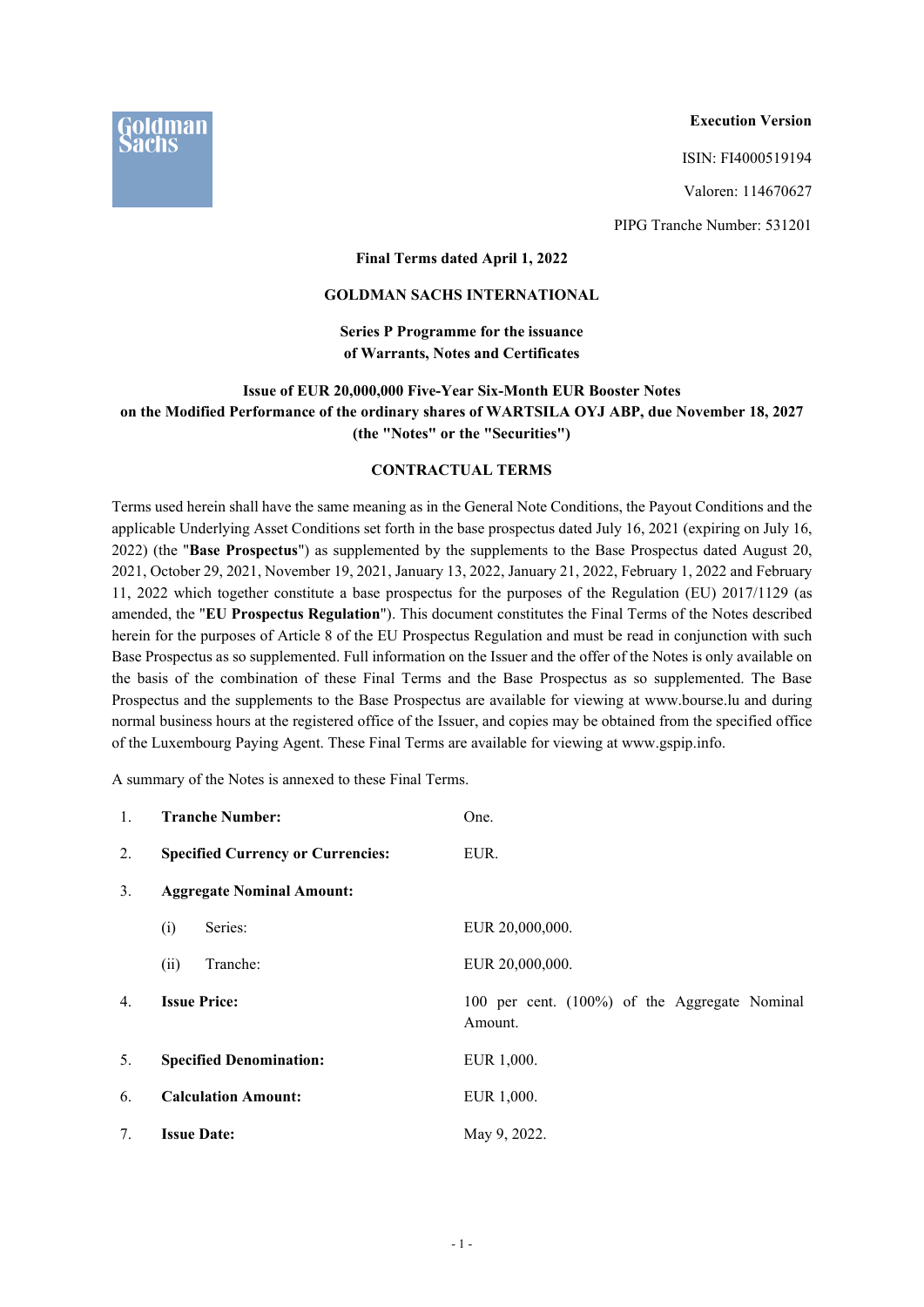| 8.  |                          | <b>Maturity Date:</b>                                                                           | Scheduled Maturity Date is November 18, 2027.                     |
|-----|--------------------------|-------------------------------------------------------------------------------------------------|-------------------------------------------------------------------|
|     | (i)                      | Strike Date:                                                                                    | Not Applicable.                                                   |
|     | (ii)                     | Relevant Determination Date (General Final Reference Date.<br>Note Condition $2(a)$ :           |                                                                   |
|     | (iii)                    | Scheduled Determination Date:                                                                   | Not Applicable.                                                   |
|     | (iv)                     | First<br>Maturity<br>Specific<br>Date<br>Adjustment:                                            | Not Applicable.                                                   |
|     | (v)                      | Second<br>Maturity<br>Date<br>Adjustment:                                                       | Specific Applicable.                                              |
|     |                          | Specified<br>Day(s)<br>for<br>the<br>purposes of "Second Maturity<br>Date Specific Adjustment": | 10 Business Days.                                                 |
|     |                          | Convention for the purposes of<br>"Second Maturity Date Specific<br>Adjustment":                | Maturity Date Business Day Following Business Day Convention.     |
|     | (vi)                     | Business Day Adjustment:                                                                        | Not Applicable.                                                   |
|     | (vii)                    | Maturity Date Roll on Payment Date<br>Adjustment:                                               | Not Applicable.                                                   |
| 9.  |                          | <b>Underlying Asset(s):</b>                                                                     | The Share (as defined below).                                     |
|     |                          | <b>VALUATION PROVISIONS</b>                                                                     |                                                                   |
| 10. |                          | <b>Valuation Date(s):</b>                                                                       | November 4, 2027.                                                 |
|     | $\overline{\phantom{m}}$ | Final Reference Date:                                                                           | The Valuation Date scheduled to fall on November 4,<br>2027.      |
| 11. |                          | <b>Entry Level Observation Dates:</b>                                                           | Not Applicable.                                                   |
| 12. |                          | <b>Initial Valuation Date(s):</b>                                                               | May 4, 2022.                                                      |
| 13. |                          | Averaging:                                                                                      | Not Applicable.                                                   |
| 14. |                          | <b>Asset Initial Price:</b>                                                                     | In respect of the Underlying Asset, the Initial Closing<br>Price. |
| 15. |                          | <b>Adjusted Asset Final Reference Date:</b>                                                     | Not Applicable.                                                   |
| 16. |                          | <b>Adjusted Asset Initial Reference Date:</b>                                                   | Not Applicable.                                                   |
| 17. |                          | <b>FX (Final) Valuation Date:</b>                                                               | Not Applicable.                                                   |
| 18. |                          | <b>FX (Initial) Valuation Date:</b>                                                             | Not Applicable.                                                   |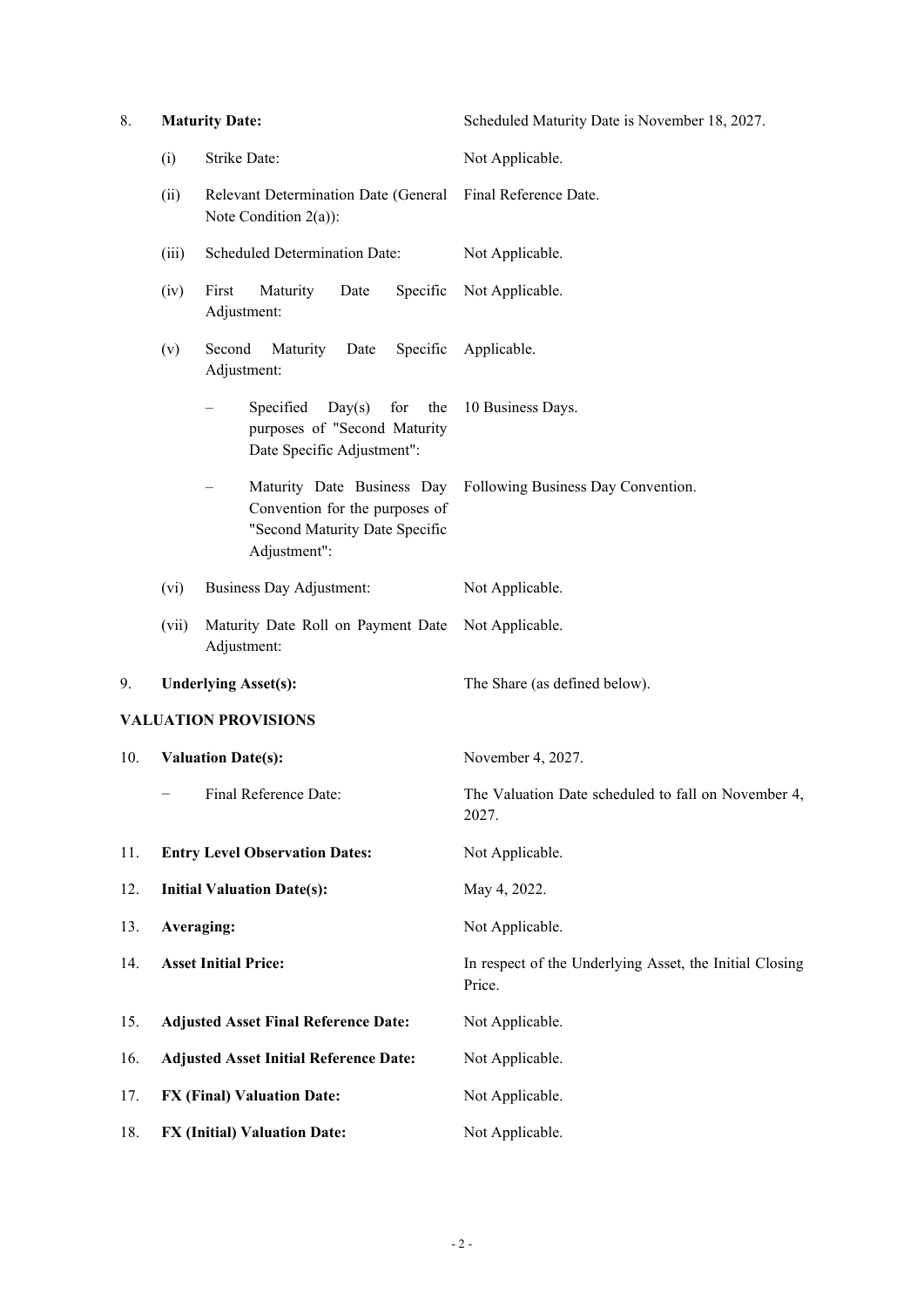| 19. | <b>Final FX Valuation Date:</b>                                                      | Not Applicable. |
|-----|--------------------------------------------------------------------------------------|-----------------|
| 20. | <b>Initial FX Valuation Date:</b>                                                    | Not Applicable. |
|     | <b>COUPON PAYOUT CONDITIONS</b>                                                      |                 |
| 21. | <b>Coupon Payout Conditions:</b>                                                     | Not Applicable. |
| 22. | <b>Interest Basis:</b>                                                               | Not Applicable. |
| 23. | <b>Interest Commencement Date:</b>                                                   | Not Applicable. |
| 24. | <b>Fixed Rate Note Conditions (General Note</b><br><b>Condition 9):</b>              | Not Applicable. |
| 25. | <b>BRL FX Conditions (Coupon Payout</b><br>Condition $1.1(c)$ :                      | Not Applicable. |
| 26. | FX Security Conditions (Coupon Payout Not Applicable.<br>Condition 1.1(d)):          |                 |
| 27. | Floating Rate Note Conditions (General Not Applicable.<br><b>Note Condition 10):</b> |                 |
| 28. | Change of Interest Basis (General Note Not Applicable.<br><b>Condition 11):</b>      |                 |
| 29. | Alternative<br>Fixed<br>Coupon<br>Amount<br>(Coupon Payout Condition 1.1):           | Not Applicable. |
| 30. | Lock-In Coupon Amount (Coupon Payout Not Applicable.<br>Condition 1.1(f)):           |                 |
| 31. | Conditional Coupon (Coupon Payout Not Applicable.<br>Condition 1.3):                 |                 |
| 32. | Range Accrual Coupon (Coupon Payout Not Applicable.<br>Condition 1.4):               |                 |
| 33. | Performance Coupon (Coupon Payout Not Applicable.<br>Condition 1.5):                 |                 |
| 34. | Dual Currency Coupon (Coupon Payout Not Applicable.<br><b>Condition 1.6):</b>        |                 |
| 35. | Dropback Security (Coupon Payout Not Applicable.<br>Condition 1.7):                  |                 |
|     | <b>AUTOCALL PAYOUT CONDITIONS</b>                                                    |                 |
| 36. | Automatic Early Redemption (General Not Applicable.<br>Note Condition 12(l)):        |                 |
| 37. | <b>Autocall Payout Conditions:</b>                                                   | Not Applicable. |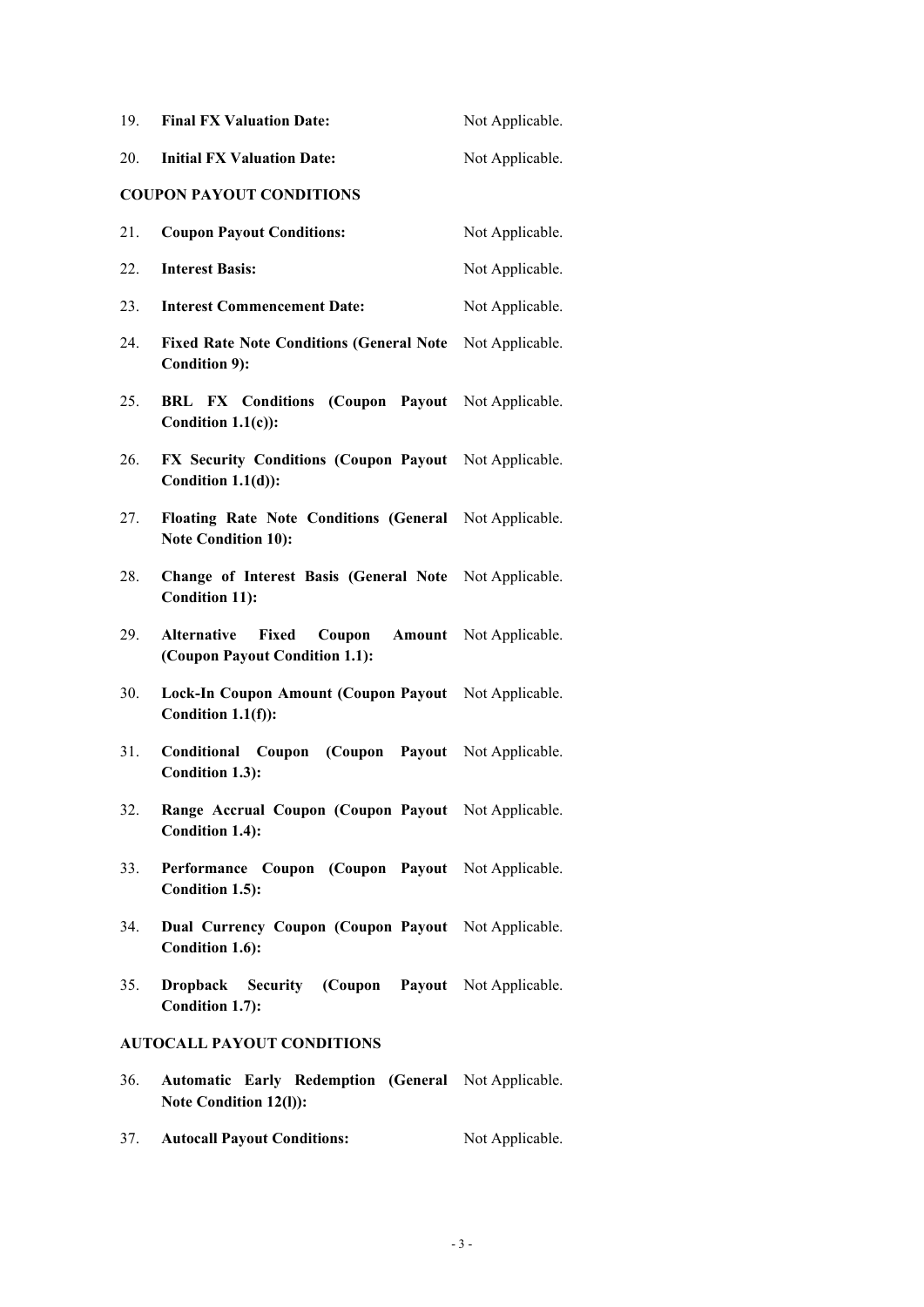## **REDEMPTION PROVISIONS**

|            |         |               |                                                                                                                                                                          | Share Linked.                                                                                                                                                                                                                                                                                                                                                                                                            |
|------------|---------|---------------|--------------------------------------------------------------------------------------------------------------------------------------------------------------------------|--------------------------------------------------------------------------------------------------------------------------------------------------------------------------------------------------------------------------------------------------------------------------------------------------------------------------------------------------------------------------------------------------------------------------|
| 38.        |         |               | <b>Redemption/Payment Basis:</b>                                                                                                                                         |                                                                                                                                                                                                                                                                                                                                                                                                                          |
| 39.        |         |               | Redemption at the option of the Issuer Not Applicable.<br>(General Note Condition 12(c)):                                                                                |                                                                                                                                                                                                                                                                                                                                                                                                                          |
| 40.        |         |               | Redemption at the option of Noteholders Not Applicable.<br>(General Note Condition 12(d)):                                                                               |                                                                                                                                                                                                                                                                                                                                                                                                                          |
| 41.        |         |               | <b>Zero Coupon Note Conditions:</b>                                                                                                                                      | Not Applicable.                                                                                                                                                                                                                                                                                                                                                                                                          |
| 42.        |         |               | Final Redemption Amount of each Note<br>(General Note Condition 12(a)):                                                                                                  |                                                                                                                                                                                                                                                                                                                                                                                                                          |
|            |         |               | In cases where the Final Redemption Amount<br>is Share Linked, Index Linked, Commodity<br>Linked, Commodity Index Linked, FX<br>Linked, Inflation Linked or Fund Linked: |                                                                                                                                                                                                                                                                                                                                                                                                                          |
|            |         | Provisions    | for<br>Redemption Amount where calculated<br>by reference to Share and/or Index<br>and/or Commodity and/or Commodity<br>Index and/or FX Rate and/or Inflation            | determining Final Payout Conditions apply (see further particulars<br>specified below).                                                                                                                                                                                                                                                                                                                                  |
|            |         |               | Index and/or Fund Linked:                                                                                                                                                |                                                                                                                                                                                                                                                                                                                                                                                                                          |
|            |         |               | <b>FINAL REDEMPTION AMOUNT PAYOUT CONDITIONS</b>                                                                                                                         |                                                                                                                                                                                                                                                                                                                                                                                                                          |
|            |         |               | Single Limb Payout (Payout Condition 1.1): Not Applicable.                                                                                                               |                                                                                                                                                                                                                                                                                                                                                                                                                          |
|            | $1.2$ : |               | Multiple Limb Payout (Payout Condition                                                                                                                                   | Applicable.                                                                                                                                                                                                                                                                                                                                                                                                              |
|            | (i)     | $1.2(a)(i)$ : | Trigger Event (Payout Condition Applicable.                                                                                                                              |                                                                                                                                                                                                                                                                                                                                                                                                                          |
|            |         | (a)           | Trigger Payout 1:                                                                                                                                                        | Applicable.                                                                                                                                                                                                                                                                                                                                                                                                              |
|            |         |               | Trigger Percentage:                                                                                                                                                      | be less than 225 per cent. $(225\%)$ .                                                                                                                                                                                                                                                                                                                                                                                   |
|            |         | (b)           | Trigger Payout 2:                                                                                                                                                        | A percentage as determined by the Calculation Agent<br>on or around May 4, 2022 based on market conditions<br>and which will be specified in a notice published by the<br>Issuer on or around the Issue Date. As of the date of<br>these Final Terms, the Trigger Percentage is<br>indicatively set at 250 per cent. (250%), but which may<br>be a lesser or greater amount provided that it will not<br>Not Applicable. |
| 43.<br>44. |         | (c)           | Trigger Payout 3:                                                                                                                                                        | Not Applicable.                                                                                                                                                                                                                                                                                                                                                                                                          |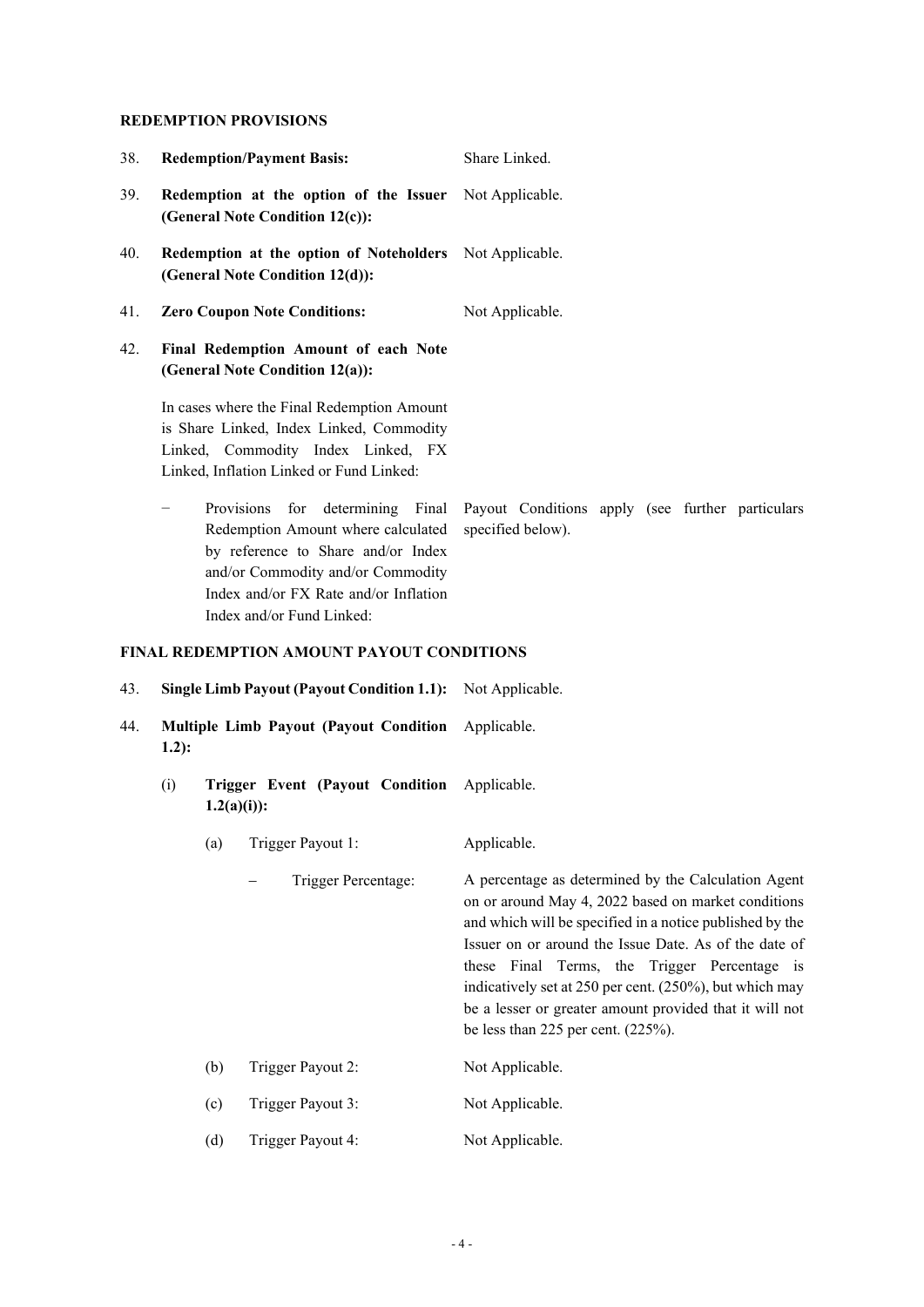|       | (e)                                                            |                                              | Trigger Cap:                |                            | Not Applicable.                                                                                                                                                                                                                                                    |
|-------|----------------------------------------------------------------|----------------------------------------------|-----------------------------|----------------------------|--------------------------------------------------------------------------------------------------------------------------------------------------------------------------------------------------------------------------------------------------------------------|
|       | (f)                                                            |                                              | Trigger Floor:              |                            | Not Applicable.                                                                                                                                                                                                                                                    |
| (ii)  | Payout                                                         | $\mathbf{1}$<br>$1.2(b)(i)(A))$ :            | (Payout                     | Condition                  | Not Applicable.                                                                                                                                                                                                                                                    |
| (iii) | Payout                                                         | $\boldsymbol{2}$<br>$1.2(b)(i)(B))$ :        | (Payout                     | Condition                  | Not Applicable.                                                                                                                                                                                                                                                    |
| (iv)  | Payout                                                         | 3<br>$1.2(b)(i)(C)$ :                        | (Payout                     | Condition                  | Not Applicable.                                                                                                                                                                                                                                                    |
| (v)   | Payout                                                         | $\overline{\mathbf{4}}$<br>$1.2(b)(i)(D))$ : | (Payout                     | Condition                  | Not Applicable.                                                                                                                                                                                                                                                    |
| (vi)  | Payout                                                         | 5<br>$1.2(b)(i)(E))$ :                       | (Payout                     | Condition                  | Not Applicable.                                                                                                                                                                                                                                                    |
| (vii) | (Payout<br><b>Condition</b><br>Payout<br>6<br>$1.2(b)(i)(F)$ : |                                              |                             | Applicable.                |                                                                                                                                                                                                                                                                    |
|       | (a)                                                            |                                              | Protection Level:           |                            | 1.00.                                                                                                                                                                                                                                                              |
|       | (b)                                                            | Perf:                                        |                             |                            | Underlying Performance.                                                                                                                                                                                                                                            |
|       |                                                                |                                              | Final/Initial (FX):         |                            | Not Applicable.                                                                                                                                                                                                                                                    |
|       |                                                                | -                                            | Asset FX:                   |                            | Not Applicable.                                                                                                                                                                                                                                                    |
|       |                                                                | -                                            | Reference Price (Final):    |                            | Final Closing Price.                                                                                                                                                                                                                                               |
|       |                                                                | $\qquad \qquad -$                            |                             | Reference Price (Initial): | 100 per cent. (100%) of the Initial Closing Price.                                                                                                                                                                                                                 |
|       |                                                                |                                              | j:                          |                            | Not Applicable.                                                                                                                                                                                                                                                    |
|       |                                                                |                                              | Replacement<br>Performance: |                            | Not Applicable.                                                                                                                                                                                                                                                    |
|       |                                                                |                                              | Local Cap:                  |                            | Not Applicable.                                                                                                                                                                                                                                                    |
|       |                                                                |                                              | Local Floor:                |                            | Not Applicable.                                                                                                                                                                                                                                                    |
|       |                                                                |                                              | <b>BDNA:</b>                |                            | Not Applicable.                                                                                                                                                                                                                                                    |
|       |                                                                |                                              | Weighting:                  |                            | Not Applicable.                                                                                                                                                                                                                                                    |
|       | (c)                                                            |                                              | Participation:              |                            | An amount as determined by the Calculation Agent on<br>or around May 4, 2022 based on market conditions and<br>different contribution of a contribution of the contribution of the contribution of the contribution of the co<br><b>Constitution of the output</b> |

or around May 4, 2022 based on market conditions and which will be specified in a notice published by the Issuer on or around the Issue Date. As of the date of these Final Terms, the Participation is indicatively set at 3.00, but which may be a lesser or greater amount provided that it will not be less than 2.50.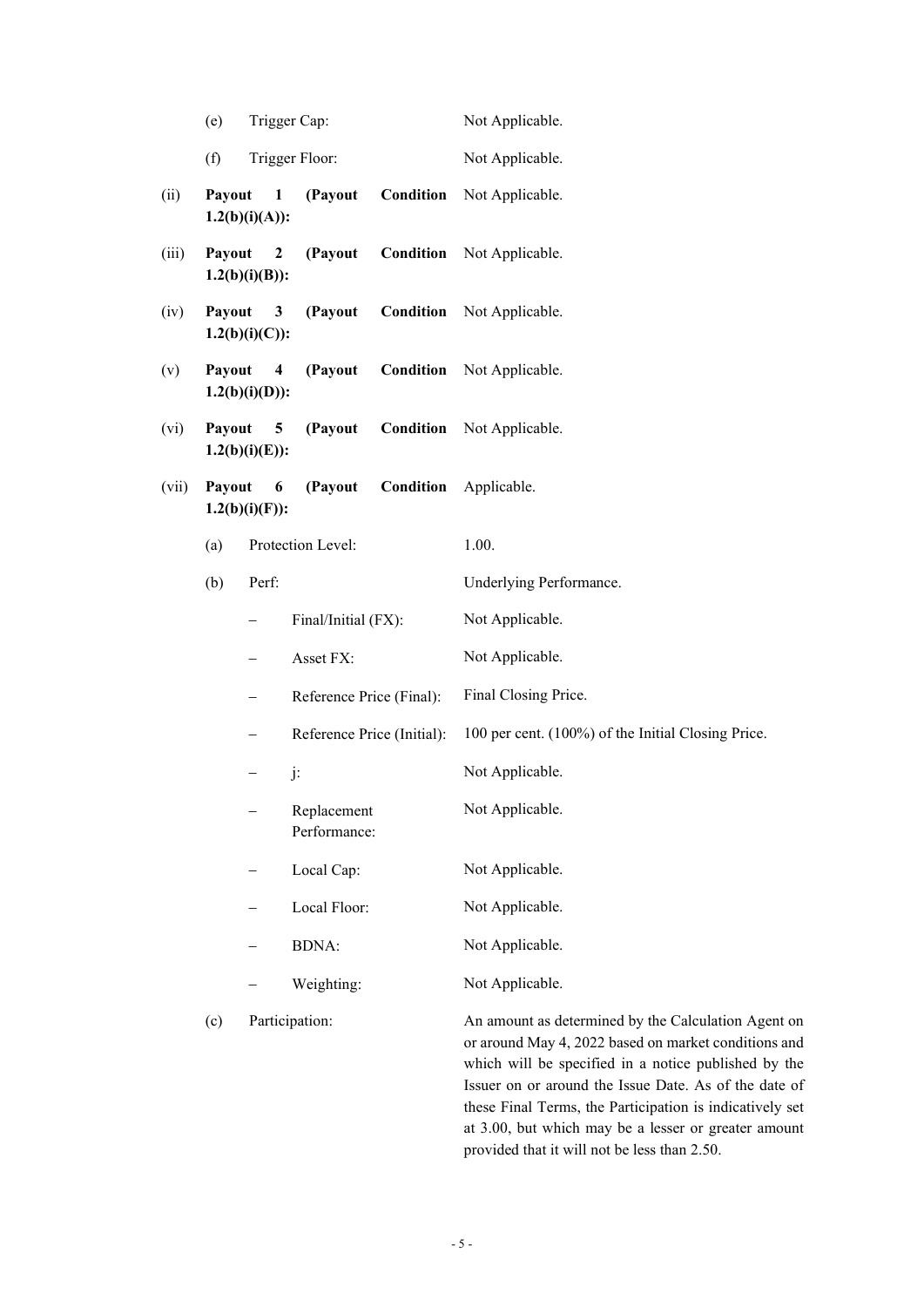|         | (d)                                                             | Strike:                 |                            |                      | 1.00.                                                                                           |
|---------|-----------------------------------------------------------------|-------------------------|----------------------------|----------------------|-------------------------------------------------------------------------------------------------|
|         | (e)                                                             | Cap:                    |                            |                      | Not Applicable.                                                                                 |
|         | (f)                                                             | Floor:                  |                            |                      | Not Applicable.                                                                                 |
| (viii)  | Payout                                                          | 7<br>$1.2(b)(i)(G))$ :  | (Payout                    | Condition            | Not Applicable.                                                                                 |
| (ix)    | Payout                                                          | 8<br>$1.2(b)(i)(H))$ :  | (Payout                    | Condition            | Not Applicable.                                                                                 |
| (x)     | Payout                                                          | 9<br>$1.2(b)(i)(I))$ :  | (Payout                    |                      | <b>Condition</b> Not Applicable.                                                                |
| $(x_i)$ | Payout                                                          | 10<br>$1.2(b)(i)(J))$ : | (Payout                    | Condition            | Not Applicable.                                                                                 |
| (xii)   | Payout                                                          | 11<br>$1.2(b)(i)(K)$ :  | (Payout                    |                      | <b>Condition</b> Not Applicable.                                                                |
| (xiii)  | Payout                                                          | 12<br>$1.2(b)(i)(L))$ : | (Payout                    |                      | <b>Condition</b> Not Applicable.                                                                |
| (xiv)   | Payout                                                          | 13<br>$1.2(b)(i)(M))$ : | (Payout                    | Condition            | Not Applicable.                                                                                 |
| (xv)    | Downside Cash Settlement (Payout<br>Condition $1.2(c)(i)(A))$ : |                         |                            |                      | Applicable, for the purpose of Payout Condition<br>$1.2(c)(i)(A)$ , Single Asset is applicable. |
|         | Minimum Percentage:<br>(a)<br>Final Value:<br>(b)               |                         |                            | Not Applicable.      |                                                                                                 |
|         |                                                                 |                         |                            | Final Closing Price. |                                                                                                 |
|         | (c)                                                             | Initial Value:          |                            |                      | 100 per cent. of the Initial Closing Price.                                                     |
|         | (d)                                                             | Downside Cap:           |                            |                      | Not Applicable.                                                                                 |
|         | (e)                                                             |                         | Downside Floor:            |                      | Not Applicable.                                                                                 |
|         | (f)                                                             |                         | Final/Initial (FX):        |                      | Not Applicable.                                                                                 |
|         | (g)                                                             | Asset FX:               |                            |                      | Not Applicable.                                                                                 |
|         | (h)                                                             | <b>Buffer Level:</b>    |                            |                      | Not Applicable.                                                                                 |
|         | (i)                                                             |                         | Reference Price (Final):   |                      | For the purpose of Payout Condition $1.2(c)(i)(A)$ , Not<br>Applicable.                         |
|         | (j)                                                             |                         | Reference Price (Initial): |                      | For the purpose of Payout Condition $1.2(c)(i)(A)$ , Not<br>Applicable.                         |
|         | (k)                                                             | Perf:                   |                            |                      | For the purpose of Payout Condition $1.2(c)(i)(A)$ , Not<br>Applicable.                         |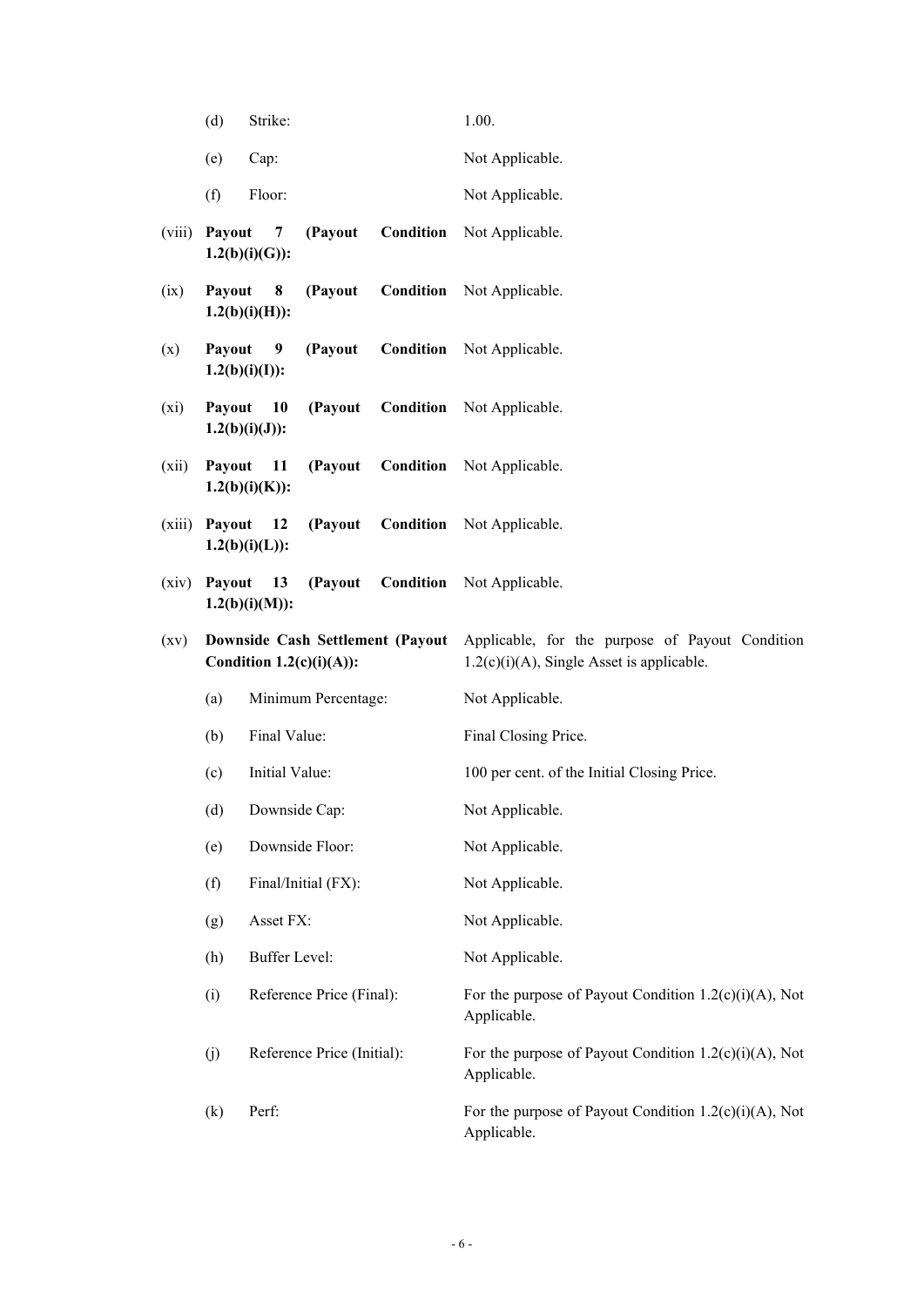|     |                | (1)                  | Strike:                                                         | For the purpose of Payout Condition $1.2(c)(i)(A)$ , Not<br>Applicable.                                                                                                             |
|-----|----------------|----------------------|-----------------------------------------------------------------|-------------------------------------------------------------------------------------------------------------------------------------------------------------------------------------|
|     |                | (m)                  | Participation:                                                  | For the purpose of Payout Condition $1.2(c)(i)(A)$ , Not<br>Applicable.                                                                                                             |
|     |                | (n)                  | FXR:                                                            | For the purpose of Payout Condition $1.2(c)(i)(A)$ , Not<br>Applicable.                                                                                                             |
|     |                | $\circ$              | Reference Value (Final Value):                                  | Not Applicable.                                                                                                                                                                     |
|     |                | (p)                  | Reference Value (Initial Value):                                | Not Applicable.                                                                                                                                                                     |
|     |                | (q)                  | <b>Basket Strike:</b>                                           | Not Applicable.                                                                                                                                                                     |
|     |                | (xvi) Downside       | Physical<br><b>Settlement</b><br>(Payout Condition 1.2(c)(ii)): | Not Applicable.                                                                                                                                                                     |
| 45. | $1.4$ :        |                      | <b>Dual Currency Payout (Payout Condition</b>                   | Not Applicable.                                                                                                                                                                     |
| 46. |                |                      | <b>Portfolio Payout (Payout Condition 1.5):</b>                 | Not Applicable.                                                                                                                                                                     |
| 47. |                | Condition 1.7):      | <b>Basket Dispersion Lock-In Payout (Payout</b>                 | Not Applicable.                                                                                                                                                                     |
| 48. | <b>Barrier</b> | <b>Condition 2):</b> | <b>Conditions</b><br>(Payout<br>Event                           | Applicable.                                                                                                                                                                         |
|     | (i)            |                      | <b>Barrier Event:</b>                                           | Applicable, for the purposes of the definition of<br>"Barrier Event" in the Payout Conditions, Barrier<br>Reference Value less than the Barrier Level is<br>applicable.             |
|     | (ii)           |                      | Barrier Reference Value:                                        | Barrier Closing Price is applicable.                                                                                                                                                |
|     | (iii)          |                      | Barrier Level:                                                  | 75 per cent. (75%) of the Initial Closing Price.                                                                                                                                    |
|     |                | (a)                  | Barrier Level 1:                                                | Not Applicable.                                                                                                                                                                     |
|     |                | (b)                  | Barrier Level 2:                                                | Not Applicable.                                                                                                                                                                     |
|     | (iv)           |                      | <b>Barrier Observation Period:</b>                              | Not Applicable.                                                                                                                                                                     |
|     | (v)            |                      | Lock-In Event Condition:                                        | Not Applicable.                                                                                                                                                                     |
|     | (vi)           | Star Event:          |                                                                 | Not Applicable.                                                                                                                                                                     |
| 49. | <b>Trigger</b> | <b>Condition 3):</b> | <b>Conditions</b><br>(Payout<br>Event                           | Applicable.                                                                                                                                                                         |
|     | (i)            |                      | Trigger Event:                                                  | Applicable, for the purposes of the definition of<br>"Trigger Event" in the Payout Conditions, Trigger<br>Reference Value less than or equal to the Trigger Level<br>is applicable. |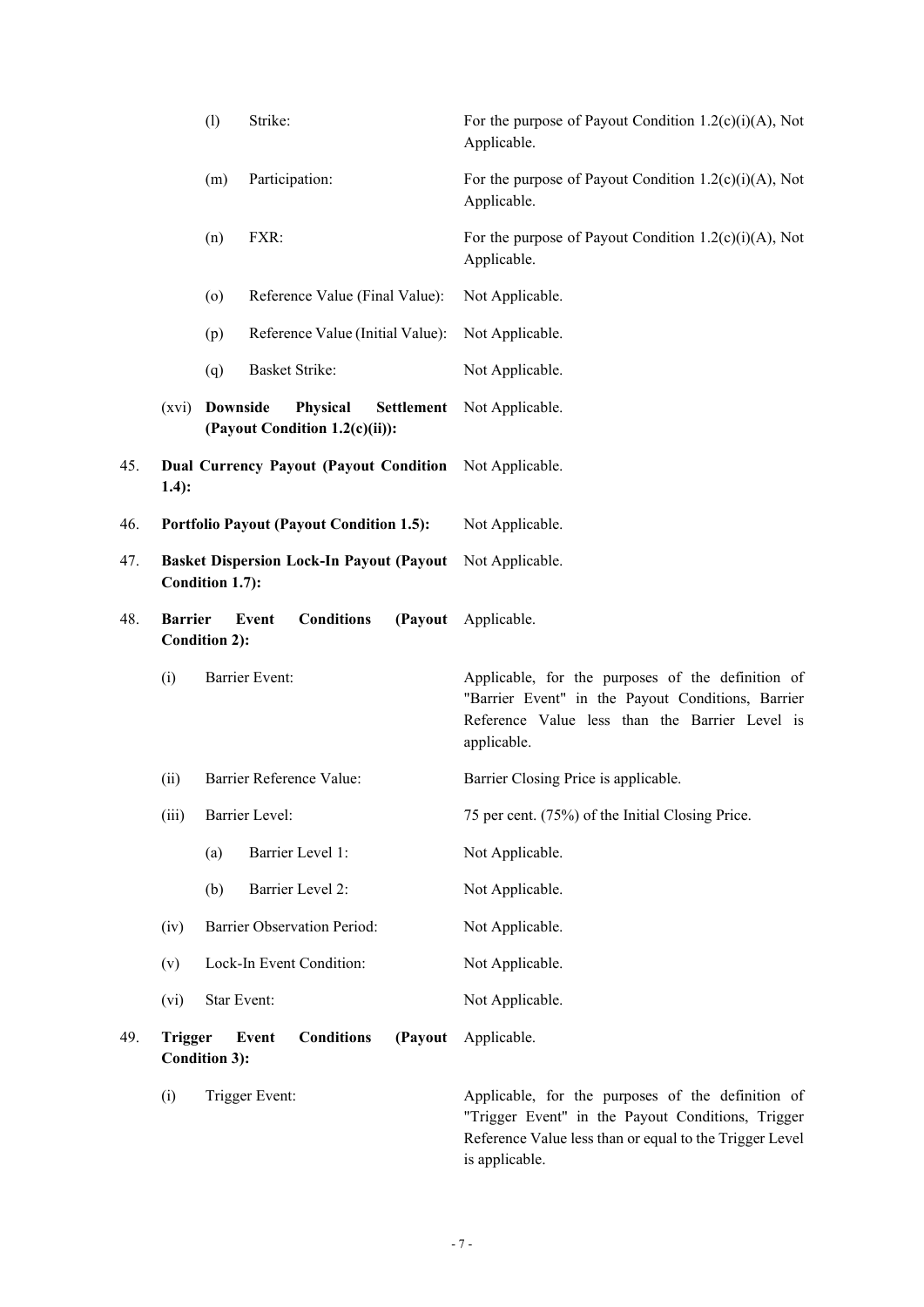|     | (ii)            | Trigger Reference Value:                                           | Trigger Closing Price.                             |  |
|-----|-----------------|--------------------------------------------------------------------|----------------------------------------------------|--|
|     | (iii)           | Trigger Level:                                                     | 150 per cent. (150%) of the Initial Closing Price. |  |
|     |                 | Trigger Level Comparative Not Applicable.<br>Method:               |                                                    |  |
|     | (iv)            | Trigger Observation Period:                                        | Not Applicable.                                    |  |
| 50. |                 | <b>Currency Conversion:</b>                                        | Not Applicable.                                    |  |
| 51. | <b>Physical</b> | (General Note Not Applicable.<br>Settlement<br>Condition $14(a)$ : |                                                    |  |
| 52. |                 | Non-scheduled Early Repayment Amount: Fair Market Value.           |                                                    |  |
|     |                 | Adjusted for Issuer Expenses and Applicable.<br>Costs:             |                                                    |  |

## **SHARE LINKED NOTE / INDEX LINKED NOTE / COMMODITY LINKED NOTE / FX LINKED NOTE / INFLATION LINKED NOTE / FUND LINKED NOTE**

| 53. |                                                            | <b>Type of Notes:</b>                                                 |                                                                           | The Notes are Share Linked Notes - the Share Linked<br>Conditions are applicable.                                               |  |
|-----|------------------------------------------------------------|-----------------------------------------------------------------------|---------------------------------------------------------------------------|---------------------------------------------------------------------------------------------------------------------------------|--|
| 54. |                                                            |                                                                       | <b>Share Linked Notes:</b>                                                | Applicable.                                                                                                                     |  |
|     | (i)                                                        |                                                                       | Single Share or Share Basket or Multi-<br>Asset Basket:                   | Single Share.                                                                                                                   |  |
|     | (ii)                                                       |                                                                       | Name of Share(s):                                                         | The ordinary shares of WARTSILA OYJ ABP<br>(Bloomberg:<br>$WRTIV$ FH $\leq$ Equity>; Reuters:<br>WRT1V.HE; ISIN: FI0009003727). |  |
|     | (iii)                                                      |                                                                       | Exchange(s):                                                              | Nasdaq Helsinki.                                                                                                                |  |
|     | Related Exchange(s):<br>(iv)                               |                                                                       |                                                                           | All Exchanges.                                                                                                                  |  |
|     | Options Exchange:<br>(v)<br>Latest Reference Date:<br>(vi) |                                                                       |                                                                           | Related Exchange.                                                                                                               |  |
|     |                                                            |                                                                       |                                                                           | Not Applicable.                                                                                                                 |  |
|     | (vii)                                                      |                                                                       | Valuation Time:                                                           | Default Valuation Time.                                                                                                         |  |
|     | (viii)                                                     | Single Share and Reference Dates -<br>Consequences of Disrupted Days: |                                                                           | Applicable in respect of each Reference Date - as<br>specified in Share Linked Condition 1.1.                                   |  |
|     |                                                            | (a)                                                                   | Maximum Days of Disruption:                                               | As specified in Share Linked Condition 7.                                                                                       |  |
|     |                                                            | (b)                                                                   | No Adjustment:                                                            | Not Applicable.                                                                                                                 |  |
|     | (ix)                                                       | Days:                                                                 | Single Share and Averaging Reference<br>Dates - Consequences of Disrupted | Not Applicable.                                                                                                                 |  |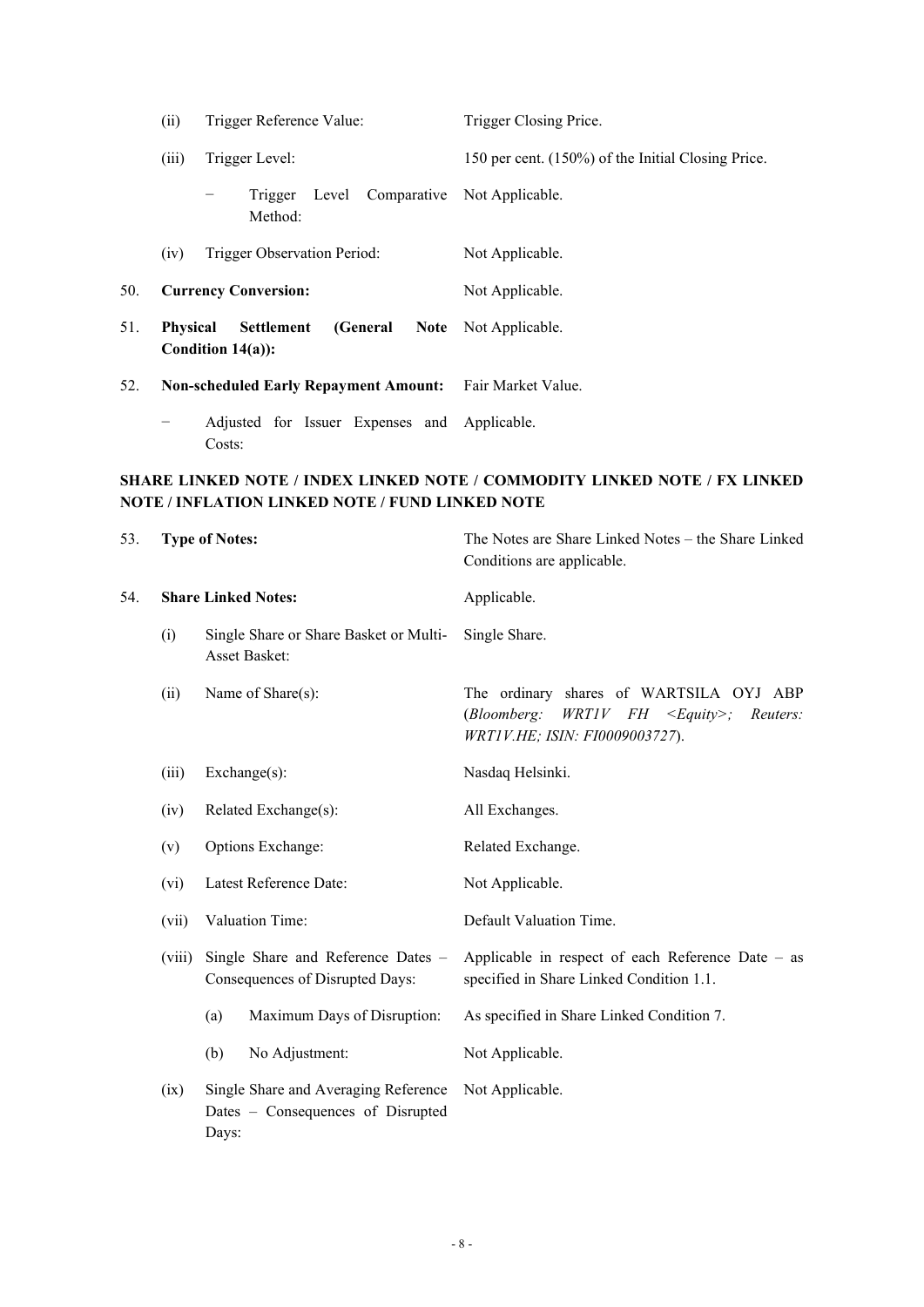| (x)             | Share Basket and Reference Dates - Not Applicable.<br>Valuation<br>(Individual<br>Basket<br>Scheduled Trading Day and Individual<br>Disrupted Day): |                                                                                       |
|-----------------|-----------------------------------------------------------------------------------------------------------------------------------------------------|---------------------------------------------------------------------------------------|
| $(x_i)$         | Share Basket and Averaging Reference<br>Dates - Basket Valuation (Individual<br>Scheduled Trading Day and Individual<br>Disrupted Day):             | Not Applicable.                                                                       |
| (xii)           | Share Basket and Reference Dates -<br>Basket Valuation (Common Scheduled<br>Trading Day but Individual Disrupted<br>Day):                           | Not Applicable.                                                                       |
| (xiii)          | Share Basket and Averaging Reference<br>Dates - Basket Valuation (Common<br>Scheduled Trading Day but Individual<br>Disrupted Day):                 | Not Applicable.                                                                       |
| (xiv)           | Share Basket and Reference Dates -<br><b>Basket Valuation (Common Scheduled</b><br>Trading Day and Common Disrupted<br>Day):                        | Not Applicable.                                                                       |
| (xv)            | Share Basket and Averaging Reference<br>Dates - Basket Valuation (Common<br>Scheduled Trading Day and Common<br>Disrupted Day):                     | Not Applicable.                                                                       |
| (xvi)           | <b>Fallback Valuation Date:</b>                                                                                                                     | Not Applicable.                                                                       |
|                 | (xvii) Change in Law:                                                                                                                               | Applicable.                                                                           |
|                 | (xviii) Extraordinary<br>$-$ Share<br>Event<br>Substitution:                                                                                        | Applicable.                                                                           |
| (xix)           | Correction of Share Price:                                                                                                                          | Applicable.                                                                           |
| $(\mathbf{xx})$ | Correction Cut-off Date:                                                                                                                            | Default Correction Cut-off Date is applicable in respect<br>of: each Reference Date.  |
|                 | (xxi) Depositary Receipts Provisions:                                                                                                               | Not Applicable.                                                                       |
|                 | Price):                                                                                                                                             | (xxii) Closing Share Price (Italian Reference Not Applicable to any Underlying Asset. |
|                 | (xxiii) Reference Price subject to Dividend Applicable.<br>Adjustment:                                                                              |                                                                                       |
|                 | Adjusted Price Type:<br>(a)                                                                                                                         | In respect of the Share, Proportional Minus Fixed<br>Yield.                           |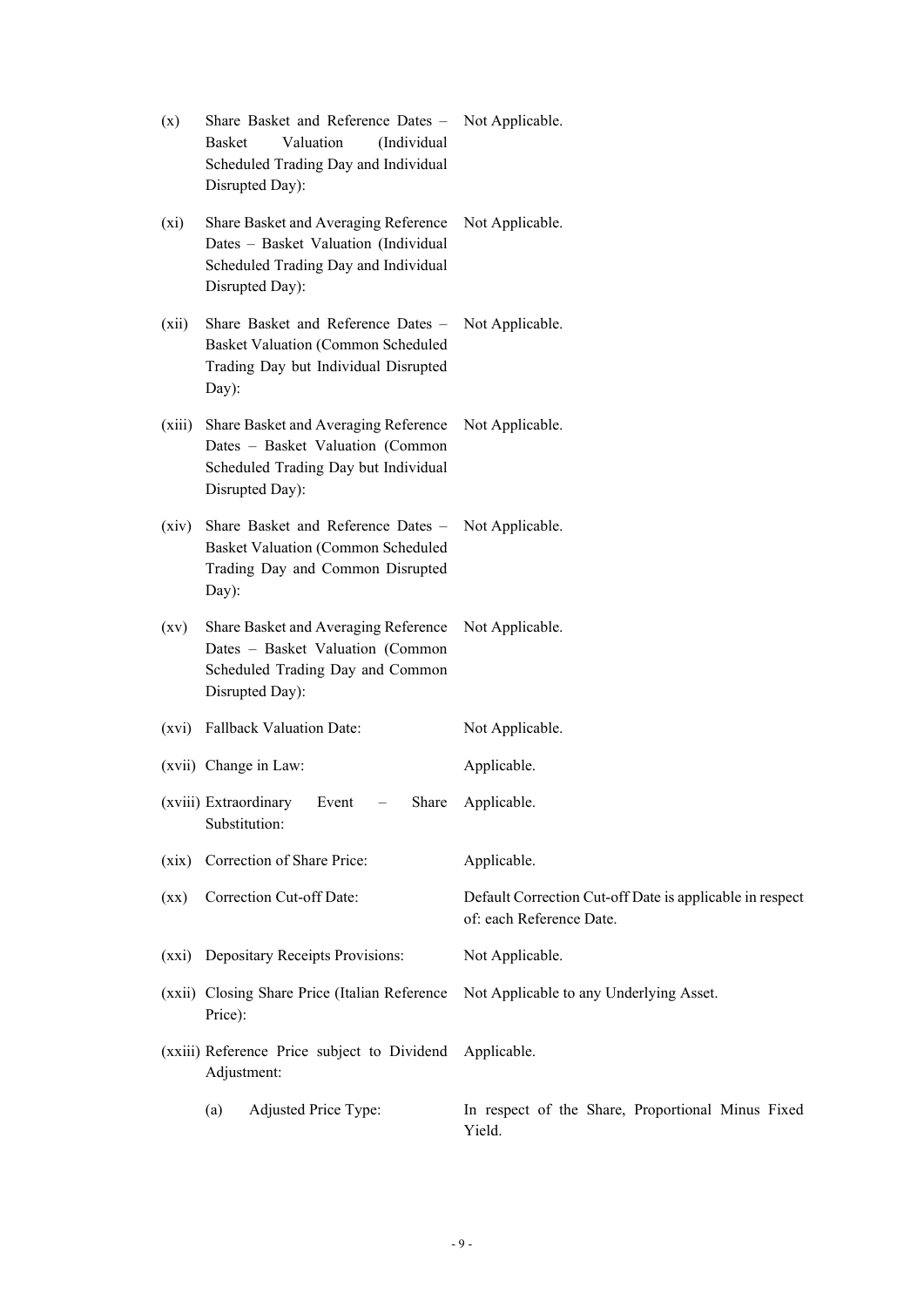|     | (b)                                           | Adjusted<br>Share<br>Price<br>Applicable Date:                                        | The Final Reference Date.                                                                                   |  |  |  |
|-----|-----------------------------------------------|---------------------------------------------------------------------------------------|-------------------------------------------------------------------------------------------------------------|--|--|--|
|     | (c)                                           | Dividend Period Start Date:                                                           | In respect of the Share, May 4, 2022.                                                                       |  |  |  |
|     |                                               | Dividend Period Start<br>Date Price:                                                  | In respect of the Share, Closing Share Price of such<br>Share in respect of the Dividend Period Start Date. |  |  |  |
|     | (d)                                           | Dividend Period End Date:                                                             | In respect of the Share, the Final Reference Date.                                                          |  |  |  |
|     | (e)                                           | Contractual Dividend:                                                                 | Not Applicable.                                                                                             |  |  |  |
|     | (f)                                           | Contractual<br>Ex-Dividend<br>Date(s):                                                | Not Applicable.                                                                                             |  |  |  |
|     | (g)                                           | Contractual Dividend Yield:                                                           | Standard.                                                                                                   |  |  |  |
|     |                                               | CDY:                                                                                  | 0.05.                                                                                                       |  |  |  |
|     | (h)                                           | CDP:                                                                                  | Not Applicable.                                                                                             |  |  |  |
|     | (i)                                           | Divisor:                                                                              | Not Applicable.                                                                                             |  |  |  |
|     | (j)                                           | Include<br>Extraordinary<br>Dividends:                                                | Applicable.                                                                                                 |  |  |  |
| 55. | <b>Index Linked Notes:</b>                    |                                                                                       | Not Applicable.                                                                                             |  |  |  |
| 56. | <b>Commodity</b>                              | Linked<br><b>Notes</b><br>(Single<br><b>Commodity or Commodity Basket):</b>           | Not Applicable.                                                                                             |  |  |  |
| 57. | Commodity<br><b>Basket):</b>                  | <b>Linked</b><br><b>Notes</b><br>(Single<br><b>Commodity Index or Commodity Index</b> | Not Applicable.                                                                                             |  |  |  |
| 58. | <b>FX Linked Notes:</b>                       |                                                                                       | Not Applicable.                                                                                             |  |  |  |
| 59. | <b>Inflation Linked Notes:</b>                |                                                                                       | Not Applicable.                                                                                             |  |  |  |
| 60. | <b>Fund Linked Notes:</b>                     |                                                                                       | Not Applicable.                                                                                             |  |  |  |
| 61. | <b>EIS Notes:</b>                             |                                                                                       | Not Applicable.                                                                                             |  |  |  |
| 62. |                                               | <b>Multi-Asset Basket Linked Notes:</b>                                               | Not Applicable.                                                                                             |  |  |  |
|     | CENED AT DDOVICIONS ADDI ICADI E TO THE NOTES |                                                                                       |                                                                                                             |  |  |  |

# **GENERAL PROVISIONS APPLICABLE TO THE NOTES**

| 63. |       | <b>Event/Currency Conversion Disruption</b><br><b>Event (General Note Condition 15):</b> | <b>FX Disruption Event/CNY FX Disruption</b> FX Disruption Event is applicable to the Notes,<br>General Note Condition 15 and FX Linked Condition 4<br>shall apply. |
|-----|-------|------------------------------------------------------------------------------------------|---------------------------------------------------------------------------------------------------------------------------------------------------------------------|
|     | (1)   | Base Currency:                                                                           | Settlement Currency.                                                                                                                                                |
|     | (i)   | Reference Currency:                                                                      | USD.                                                                                                                                                                |
|     | (iii) | Reference Country:                                                                       | The United States of America, the United Kingdom and                                                                                                                |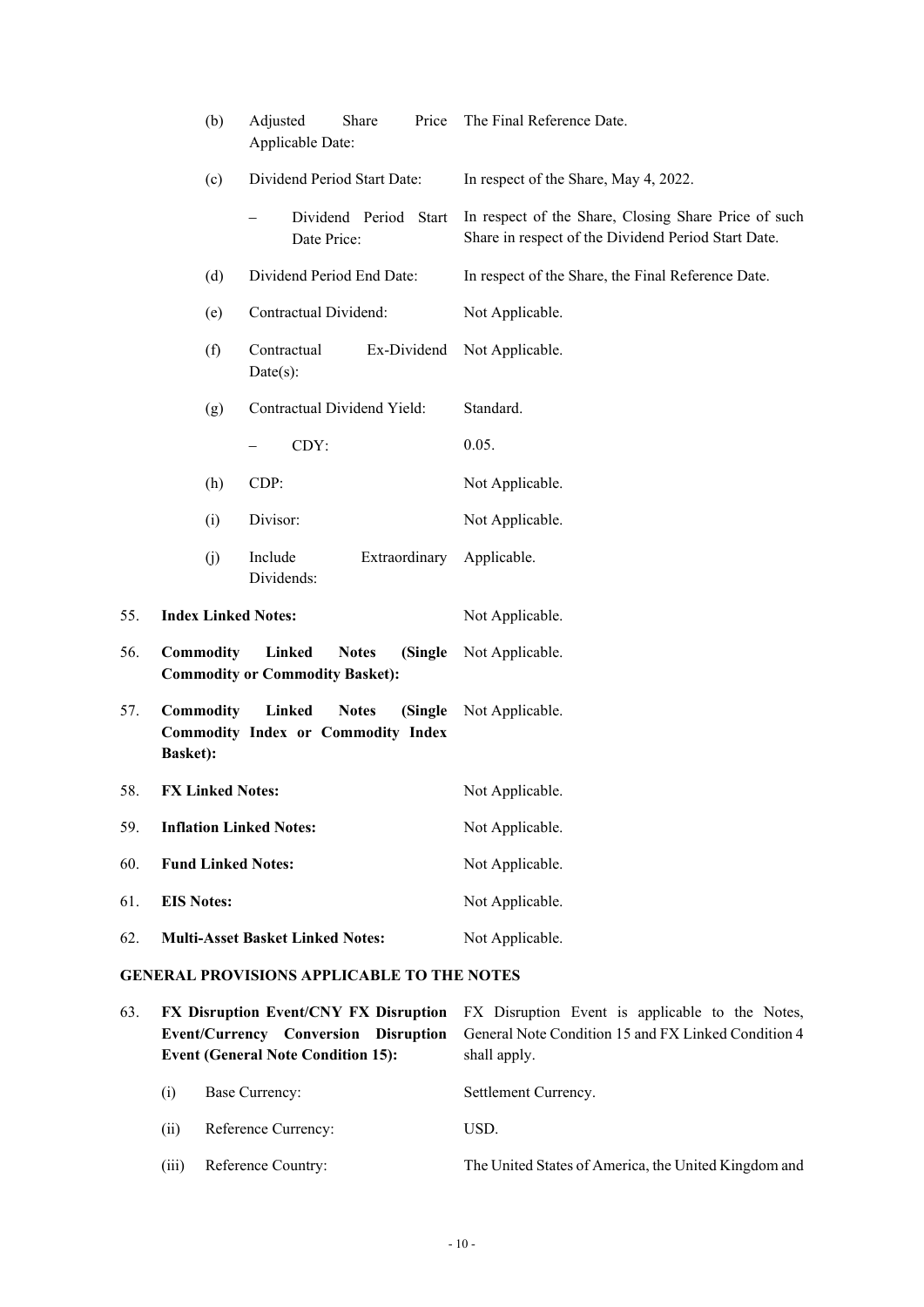the Euro-zone. (iv) CNY Financial Centre(s): Not Applicable. (v) USD/CNY Exchange Rate: Not Applicable. (vi) Currency Conversion Reference Country: Not Applicable. (vii) USD/Affected Currency FX Rate: Applicable – as specified in FX Linked Condition 4. (a) Affected Currency: Settlement Currency. (b) FX Disruption Event Cut-off Date (General Note Condition  $2(a)$ : Default FX Disruption Event Cut-off Date. (c) Adjusted Affected Payment Date (General Note Condition  $2(a)$ : Default Adjusted Affected Payment Date. (d) Affected Payment Cut-off Date (General Note Condition 2(a)): Default Affected Payment Cut-off Date. (e) USD/Affected Currency FX Rate Fixing Price Sponsor Determination: Applicable. (f) Fixing Price Sponsor: Refinitiv Benchmark Services Limited. (g) Valuation Time: At or around 4:00 p.m., London time. (viii) Trade Date: Not Applicable. (ix) Settlement Currency: Specified Currency. 64. **Rounding (General Note Condition 24):**  (i) Non-Default Rounding − calculation Not Applicable. values and percentages: (ii) Non-Default Rounding − amounts due and payable: Not Applicable. (iii) Other Rounding Convention: Not Applicable. 65. **Additional Business Centre(s):** Helsinki. Non-Default Business Day: Not Applicable. 66. **Form of Notes:** Euroclear Finland Registered Notes. 67. **Representation of Holders:** Not Applicable. 68. **Identification information of Holders in**  Not Applicable.

**relation to French Law Notes (General Note**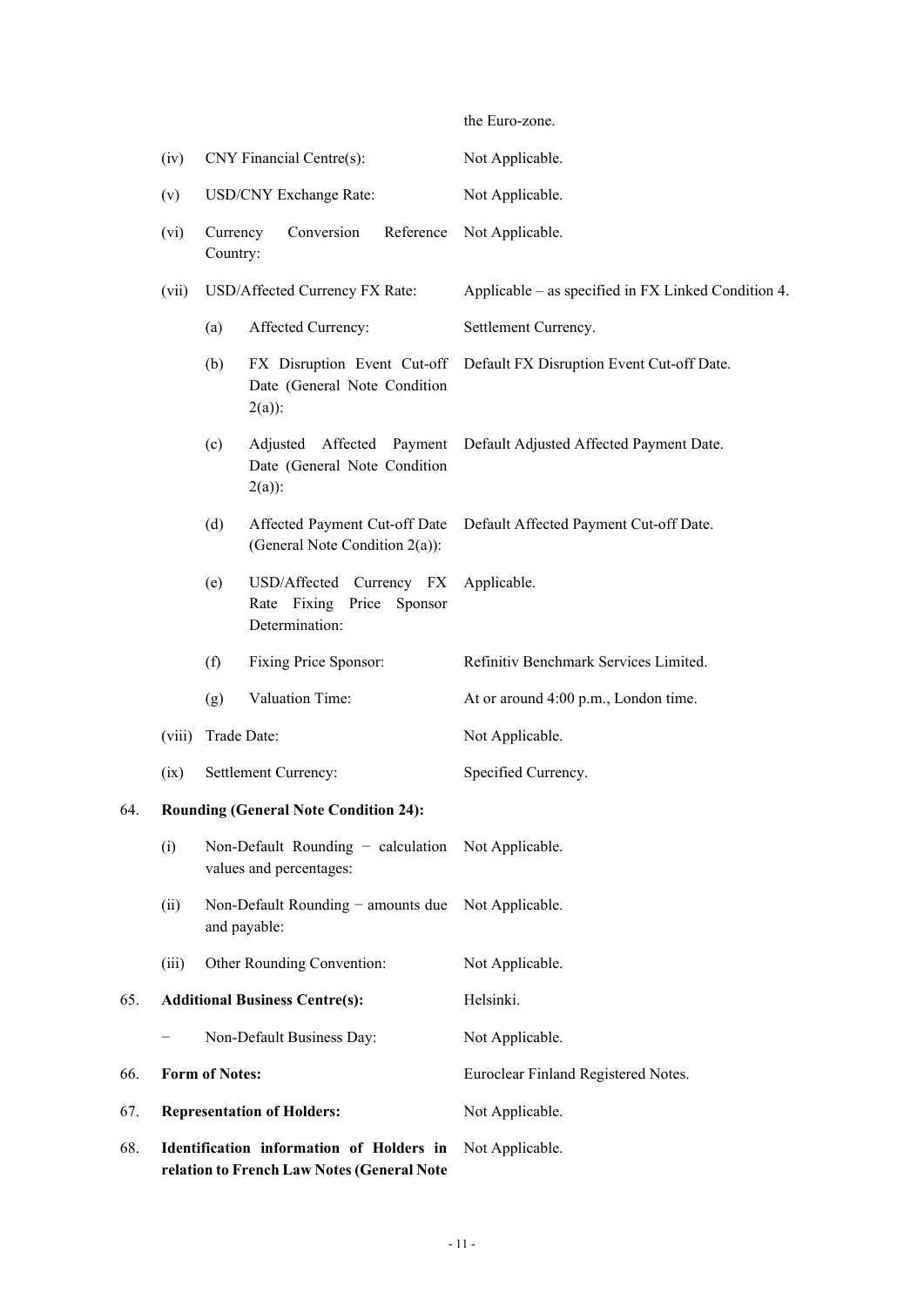**Condition 3(b)):** 

| 69. | Additional Financial Centre(s) relating to Not Applicable.<br><b>Payment Business Days:</b> |                                                                                                          |                                                                                                                                                                                                                                                                                                                                                                                                    |  |  |
|-----|---------------------------------------------------------------------------------------------|----------------------------------------------------------------------------------------------------------|----------------------------------------------------------------------------------------------------------------------------------------------------------------------------------------------------------------------------------------------------------------------------------------------------------------------------------------------------------------------------------------------------|--|--|
| 70. | <b>Principal Financial Centre:</b>                                                          |                                                                                                          | The Principal Financial Centre in relation to EUR is the<br>principal financial centre of such member state of the<br>European Communities as is selected by the<br>Calculation Agent.                                                                                                                                                                                                             |  |  |
|     | $\qquad \qquad -$                                                                           | Non-Default<br>Principal<br>Financial<br>Centre:                                                         | Applicable.                                                                                                                                                                                                                                                                                                                                                                                        |  |  |
| 71. | $12(t)$ :                                                                                   | <b>Instalment Notes (General Note Condition</b> Not Applicable.                                          |                                                                                                                                                                                                                                                                                                                                                                                                    |  |  |
| 72. |                                                                                             | Condition $5(g)$ :                                                                                       | Minimum Trading Number (General Note Five Notes (corresponding to a nominal amount of<br>EUR 5,000).                                                                                                                                                                                                                                                                                               |  |  |
| 73. |                                                                                             | <b>Permitted Trading Multiple (General Note</b><br>Condition $5(g)$ :                                    | One Note (corresponding to a nominal amount of EUR<br>$1,000$ ).                                                                                                                                                                                                                                                                                                                                   |  |  |
| 74. |                                                                                             | <b>Record Date (General Note Condition 13):</b>                                                          | Not Applicable.                                                                                                                                                                                                                                                                                                                                                                                    |  |  |
| 75. | <b>Calculation Agent (General Note Condition</b><br>$20$ :                                  |                                                                                                          | Goldman Sachs International.                                                                                                                                                                                                                                                                                                                                                                       |  |  |
| 76. | <b>Governing law:</b>                                                                       |                                                                                                          | English law.                                                                                                                                                                                                                                                                                                                                                                                       |  |  |
|     | <b>DISTRIBUTION</b>                                                                         |                                                                                                          |                                                                                                                                                                                                                                                                                                                                                                                                    |  |  |
| 77. | Method of distribution:                                                                     |                                                                                                          | Non-syndicated.                                                                                                                                                                                                                                                                                                                                                                                    |  |  |
|     | (i)                                                                                         | If syndicated, names and addresses of Not Applicable.<br>Managers<br>underwriting<br>and<br>commitments: |                                                                                                                                                                                                                                                                                                                                                                                                    |  |  |
|     | (ii)                                                                                        | Date of Subscription Agreement:                                                                          | Not Applicable.                                                                                                                                                                                                                                                                                                                                                                                    |  |  |
|     | (iii)                                                                                       | If non-syndicated, name and address of<br>Dealer:                                                        | Goldman Sachs International ("GSI") (including its<br>licensed branches) shall act as Dealer and purchase all<br>Securities from the Issuer, provided that Goldman<br>Sachs Bank Europe SE may act as Dealer in respect of<br>some or all of the Securities acquired by it from GSI.                                                                                                               |  |  |
| 78. |                                                                                             | <b>Non-exempt Offer:</b>                                                                                 | An offer of the Notes may be made by the placers other<br>than pursuant to Article $1(4)$ of the EU Prospectus<br>Regulation in the Republic of Finland (the "Public<br>Offer Jurisdiction") during the period commencing on<br>(and including) April 1, 2022 and ending on (and<br>including) April 27, 2022 (the "Offer Period"). See<br>further paragraph entitled "Terms and Conditions of the |  |  |

Offer" below.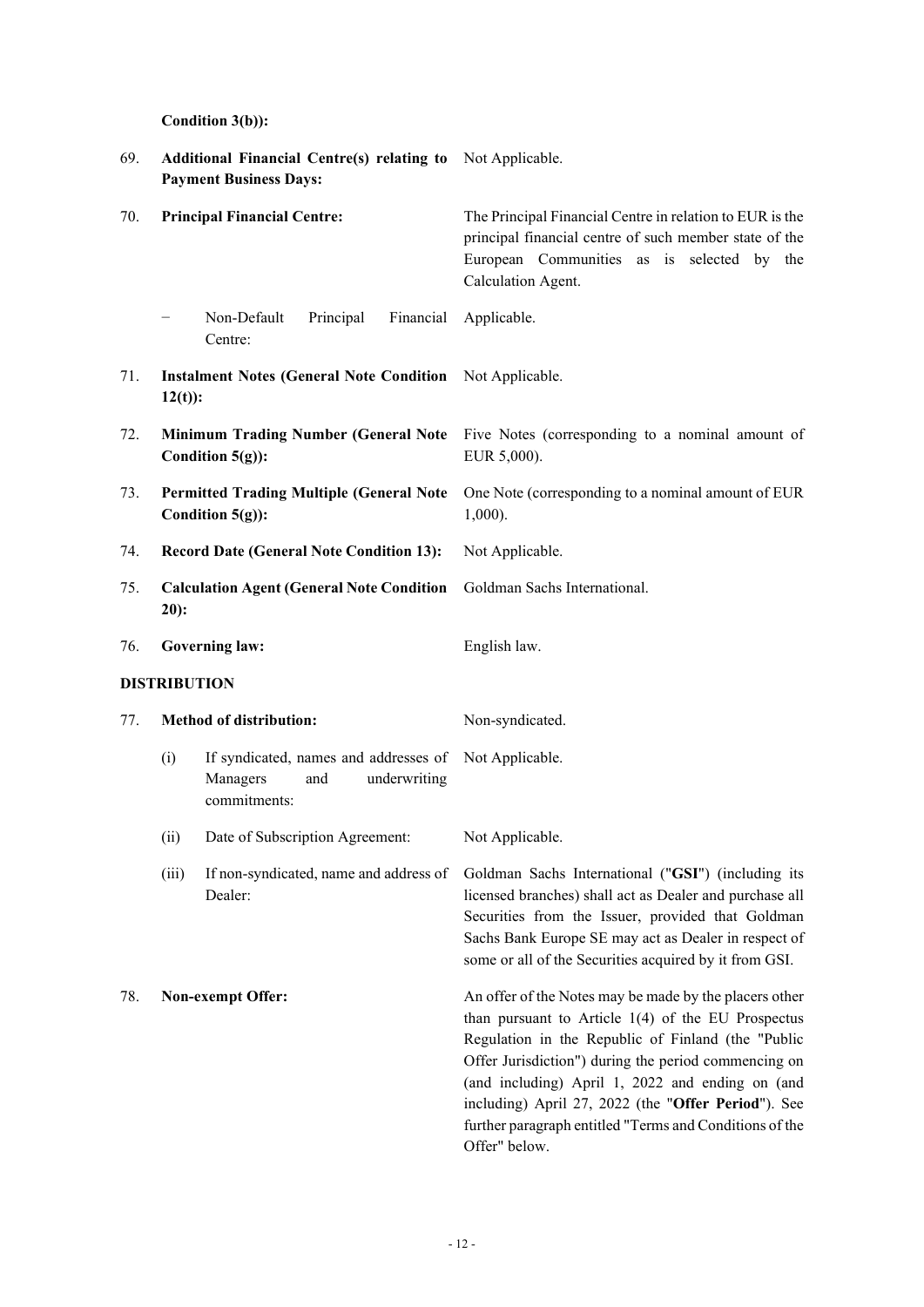- 79. (i) **Prohibition of Sales to EEA Retail**  Not Applicable. **Investors:**
	- (ii) **Prohibition of Sales to UK Retail**  Not Applicable. **Investors:**
- 80. **Prohibition of Offer to Private Clients in**  Applicable. **Switzerland:**
- 81. **Swiss withdrawal right pursuant to article**  Not Applicable. **63 para 5 FinSO:**
- 82. **Consent to use the Base Prospectus in**  Not Applicable. **Switzerland:**
- 83. **Supplementary Provisions for Belgian**  Not Applicable. **Securities:**

Signed on behalf of Goldman Sachs International:

By: ................................................

Duly authorised

358794059(Ver4)/Ashurst(BTAN)/AA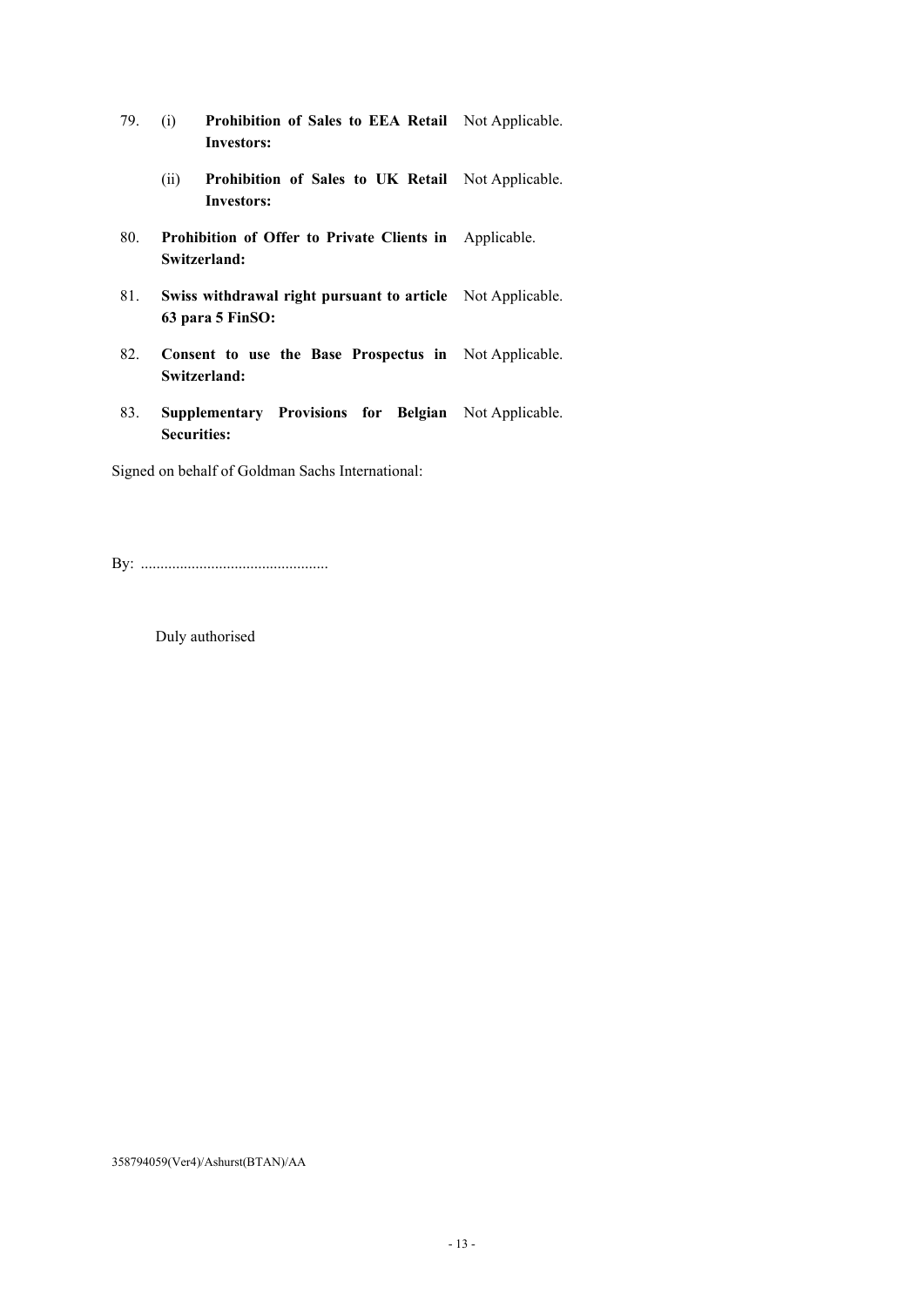## **OTHER INFORMATION**

| $\mathbf{1}$ .   | <b>LISTING AND ADMISSION TO TRADING</b>                                | Application will be made by the Issuer (or on its<br>behalf) for the Notes to be listed on the Official<br>List and admitted to trading on the regulated<br>market of the Luxembourg Stock Exchange with<br>effect from, at the earliest, the Issue Date.                                                     |
|------------------|------------------------------------------------------------------------|---------------------------------------------------------------------------------------------------------------------------------------------------------------------------------------------------------------------------------------------------------------------------------------------------------------|
|                  |                                                                        | No assurances can be given that such application<br>for listing and admission to trading will be granted<br>(or, if granted, will be granted by the Issue Date).                                                                                                                                              |
|                  |                                                                        | The Issuer has no duty to maintain the listing (if<br>any) of the Notes on the relevant stock exchange(s)<br>over their entire lifetime. The Notes may be<br>suspended from trading and/or de-listed at any<br>time in accordance with applicable rules and<br>regulations of the relevant stock exchange(s). |
| $\mathfrak{D}$ . | <b>ESTIMATED TOTAL EXPENSES RELATED</b><br>TO THE ADMISSION TO TRADING | Not Applicable.                                                                                                                                                                                                                                                                                               |

- 3. **LIQUIDITY ENHANCEMENT**  Not Applicable. **AGREEMENTS**
- 4. **RATINGS** Not Applicable.

### 5. **INTERESTS OF NATURAL AND LEGAL PERSONS INVOLVED IN THE ISSUE**

The Issue Price of 100 per cent. (100%) of the Aggregate Nominal Amount includes a selling commission of up to 5.00 per cent. (5.00%) of the Aggregate Nominal Amount which has been paid by the Issuer.

### 6. **REASONS FOR THE OFFER, ESTIMATED NET PROCEEDS AND TOTAL EXPENSES**

| (i)   | Reasons for the offer:    | Not Applicable. |
|-------|---------------------------|-----------------|
| (i)   | Estimated net proceeds:   | Not Applicable. |
| (iii) | Estimated total expenses: | Not Applicable. |

### 7. **PERFORMANCE AND VOLATILITY OF THE UNDERLYING ASSET**

Details of the past and further performance and volatility of the Underlying Asset may be obtained from Bloomberg and Reuters. However, past performance is not indicative of future performance.

See the section entitled "Examples" below for examples of the potential return on the Securities in various hypothetical scenarios.

## 8. **OPERATIONAL INFORMATION**

Any Clearing System(s) other than Euroclear Bank Euroclear Finland. S.A./N.V. and Clearstream Banking S.A. and the relevant identification number(s):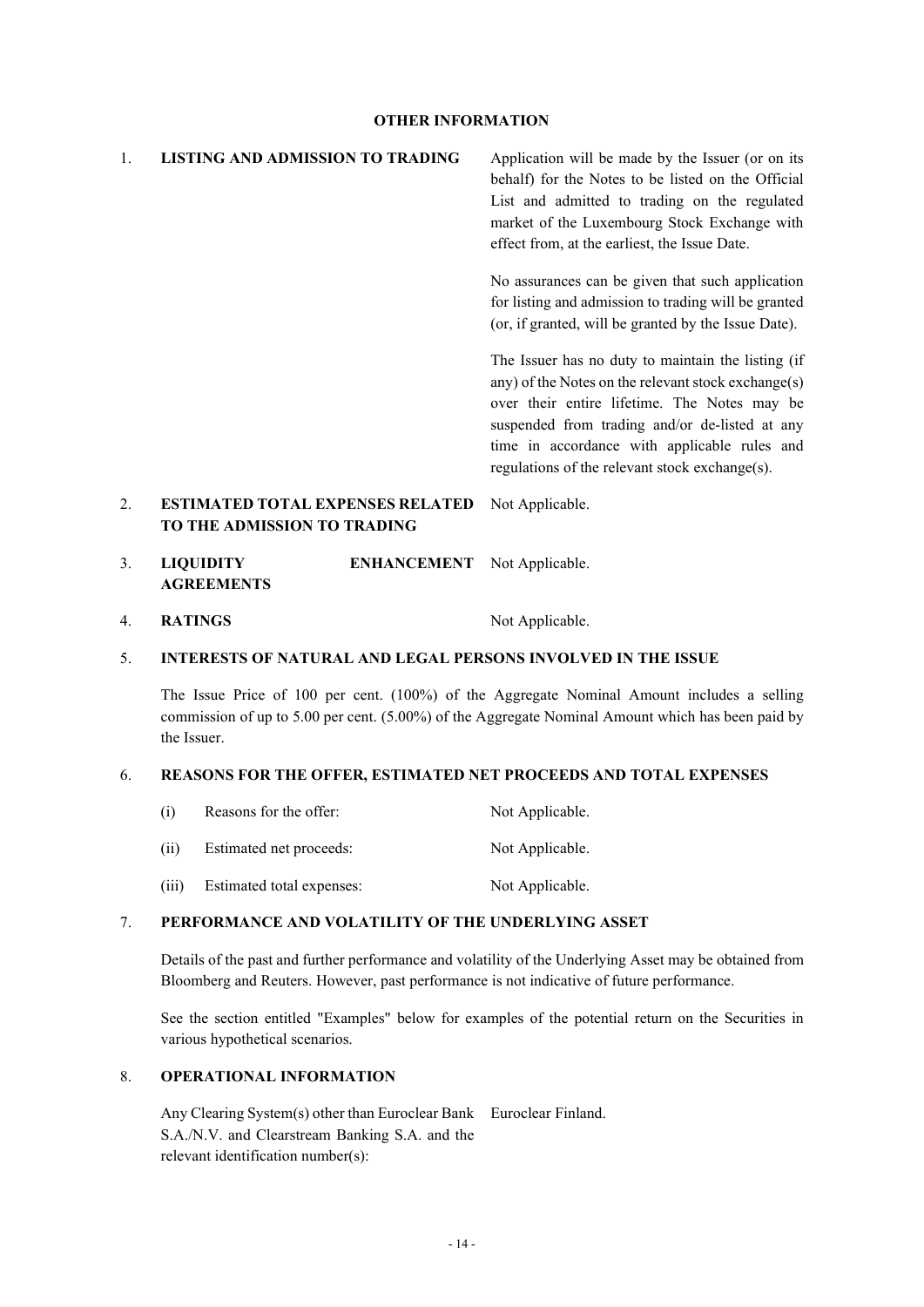Names and addresses of additional Paying Agent(s) (if any):

Operational contact(s) for Fiscal Agent: eq-sd-operations  $@gs.com$ .

Intended to be held in a manner which would allow Eurosystem eligibility:

Delivery: Delivery against payment.

Not Applicable.

No.

Whilst the designation is specified as "no" at the date of these Final Terms, should the Eurosystem eligibility criteria be amended in the future such that the Notes are capable of meeting them the Notes may then be deposited with one of the ICSDs as common safekeeper, and registered in the name of a nominee of one of the ICSDs acting as common safekeeper. Note that this does not necessarily mean that the Notes will then be recognised as eligible collateral for Eurosystem monetary policy and intra day credit operations by the Eurosystem at any time during their life. Such recognition will depend upon the ECB being satisfied that Eurosystem eligibility criteria have been met.

## 9. **TERMS AND CONDITIONS OF THE OFFER**

| Offer Period:                             | An offer of the Notes may be made by the placers<br>other than pursuant to Article 1(4) of the EU<br>Prospectus Regulation in the Public Offer<br>Jurisdiction during the period commencing on (and<br>including) April 1, 2022 and ending on (and<br>including) April 27, 2022. |
|-------------------------------------------|----------------------------------------------------------------------------------------------------------------------------------------------------------------------------------------------------------------------------------------------------------------------------------|
| Offer Price:                              | Issue Price.                                                                                                                                                                                                                                                                     |
|                                           | The Issue Price of 100 per cent. $(100\%)$ of the<br>Aggregate Nominal Amount includes a selling<br>commission of up to 5.00 per cent. $(5.00\%)$ of the<br>Aggregate Nominal Amount which has been paid<br>by the Issuer.                                                       |
| Conditions to which the offer is subject: | The offer of the Notes for sale to the public in the<br>Public Offer Jurisdiction is subject to the relevant<br>regulatory approvals having been granted, and the<br>Notes being issued.                                                                                         |
|                                           | The Offer Period is subject to adjustment by or on<br>behalf of the Issuer in accordance with the<br>applicable regulations and any adjustments to such<br>period will be published by way of notice which<br>will be available on the website of the Issuer                     |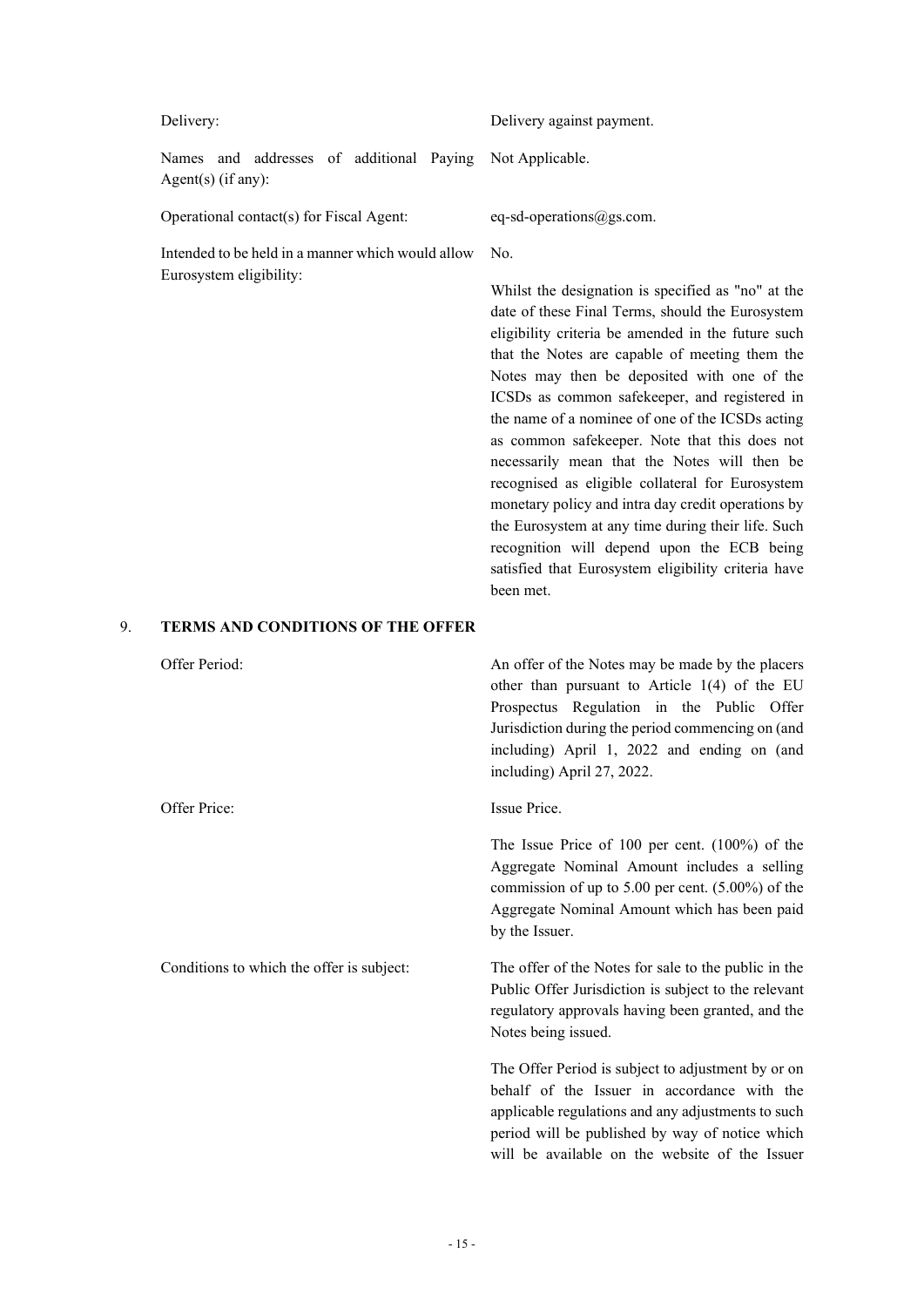|                                                                                                                                                    | (www.gspip.info).                                                                                                                                                                                                                                                                                                                                |
|----------------------------------------------------------------------------------------------------------------------------------------------------|--------------------------------------------------------------------------------------------------------------------------------------------------------------------------------------------------------------------------------------------------------------------------------------------------------------------------------------------------|
|                                                                                                                                                    | The offer of the Notes may be withdrawn in whole<br>or in part at any time before the Issue Date at the<br>discretion of the Issuer.                                                                                                                                                                                                             |
| Description of the application process:                                                                                                            | The subscription forms will be collected by the<br>distributor either directly from end investors or via<br>brokers who are allowed to collect forms on behalf<br>of the distributor. There is no preferential<br>subscription right for this offer.                                                                                             |
| Description of possibility to reduce subscriptions<br>and manner for refunding excess amount paid by<br>applicants:                                | Not Applicable.                                                                                                                                                                                                                                                                                                                                  |
| Details of the minimum and/or maximum amount<br>of application:                                                                                    | The minimum amount of application per investor<br>will be EUR 5,000 in nominal amount of the<br>Securities.                                                                                                                                                                                                                                      |
|                                                                                                                                                    | The maximum amount of application will be<br>subject only to availability at the time of<br>application.                                                                                                                                                                                                                                         |
| Details of the method and time limits for paying up<br>and delivering the Notes:                                                                   | Each subscriber shall pay the Issue Price to the<br>relevant distributor who shall pay the Issue Price<br>reduced by the selling commission to the Issuer.                                                                                                                                                                                       |
|                                                                                                                                                    | The Issuer shall pay commissions to the relevant<br>Authorised Offeror at a later time upon invoice.                                                                                                                                                                                                                                             |
|                                                                                                                                                    | The delivery of the subscribed Securities will be<br>made after the Offer Period on the Issue Date.                                                                                                                                                                                                                                              |
| Manner in and date on which results of the offer<br>are to be made public:                                                                         | The results of the offer will be filed with the<br>Commission de Surveillance du Secteur Financier<br>(CSSF) and published on the website of the Issuer<br>(www.gspip.info) on or around the Issue Date.                                                                                                                                         |
| Procedure for exercise of any right of pre-emption,<br>negotiability of subscription rights and treatment<br>of subscription rights not exercised: | Not Applicable.                                                                                                                                                                                                                                                                                                                                  |
| Whether tranche(s) have been reserved for certain<br>countries:                                                                                    | The Notes will be offered to the public in the<br>Public Offer Jurisdiction.                                                                                                                                                                                                                                                                     |
|                                                                                                                                                    | Offers may only be made by offerors authorised to<br>do so in the Public Offer Jurisdiction. Neither the<br>Issuer nor the Dealer has taken or will take any<br>action specifically in relation to the Notes referred<br>to herein to permit a public offering of such Notes<br>in any jurisdiction other than the Public Offer<br>Jurisdiction. |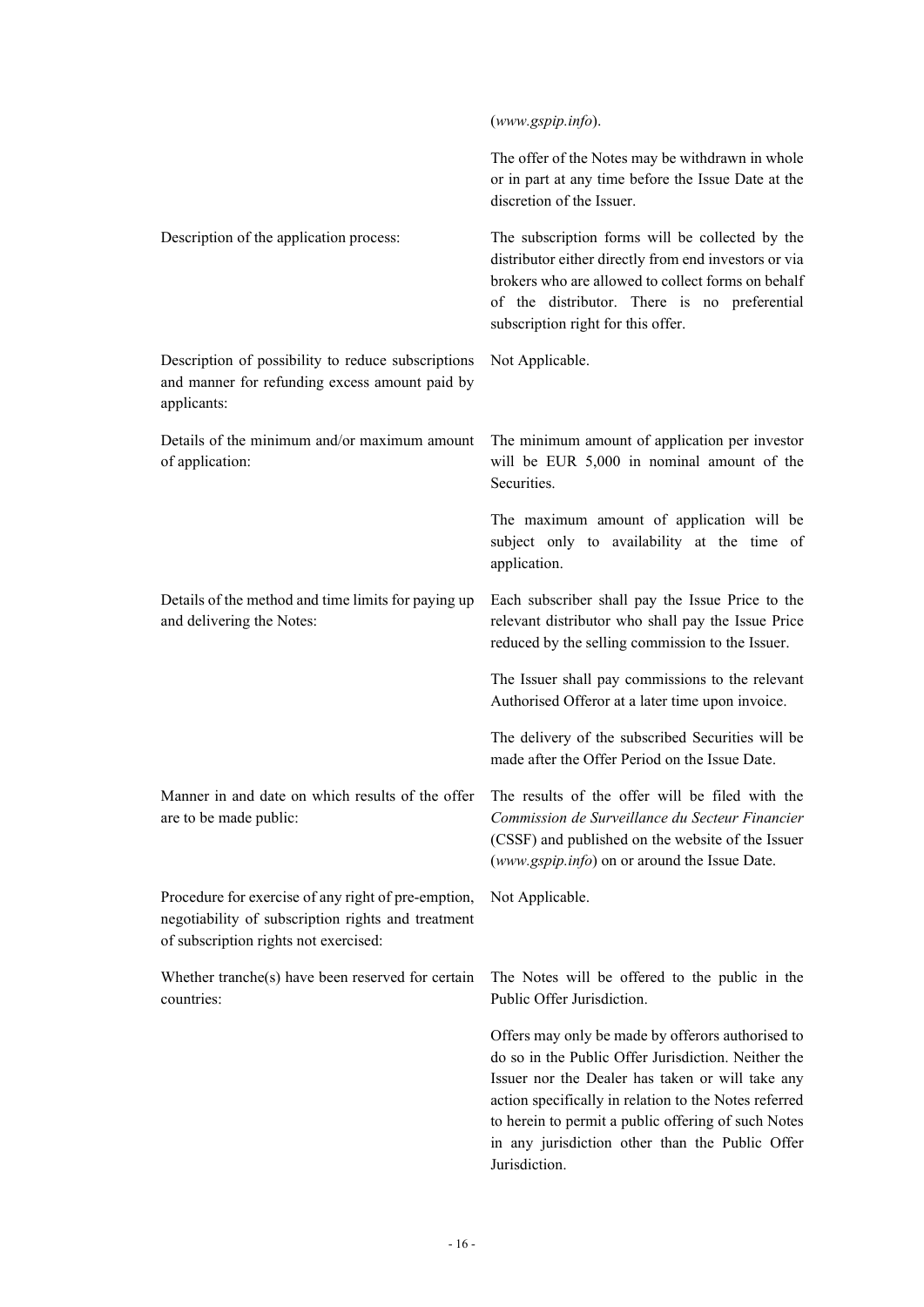Process for notification to applicants of the amount allotted and the indication whether dealing may begin before notification is made:

Amount of any expenses and taxes specifically charged to the subscriber or purchaser. Where required and to the extent they are known, include those expenses contained in the price:

Name(s) and address(es), to the extent known to the Issuer, of the placers in the various countries where the offer takes place:

**Consent to use the Base Prospectus**

In other EEA countries, offers will only be made pursuant to an exemption from the obligation under the EU Prospectus Regulation to publish a prospectus.

Notwithstanding anything else in the Base Prospectus, the Issuer will not accept responsibility for the information given in the Base Prospectus or these Final Terms in relation to offers of Notes made by an offeror not authorised by the Issuer to make such offers.

Allocation of Securities is simultaneous with the acceptance of the offer by each individual investor and subject to (i) the availability of funds in his or her account for the total amount invested and (ii) the total amount for which acceptances have been received not exceeding the maximum Aggregate Nominal Amount of Notes in the Series.

The Entry Costs (as described in Commission Delegated Regulation (EU) 2017/653, which supplements Regulation (EU) No 1286/2014) contained in the price of the Securities as of the date of these Final Terms is 7.00 per cent. (7.00%) of the Issue Price. Such Entry Costs may change during the Offer Period and over the term of the Securities. For the amount of the Entry Costs at the time of purchase, please refer to the cost disclosure under Regulation (EU) No 1286/2014.

The Issue Price of 100 per cent. (100%) of the Aggregate Nominal Amount includes a selling commission of up to 5.00 per cent. (5.00%) of the Aggregate Nominal Amount which has been paid by the Issuer.

Please refer to "United Kingdom Tax Considerations" in the section entitled "Taxation" in the Base Prospectus.

Alexandria Markets Oy and Alexandria Pankkiiriliike Oy, Eteläesplanadi 22A, 4th Floor, 00130 Helsinki, Finland, and such other placers as may be notified to potential investors from time to time by publication on the Issuer's website (*www.gspip.info*) in accordance with the applicable laws and regulations of the Public Offer Jurisdiction.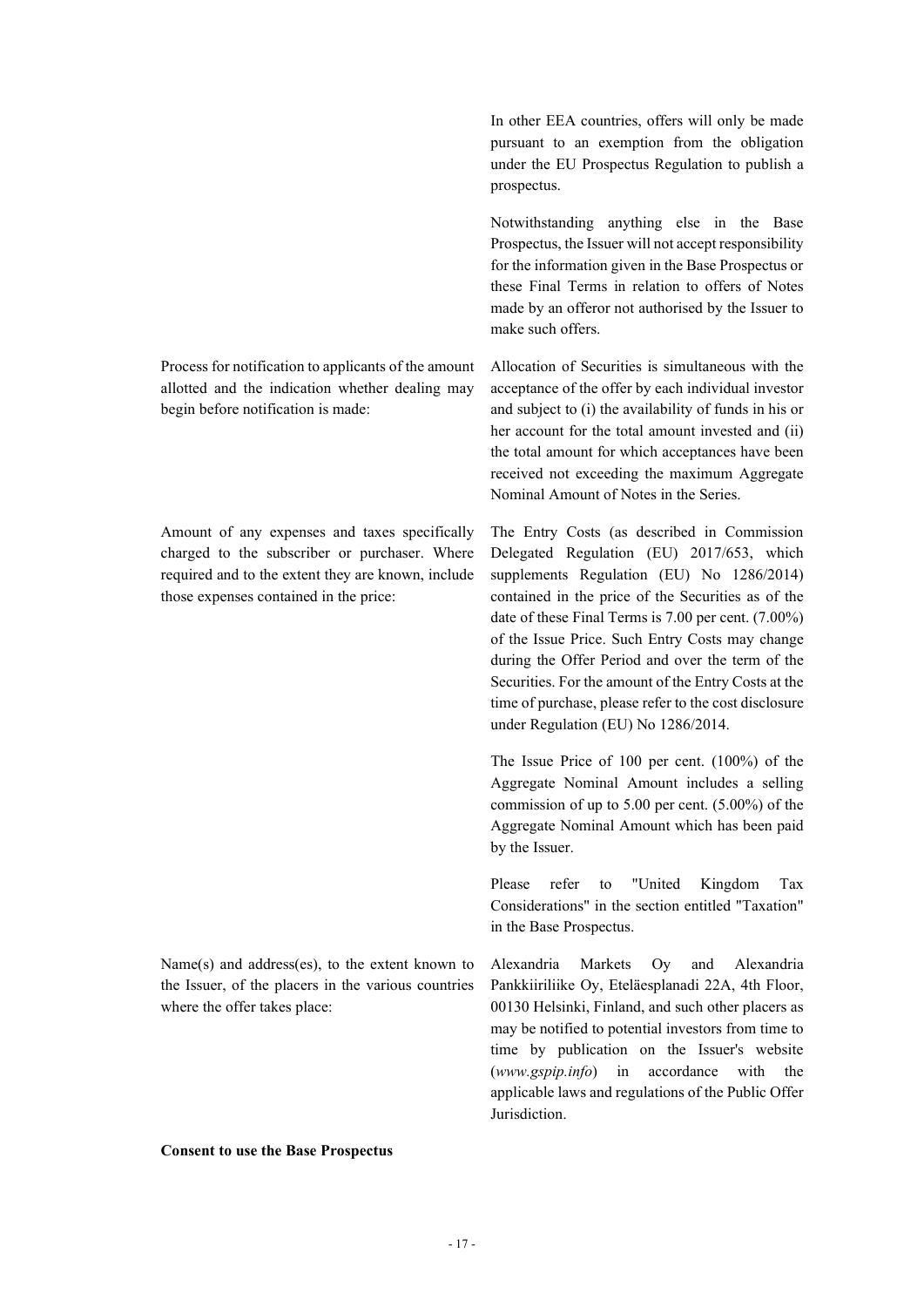| Identity of financial intermediary(ies) that are Alexandria Markets Oy and Alexandria |                                                     |
|---------------------------------------------------------------------------------------|-----------------------------------------------------|
| allowed to use the Base Prospectus:                                                   | Pankkiiriliike Oy, Eteläesplanadi 22A, 4th Floor,   |
|                                                                                       | 00130 Helsinki, Finland, and such other placers as  |
|                                                                                       | may be notified to potential investors from time to |
|                                                                                       | time by publication on the Issuer's website         |
|                                                                                       | (www.gspip.info) in accordance with the             |
|                                                                                       | applicable laws and regulations of the Public Offer |
|                                                                                       | Jurisdiction.                                       |
| Offer period during which subsequent resale or The Offer Period.                      |                                                     |
| final placement of Notes by financial                                                 |                                                     |
| intermediaries can be made:                                                           |                                                     |

Identity of financial intermediary(ies) that are

Conditions attached to the consent: The Issuer consents to the use of the Base Prospectus in connection with the making of an offer of the Securities to the public requiring the prior publication of a prospectus under the EU Prospectus Regulation (a "**Non-exempt Offer**") by the financial intermediary/ies (each, an "**Authorised Offeror**") in the Public Offer Jurisdiction.

> Each Authorised Offeror (i) has the Issuer's consent to use the Base Prospectus in respect of offers of the Securities made in the Public Offer Jurisdiction provided that it complies with all applicable laws and regulations, and (ii) has the Issuer's consent to use the Base Prospectus in respect of private placements of the Securities that do not subject the Issuer or any affiliate of the Issuer to any additional obligation to make any filing, registration, reporting or similar requirement with any financial regulator or other governmental or quasi-governmental authority or body or securities exchange, or subject any officer, director or employee of the Issuer or any affiliate of the Issuer to personal liability, where such private placements are conducted in compliance with the applicable laws of the relevant jurisdictions thereof.

### 10. **UNITED STATES TAX CONSIDERATIONS**

### **Section 871(m) Withholding Tax**

The U.S. Treasury Department has issued regulations under which amounts paid or deemed paid on certain financial instruments that are treated as attributable to U.S.-source dividends could be treated, in whole or in part depending on the circumstances, as a "dividend equivalent" payment that is subject to tax at a rate of 30 per cent. (or a lower rate under an applicable treaty). We have determined that, as of the issue date of the Notes, the Notes will not be subject to withholding under these rules. In certain limited circumstances, however, it is possible for United States alien holders to be liable for tax under these rules with respect to a combination of transactions treated as having been entered into in connection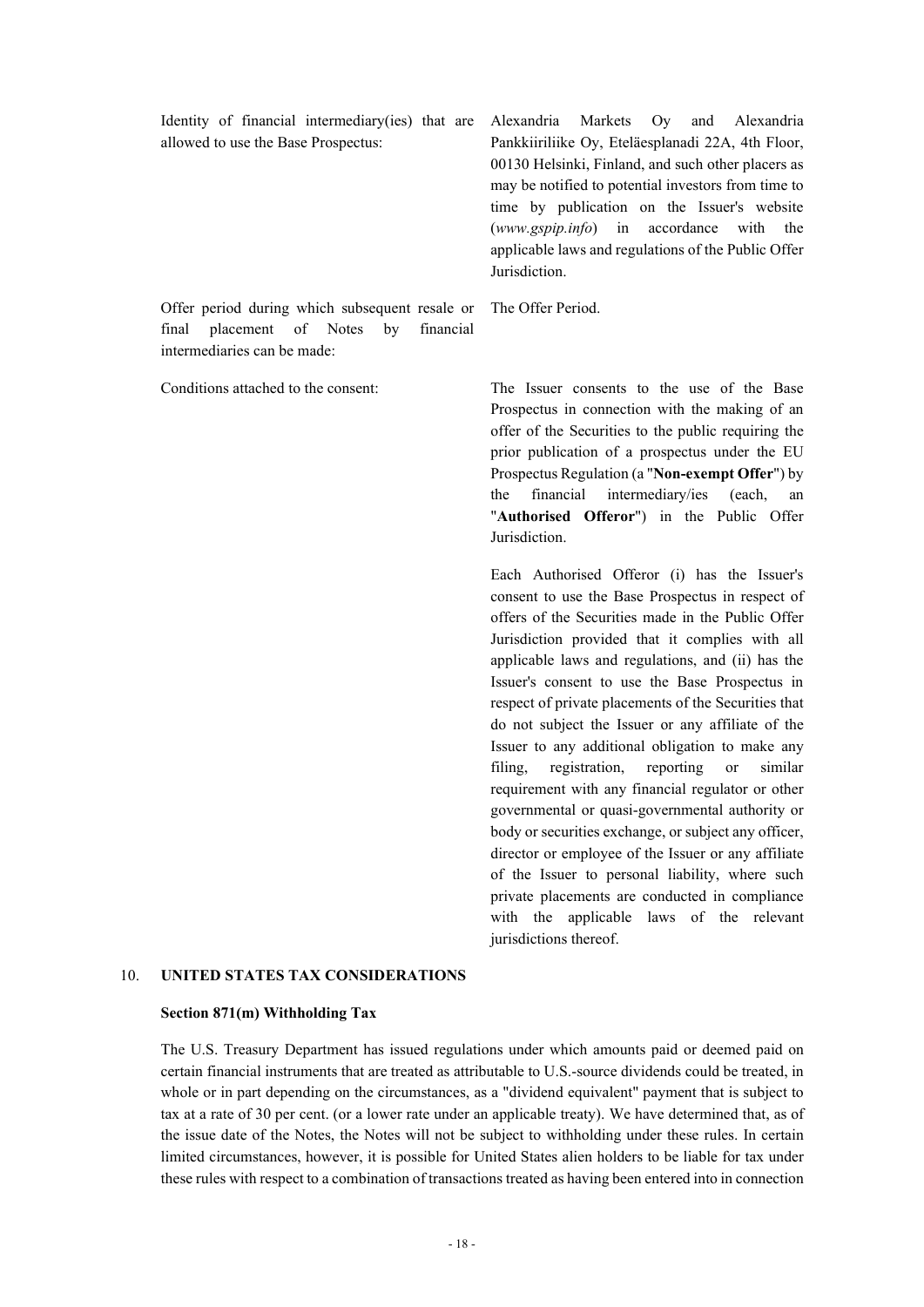with each other even when no withholding is required. United States alien holders should consult their tax advisor concerning these regulations, subsequent official guidance and regarding any other possible alternative characterisations of their Notes for United States federal income tax purposes. See "*United States Tax Considerations – Dividend Equivalent Payments*" in the Base Prospectus for a more comprehensive discussion of the application of Section 871(m) to the Notes.

## 11. **BENCHMARKS REGULATION**

Not Applicable.

# 12. **INDEX DISCLAIMER**

Not Applicable.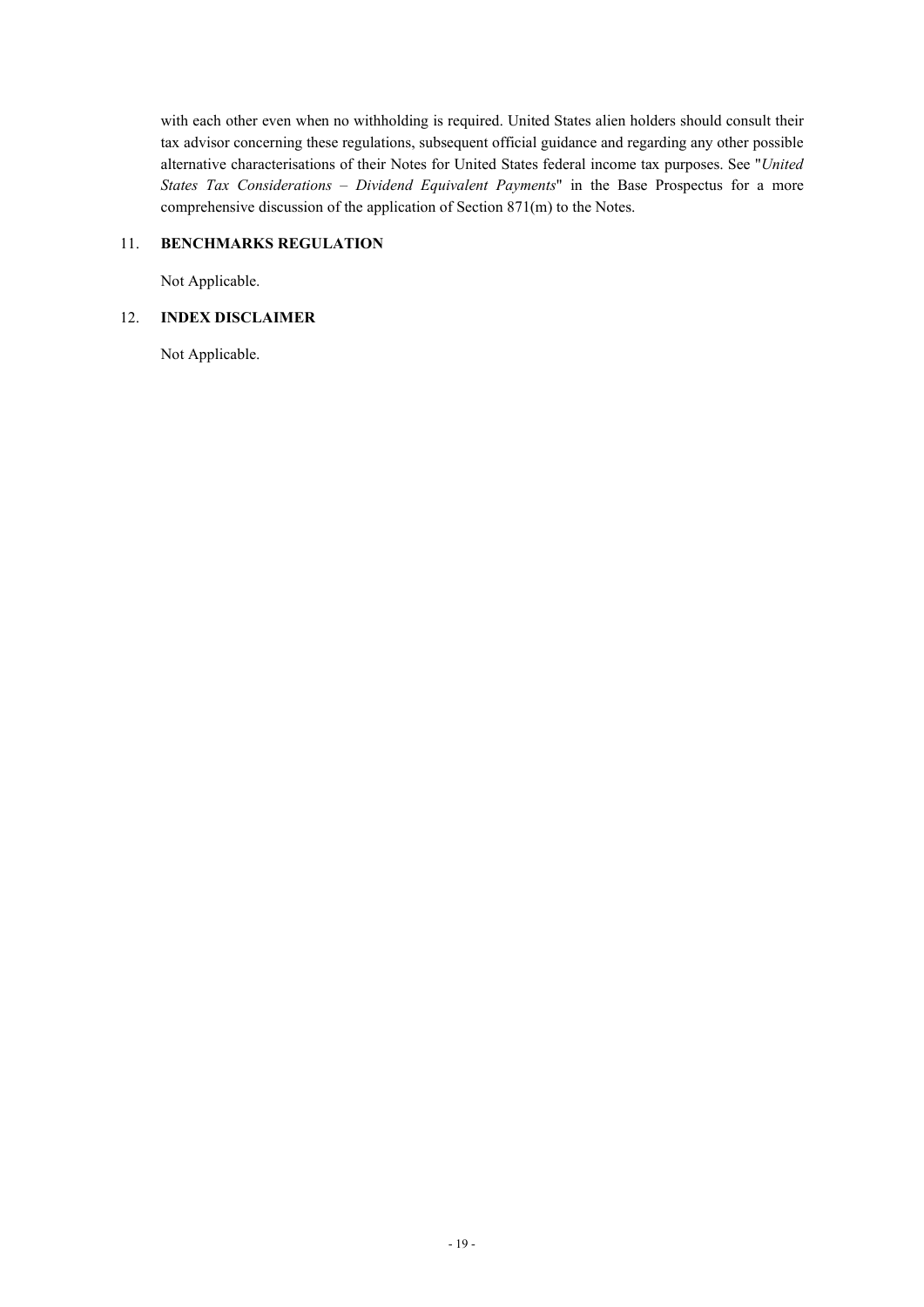## **EXAMPLES**

## **THE EXAMPLES PRESENTED BELOW ARE FOR ILLUSTRATIVE PURPOSES ONLY.**

For the purposes of each Example:

- (i) the Calculation Amount is EUR 1,000, the Specified Denomination of each Note is EUR 1,000 and the Issue Price is 100 per cent. (100%) of the Aggregate Nominal Amount of EUR 20,000,000;
- (ii) in respect of the Underlying Asset, the Trigger Level is 150 per cent. (150%) of the Initial Closing Price of the Underlying Asset, and the Barrier Level is 75 per cent. (75%) of the Initial Closing Price of the Underlying Asset;
- (iii) the Protection Level is 1.00 and the Strike is 1.00;
- (iv) for the purposes of these examples only, the Participation is deemed to be 3.00. The actual Participation will be determined by the Calculation Agent on or around May 4, 2022 and may be a lesser or greater amount than 3.00 (but shall not be less than 2.50). Therefore, as the Participation may be lower than the deemed value used for the purposes of these Examples, the actual amounts received by investors may be less than the amounts stated in the Examples below; and
- (v) for the purposes of these examples only, the Trigger Percentage is deemed to be 250 per cent. (250%). The actual Trigger Percentage will be determined by the Calculation Agent on or around May 4, 2022 and the Trigger Percentage may be a lesser or greater percentage than 250 per cent. (250%) (but shall not be less than 225 per cent. (225%)). Therefore, as the Trigger Percentage may be lower than the deemed value used for the purposes of these Examples, the actual amounts received by investors may be less than the amounts stated in the Examples below.

## **FINAL REDEMPTION AMOUNT**

# **Example 1 – positive scenario:** *The Final Closing Price of the Underlying Asset is greater than the Trigger Level.*

In this Example, the Notes will be redeemed on the Maturity Date and the Final Redemption Amount payable in respect of each Note (of the Specified Denomination) will be an amount in the Specified Currency equal to the *product* of (i) the Calculation Amount *multiplied* by (ii) the Trigger Percentage i.e. EUR 2,500.

## **Example 2 – positive scenario:** *The Final Closing Price of the Underlying Asset is 110 per cent. of the Initial Closing Price.*

In this Example, the Notes will be redeemed on the Maturity Date and the Final Redemption Amount payable in respect of each Note (of the Specified Denomination) will be an amount in the Specified Currency equal to the *product* of (i) the Calculation Amount, *multiplied* by (ii) the *sum* of (a) the Protection Level, *plus* (b) the *product*  of (I) the Participation, *multiplied* by (II) the *greater* of (A) zero, and (B) the *difference* between (1) the *quotient* of (x) the Final Reference Value, *divided* by (y) the Initial Reference Value, *minus* (2) the Strike, i.e. EUR 1,300.

# **Example 3 – neutral scenario:** *The Final Closing Price of the Underlying Asset is 100 per cent. of the Initial Closing Price.*

In this Example, the Notes will be redeemed on the Maturity Date and the Final Redemption Amount payable in respect of each Note (of the Specified Denomination) will be an amount in the Specified Currency equal to the *product* of (i) the Calculation Amount, *multiplied* by (ii) the *sum* of (a) the Protection Level, *plus* (b) the *product*  of (I) the Participation, *multiplied* by (II) the *greater* of (A) zero, and (B) the *difference* between (1) the *quotient* of (x) the Final Reference Value, *divided* by (y) the Initial Reference Value, *minus* (2) the Strike, i.e. EUR 1,000.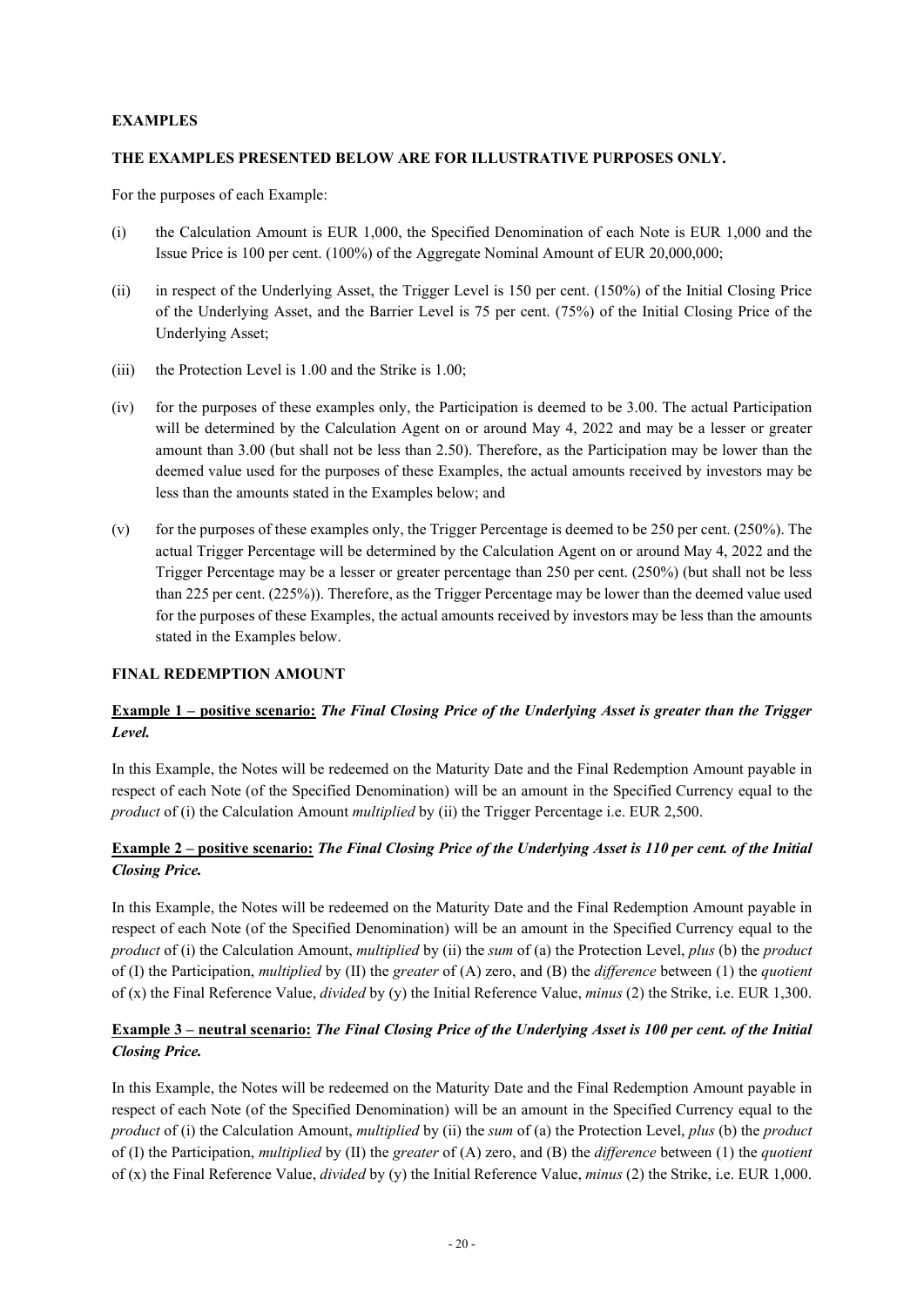# **Example 4 – negative scenario:** *The Final Closing Price of the Underlying Asset is 74 per cent. of the Initial Closing Price.*

In this Example, the Notes will be redeemed on the Maturity Date and the Final Redemption Amount payable in respect of each Note (of the Specified Denomination) will be an amount in the Specified Currency equal to the *product* of (i) the Calculation Amount, *multiplied* by (ii) the *quotient* of (a) the Final Reference Value, *divided* (b) the Initial Reference Value, i.e. EUR 740. **In this Example, an investor who purchased the Notes at the Issue Price will sustain a substantial loss of the amount invested in the Notes.** 

# **Example 5 – negative scenario:** *The Final Closing Price of the Underlying Asset is 50 per cent. of the Initial Closing Price.*

In this Example, the Notes will be redeemed on the Maturity Date and the Final Redemption Amount payable in respect of each Note (of the Specified Denomination) will be an amount in the Specified Currency equal to the *product* of (i) the Calculation Amount, *multiplied* by (ii) the *quotient* of (a) the Final Reference Value, *divided* (b) the Initial Reference Value, i.e. EUR 500. **In this Example, an investor who purchased the Notes at the Issue Price will sustain a substantial loss of the amount invested in the Notes.**

# **Example 6 – negative scenario:** *The Final Closing Price of the Underlying Asset is zero per cent. (0%) of the Initial Value.*

In this Example, the Notes will be redeemed on the Maturity Date and the Final Redemption Amount payable in respect of each Note (of the Specified Denomination) will be an amount in the Specified Currency equal to the *product* of (i) the Calculation Amount, *multiplied* by (ii) the *quotient* of (a) the Final Reference Value, *divided* by (b) the Initial Reference Value, i.e. zero. **In this Example, an investor will sustain a total loss of the amount invested in the Notes.**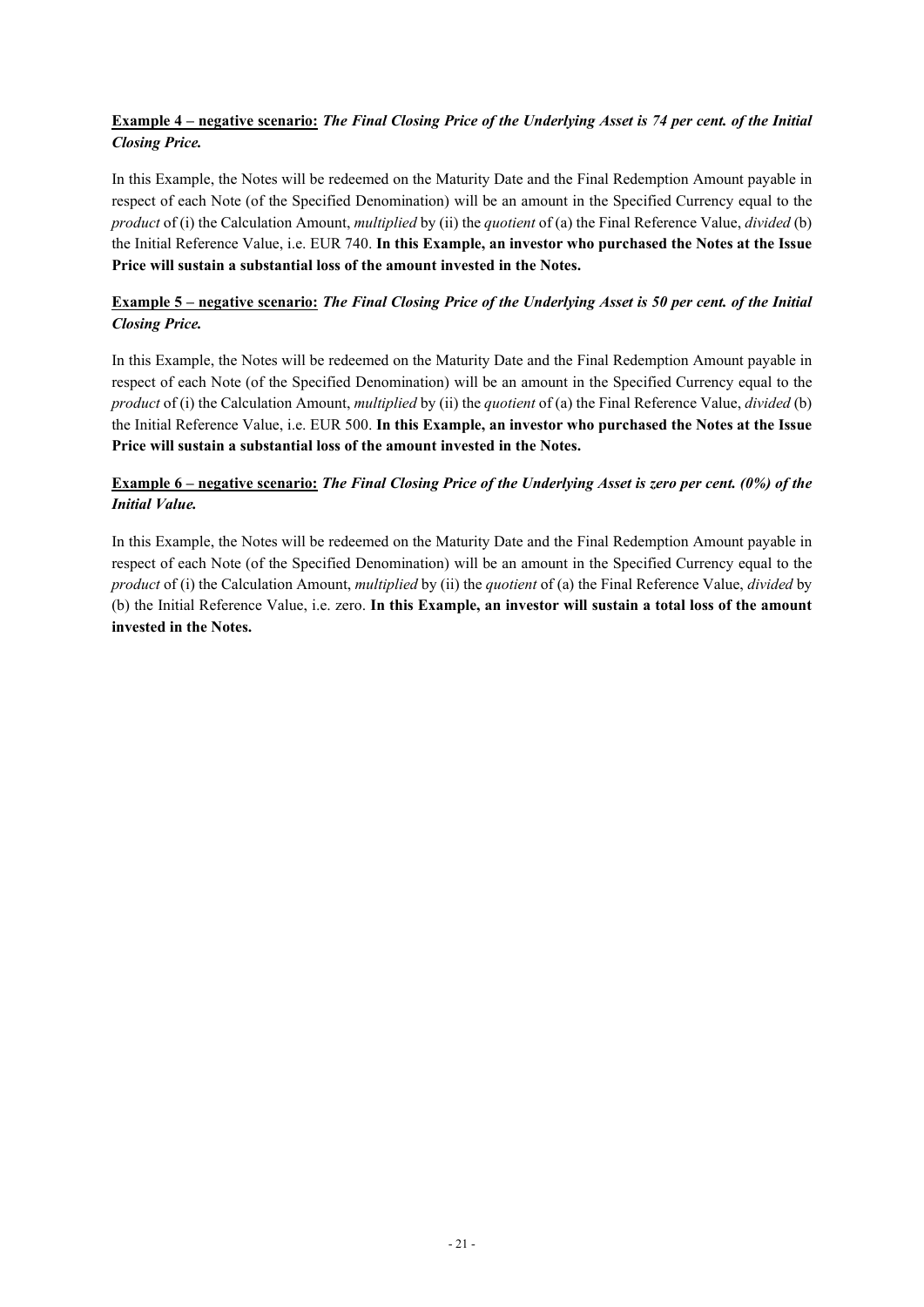### **ISSUE-SPECIFIC SUMMARY OF THE SECURITIES**

### **INTRODUCTION AND WARNINGS**

This Summary should be read as an introduction to the Prospectus (comprised of the Base Prospectus read together with the Final Terms). Any decision to invest in the Securities should be based on a consideration of the Prospectus as a whole by the investor. In certain circumstances, the investor could lose all or part of the invested capital. This Summary only provides key information in order for an investor to understand the essential nature and the principal risks of the Issuer and the Securities, and does not describe all the rights attaching to the Securities (and may not set out specific dates of valuation and potential payments or the adjustments to such dates) that are set out in the Prospectus as a whole. Where a claim relating to the information contained in the Prospectus is brought before a court, the plaintiff investor might, under the national law, have to bear the costs of translating the Prospectus before the legal proceedings are initiated. Civil liability attaches only to those persons who have tabled this summary including any translation thereof, but only where this Summary is misleading, inaccurate or inconsistent, when read together with the other parts of the Prospectus or where it does not provide, when read together with the other parts of the Prospectus, key information in order to aid investors when considering whether to invest in the Securities.

**You are about to purchase a product that is not simple and may be difficult to understand.**

**Securities:** Issue of EUR 20,000,000 Five-Year Six-Month EUR Booster Notes on the Modified Performance of the ordinary shares of WARTSILA OYJ ABP, due November 18, 2027 (ISIN: FI4000519194) (the "**Securities**").

**Issuer:** Goldman Sachs International ("**GSI**"). Its registered office is Plumtree Court, 25 Shoe Lane, London EC4A 4AU, England and its Legal Entity Identifier ("**LEI**") is W22LROWP2IHZNBB6K528 (the "**Issuer**").

**Authorised Offeror(s):** The authorised offeror is Alexandria Markets Oy and Alexandria Pankkiiriliike Oy, Eteläesplanadi 22A, 4th Floor, 00130 Helsinki, Finland. The Authorised Offeror is a distributor incorporated in Finland mainly operating under Finnish law. Its LEI is 7437002ONTEZT59NA993 (the "**Authorised Offeror**").

**Competent authority:** The Base Prospectus was approved on July 16, 2021 by the Luxembourg *Commission de Surveillance du Secteur Financier* of 283 Route d'Arlon, 1150 Luxembourg (Telephone number: (+352) 26 25 1-1; Fax number: (+352) 26 25 1 – 2601; Email: direction@cssf.lu).

#### **KEY INFORMATION ON THE ISSUER**

#### **Who is the Issuer of the Securities?**

**Domicile and legal form, law under which the Issuer operates and country of incorporation:** GSI is a private unlimited liability company incorporated under the laws of England and Wales and was formed on June 2, 1988. GSI is registered with the Registrar of Companies. Its LEI is W22LROWP2IHZNBB6K528.

**Issuer's principal activities:** GSI's business principally consists of securities underwriting and distribution; trading of corporate debt and equity securities, non-U.S. sovereign debt and mortgage securities, execution of swaps and derivative instruments, mergers and acquisitions; financial advisory services for restructurings, private placements and lease and project financings, real estate brokerage and finance, merchant banking and stock brokerage and research.

**Major shareholders, including whether it is directly or indirectly owned or controlled and by whom:** GSI is directly wholly-owned by Goldman Sachs Group UK Limited. Goldman Sachs Group UK Limited is an indirect wholly owned subsidiary of the Goldman Sachs Group, Inc. ("**GSG**").

**Key directors:** The directors of GSI are Jose M. D. Barroso, Sally A. Boyle, Richard J. Gnodde, Sam P. Gyimah, Nigel Harman, Esta E. Stecher, Dermot W. McDonogh, Marius O. Winkelman, Therese L. Miller and Catherine G. Cripps.

**Statutory auditors:** GSI's statutory auditor is PricewaterhouseCoopers LLP, of 7 More London Riverside, London, SE1 2RT, England.

#### **What is the key financial information regarding the Issuer?**

The following table shows selected key historical financial information from GSI's 2020 audited financial statements, which were prepared in accordance with international accounting standards in conformity with the requirements of the Companies Act 2006 and International Financial Reporting Standards ("**IFRS**") adopted pursuant to Regulation (EC) No 1606/2002 as it applies in the E.U. This includes information for the year ended and as of December 31, 2020 and comparative information for the year ended and as of November 30, 2019. These financial statements include IFRS transition disclosures required by IFRS 1 'First-time adoption of International Financial Reporting Standards'. GSI's 2019 audited financial statements were prepared under United Kingdom Generally Accepted Accounting Practices ("**U.K. GAAP**"), in accordance with FRS 101 'Reduced Disclosure Framework' ("**FRS 101**") and the Companies Act 2006. This includes financial information for the year ended and as of November 30, 2019. GSI's September 2021 unaudited quarterly financial statements were prepared under international accounting standards, in accordance with IAS 34 'Interim Financial Reporting' and Article 5 of the Directive 2004/109/EC as amended by Directive 2013/50/EU. This includes financial information for the nine months ended and as of September 30, 2021 and comparative information for the nine months ended August 31, 2020.

**Summary information – income statement**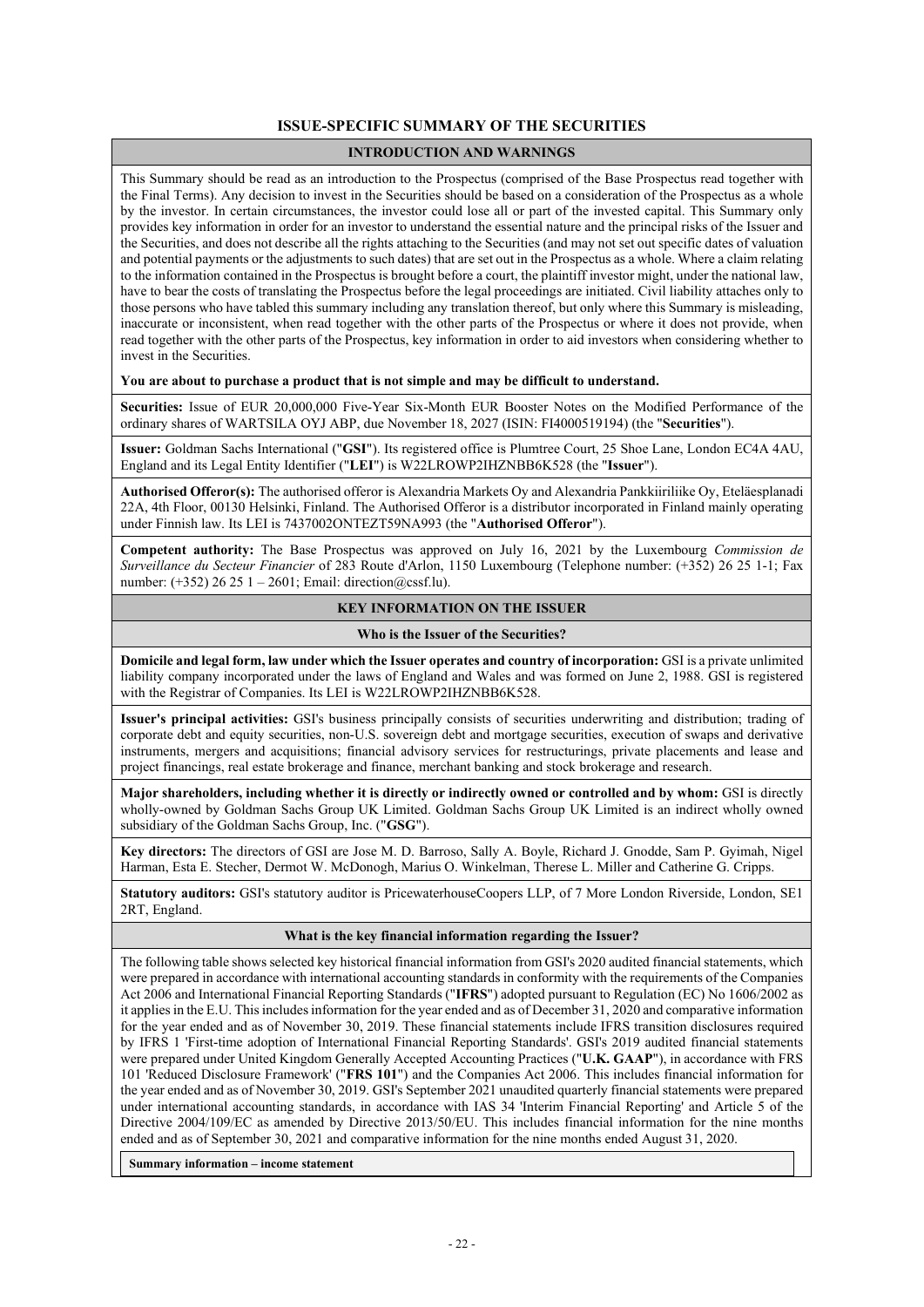|                                               | <b>Year ended</b><br><b>December</b><br>31, 2020<br>(audited) | <b>Year ended November</b><br>30, 2019 (audited) |                        | <b>Nine months</b><br>ended<br>September 30,<br>2021<br>(unaudited) | <b>Nine months</b><br>ended August<br>31, 2020<br>(unaudited) |
|-----------------------------------------------|---------------------------------------------------------------|--------------------------------------------------|------------------------|---------------------------------------------------------------------|---------------------------------------------------------------|
| (in USD millions except for share<br>amounts) | <b>IFRS</b>                                                   | <b>IFRS</b>                                      | U.K.<br><b>GAAP</b>    |                                                                     |                                                               |
| Selected income statement data                |                                                               |                                                  |                        |                                                                     |                                                               |
| Total interest income                         | 4.196                                                         | 7,659                                            | 7,509                  | N/A                                                                 | N/A                                                           |
| Non-interest income <sup>1</sup>              | 10,996                                                        | 8,292                                            | 8,292                  | 9,244                                                               | 7,913                                                         |
| Profit before taxation                        | 3,524                                                         | 2,434                                            | 2,426                  | 2,743                                                               | 2,776                                                         |
| Operating profit                              | N/A                                                           | N/A                                              | 2,656                  | N/A                                                                 | N/A                                                           |
| Dividend per share                            | N/A                                                           | 1.7                                              | 1.7                    | N/A                                                                 | N/A                                                           |
| Summary information - balance sheet           |                                                               |                                                  |                        |                                                                     |                                                               |
|                                               | As<br>at<br><b>December</b><br>31,<br>2020<br>(audited)       | As at November 30,<br>2019 (audited)             |                        | at<br>As<br>September<br>(unaudited)                                | 30,<br>2021                                                   |
| (in USD millions)                             | <b>IFRS</b>                                                   | <b>IFRS</b><br>U.K.<br><b>GAAP</b>               |                        |                                                                     |                                                               |
| Total assets                                  | 1,267,858                                                     | 1,041,576                                        | 1,041,518 <sup>2</sup> |                                                                     | 1,184,740                                                     |
| Total unsecured borrowings <sup>3</sup>       | 80,351                                                        | 88,669                                           | 87,450                 | 86,074                                                              |                                                               |
| Customer and other receivables                | 90,380                                                        | 71,807                                           | 59,102 <sup>4</sup>    |                                                                     | 87,876                                                        |
| Customer and other payables                   | 100,519                                                       | 84,968                                           | 62,254                 |                                                                     | 111,891                                                       |
| Total shareholder's equity                    | 36,578<br>34,248<br>34,248                                    |                                                  |                        | 38,776                                                              |                                                               |
| (in per cent.)                                |                                                               |                                                  |                        |                                                                     |                                                               |
| Common Equity Tier 1 (CET1) capital ratio     | 10.7                                                          | 11.6                                             | 11.6                   |                                                                     | 8.1                                                           |
| Total capital ratio                           |                                                               | 15.7                                             | 18.3                   |                                                                     | 12.3                                                          |
|                                               | 14.0                                                          |                                                  |                        |                                                                     |                                                               |

**Qualifications in audit report on historical financial information:** Not applicable; there are no qualifications in the audit report of GSI on its historical financial information.

### **What are the key risks that are specific to the Issuer?**

The Issuer is subject to the following key risks:

- The payment of any amount due on the Securities is subject to the credit risk of the Issuer. The Securities are the Issuer's unsecured obligations. Investors are dependent on the Issuer's ability to pay all amounts due on the Securities, and therefore investors are subject to the Issuer's credit risk and to changes in the market's view of the Issuer's creditworthiness. The Securities are not bank deposits, and they are not insured or guaranteed by any compensation or deposit protection scheme. The value of and return on the Securities will be subject to the Issuer's credit risk and to changes in the market's view of the Issuer's creditworthiness.
- GSG and its consolidated subsidiaries ("**Goldman Sachs**") is a leading global investment banking, securities and investment management group and faces a variety of significant risks which may affect the Issuer's ability to fulfil its obligations under the Securities, including market and credit risks, liquidity risks, business activities and industry risks, operational risks and legal, regulatory and reputational risks.
- GSI is a wholly-owned subsidiary of the Goldman Sachs group and a key banking subsidiary of the Goldman Sachs group. As a result, it is subject to a variety of risks that are substantial and inherent in its businesses including risks

<sup>1</sup> "Fees and commissions" are included within "non-interest income" and therefore are not included as a single line item.

<sup>2</sup> Sum of items "Fixed assets", "Current assets" and "Pension surplus".

<sup>3</sup> "Subordinated loans" are included within "total unsecured borrowings" and therefore are not included as a single line item.

<sup>4</sup> Amounts due to broker/dealers and customers.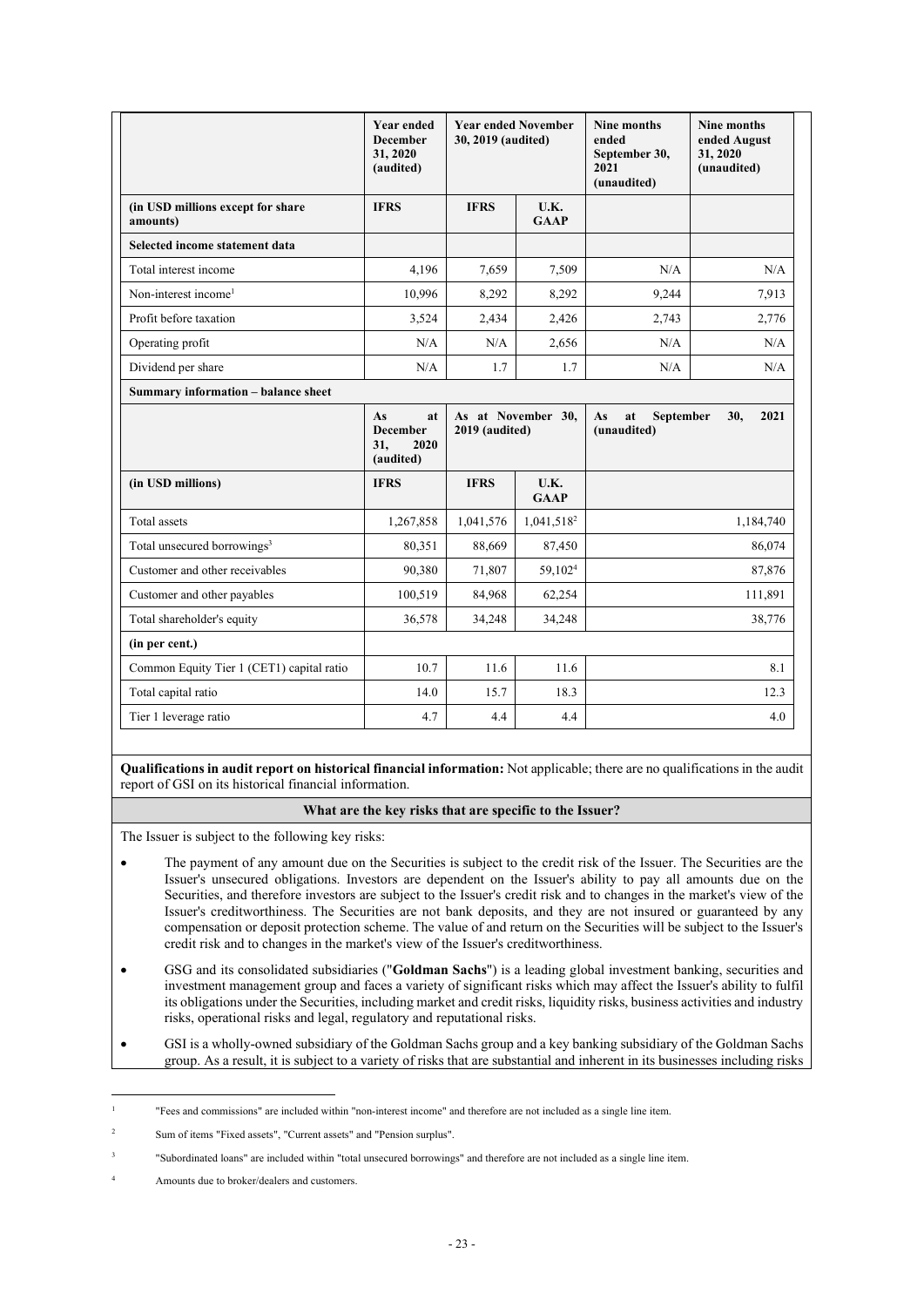relating to economic and market conditions, regulation, Brexit, market volatility, liquidity, credit markets, concentration of risk, credit quality, composition of client base, derivative transactions, operational infrastructure, cyber security, risk management, business initiatives, operating in multiple jurisdictions, conflicts of interest, competition, changes in underliers, personnel, negative publicity, legal liability, catastrophic events and climate change.

 GSI is subject to the Bank Recovery and Resolution Directive, which is intended to enable a range of actions to be taken by a resolution authority in relation to credit institutions and investment firms considered by the resolution authority to be at risk of failing and where such action is necessary in the public interest. The resolution powers available to the resolution authority include powers to (i) write down the amount owing, including to zero, or convert the Securities into other securities, including ordinary shares of the relevant institution (or a subsidiary) the so-called "bail-in" tool; (ii) transfer all or part of the business of the relevant institution to a "bridge bank"; (iii) transfer impaired or problem assets to an asset management vehicle; and (iv) sell the relevant institution to a commercial purchaser. In addition, the resolution authority is empowered to modify contractual arrangements, suspend enforcement or termination rights that might otherwise be triggered. The resolution regime is designed to be triggered prior to insolvency, and holders of Securities may not be able to anticipate the exercise of any resolution power by the resolution authority. Further, holders of Securities would have very limited rights to challenge the exercise of powers by the resolution authority, even where such powers have resulted in the write down of the Securities or conversion of the Securities to equity.

## **KEY INFORMATION ON THE SECURITIES**

### **What are the main features of the Securities?**

**Type and class of Securities being offered and security identification number(s):**

The Securities are cash settled Securities which are share-linked Securities in the form of notes.

The Securities will be cleared through Euroclear Finland.

The Issue Date of the Securities is May 9, 2022 (the "**Issue Date**"). The issue price of the Securities is 100 per cent. (100%) of the aggregate nominal amount (the "**Issue Price**").

ISIN: FI4000519194; Valoren: 114670627.

**Currency, denomination, amount of Securities issued and term of the Securities:** The currency of the Securities will be Euro ("**EUR**"). The calculation amount is EUR 1,000.

**Maturity Date:** November 18, 2027. This is the date on which the Securities are scheduled to be redeemed, subject to adjustment in accordance with the terms and conditions.

### **Rights attached to the Securities:**

The Securities will give each investor the right to receive a return, together with certain ancillary rights such as the right to receive notice of certain determinations and events. The return on the Securities will comprise the Final Redemption Amount, and the amounts payable will depend on the performance of the following Underlying Asset:

| <b>Underlying Asset or the Share</b>       | <b>Bloomberg / Reuters / ISIN</b>                        | Exchange        |
|--------------------------------------------|----------------------------------------------------------|-----------------|
| The ordinary shares of WARTSILA OYJ<br>ABP | WRT1V FH <equity> / WRT1V.HE /<br/>FI0009003727</equity> | Nasdaq Helsinki |

**Final Redemption Amount:** unless previously redeemed, or purchased and cancelled, the Final Redemption Amount in EUR payable in respect of the Calculation Amount of each Security on the Maturity Date will be:

 if the Final Closing Price of the Underlying Asset is greater than the Trigger Level, an amount in EUR calculated in accordance with the formula below:

### $CA \times$  Trigger Percentage;

 if the Final Closing Price of the Underlying Asset is greater than or equal to the Barrier Level and less than or equal to the Trigger Level, an amount in EUR calculated in accordance with the formula below:

$$
CA \times [PL + P \times Max (Perf - Strike; 0)];
$$
or

 if the Final Closing Price of the Underlying Asset is less than the Barrier Level, an amount in EUR calculated in accordance with the following formula:

$$
CA \times \frac{Final Reference Value}{Initial Reference Value}
$$

**Non-scheduled Early Repayment Amount:** The Securities may be redeemed prior to the scheduled maturity (i) at the Issuer's option (a) if the Issuer determines a change in applicable law has the effect that performance by the Issuer or its affiliates under the Securities or hedging transactions relating to the Securities has become (or there is a substantial likelihood in the immediate future that it will become) unlawful or impracticable (in whole or in part), or (b) where applicable, if the Calculation Agent determines that certain additional disruption events or adjustment events as provided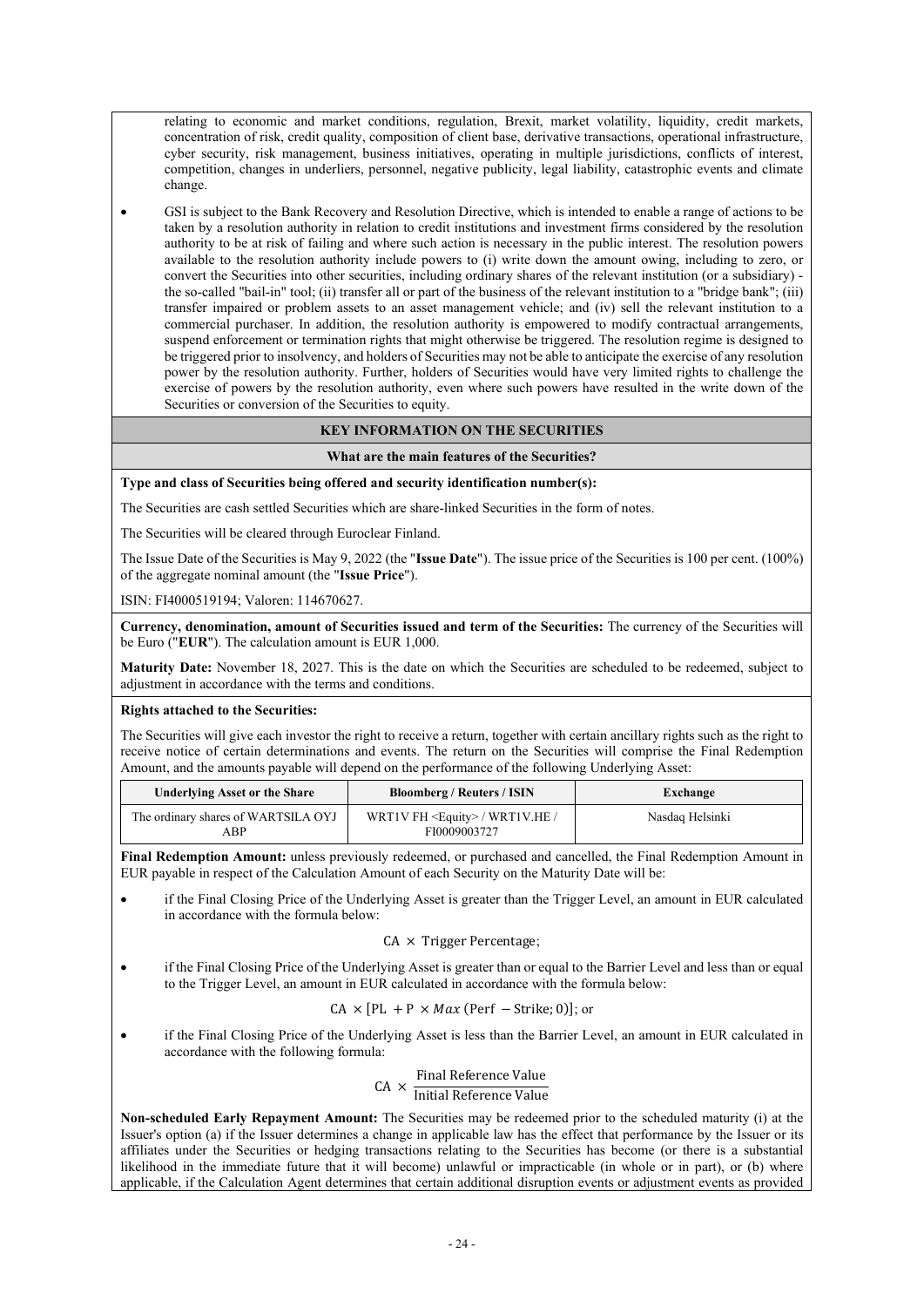in the terms and conditions of the Securities have occurred in relation to the underlying asset; or (ii) upon notice by a Holder declaring such Securities to be immediately repayable due to the occurrence of an event of default which is continuing.

In such case, the Non-scheduled Early Repayment Amount payable on such unscheduled early redemption shall be, for each Security, an amount representing the fair market value of the Security taking into account all relevant factors less all costs incurred by the Issuer or any of its affiliates in connection with such early redemption, including those related to unwinding of any underlying and/or related hedging arrangement. *The Non-scheduled Early Repayment Amount may be less than your initial investment and therefore you may lose some or all of your investment on an unscheduled early redemption.*

Defined terms:

- **AD(t)**: in respect of the Underlying Asset, and a relevant date, the sum of the actual cash or cash equivalent dividends for which the ex-dividend date falls in the period commencing on, but excluding, the Dividend Observation Date immediately preceding such date and ending on, and including, such date, subject to adjustment in accordance with the terms and conditions.
- **Adjusted Share Price:** in respect of each Underlying Asset, in respect of a relevant day "t", an amount in EUR calculated in accordance with the following formula:

$$
ASP(t-1) \times \frac{CSP(t)}{CSP(t-1) - AD(t)} \times CDY(t)
$$

- **ASP(t-1)**: in respect of the Underlying Asset, the Adjusted Share Price for such Underlying Asset in respect of the Dividend Observation Date immediately preceding such date, or, if there is no Dividend Observation Date preceding such date, the Initial Closing Price.
- **Barrier Level:** 75 per cent. (75%) of the Initial Closing Price.
- **CA:** Calculation Amount, EUR 1,000.
- **CDY**: 0.05.
- **CDY(t)**: in respect of the Underlying Asset, and a relevant date, an amount calculated in accordance with the following formula:

$$
\left(1-\frac{CDY}{365}\right)^{DC(t,t-1)}
$$

- **Closing Share Price**: in respect of the Underlying Asset, and any relevant day, the official closing price of the Underlying Asset as of the valuation time on the Exchange on such day.
- **CSP(t)**: in respect of the Underlying Asset, and a relevant date, the Closing Share Price of such Underlying Asset in respect of such date.
- **CSP(t-1)**: in respect of the Underlying Asset, and a relevant date, the Closing Share Price of such Underlying Asset in respect of the Dividend Observation Date immediately preceding such date, or, if there is no Dividend Observation Date preceding such date, the Initial Closing Price.
- **DC(t, t-1)**: in respect of the Underlying Asset, and a relevant date, the number of calendar days falling in the period commencing on, but excluding, the Dividend Observation Date immediately preceding such date (or, if there is no Dividend Observation Date preceding such date, May 4, 2022) and ending on, and including, such date.
- **Dividend Observation Date**: in respect of the Underlying Asset and the Dividend Period, each scheduled trading day that is not a disrupted day for such Underlying Asset falling within such Dividend Period.
- **Dividend Period**: in respect of the Underlying Asset, the period commencing on (and excluding) May 4, 2022 and ending on (and including) the Final Reference Date in respect of such Underlying Asset.
- **Final Closing Price:** the Reference Price of the Underlying Asset on the Final Reference Date.
- **Final Reference Date**: in respect of the Underlying Asset, November 4, 2027, subject to adjustment in accordance with the terms and conditions.
- **Final Reference Value**: the Final Closing Price.
- **Initial Closing Price**: in respect of the Underlying Asset, its Closing Share Price on May 4, 2022, subject to adjustment in accordance with the terms and conditions.
- **Initial Reference Value:** the Initial Closing Price.
- "*Max*" followed by a series of amounts inside brackets, means whichever is the greater of the amounts separated by a semi-colon inside those brackets. For example, " $Max(x,y)$ " means the greater of component x and component y.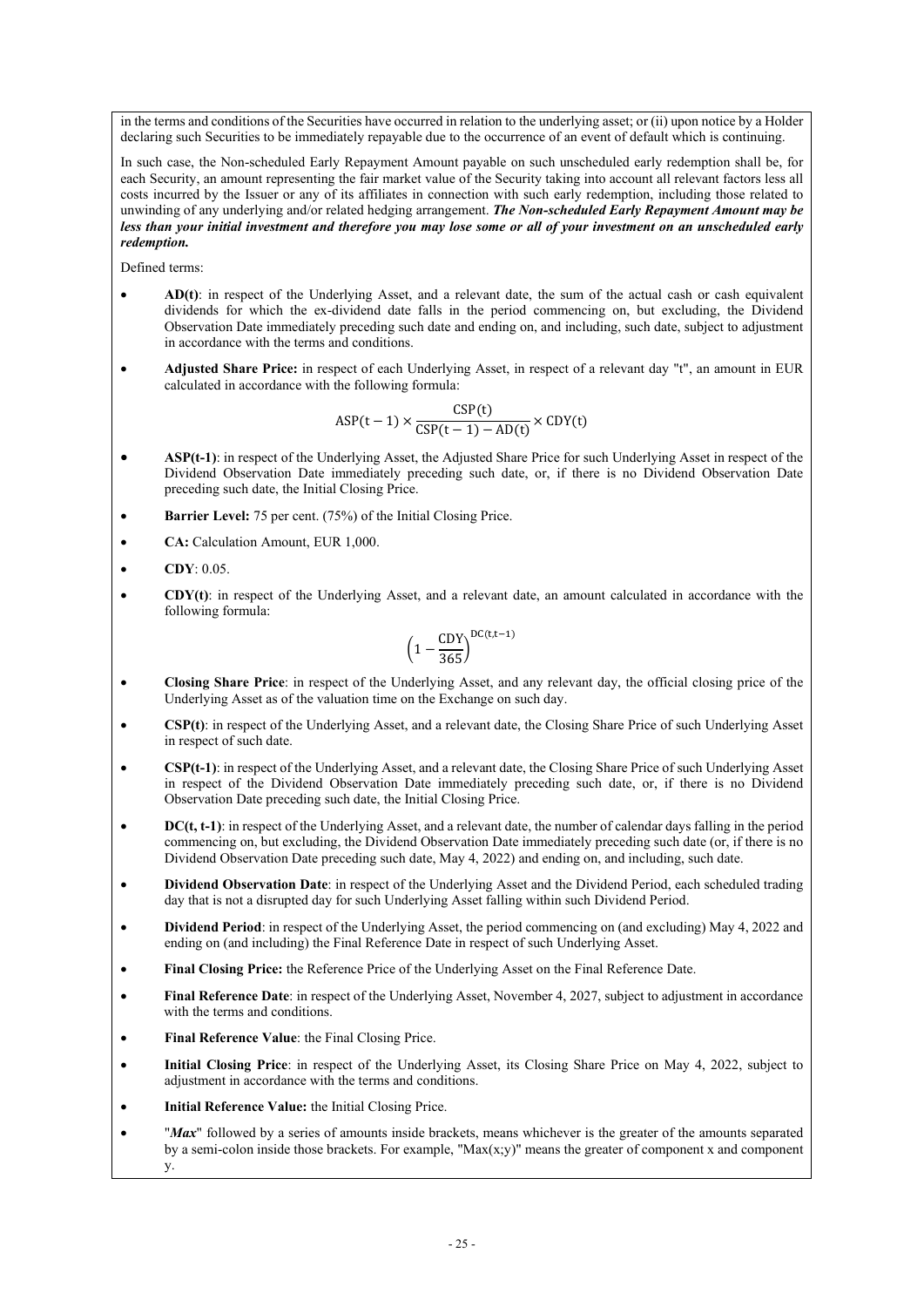- **P**: Participation, which is an amount as determined by the Calculation Agent on or around May 4, 2022 based on market conditions and which will be specified in a notice published by the Issuer on or around the Issue Date. As of the date of these Final Terms, the Participation is indicatively set at 3.00, but which may be a lesser or greater amount provided that it will not be less than 2.50.
- **Perf**: Underlying Performance.
- **PL**: Protection Level, which is 1.00.
- **Reference Price**: in respect of each Dividend Observation Date and the Final Reference Date, the Adjusted Share Price for such day.
- **Strike**: 1.00.
- **Trigger Level**: 150 per cent. (150%) of the Initial Closing Price.
- **Trigger Percentage**: a percentage as determined by the Calculation Agent on or around May 4, 2022 based on market conditions and which will be specified in a notice published by the Issuer on or around the Issue Date. As of the date of these Final Terms, the Trigger Percentage is indicatively set at 250 per cent. (250%), but which may be a lesser or greater amount provided that it will not be less than 225 per cent. (225%).
- **Underlying Performance**: the *quotient* of (i) the Final Closing Price *divided* by (ii) the Initial Closing Price.

**Governing law:** The Securities are governed by English law provided that Finnish law will apply with regard to the registration of Euroclear Finland Registered Notes.

#### **Status of the Securities:**

The Securities are unsubordinated and unsecured obligations of the Issuer and will rank equally among themselves and with all other unsubordinated and unsecured obligations of the Issuer from time to time outstanding.

The taking of any action by a resolution authority under the Bank Recovery and Resolution Directive, in relation to the Issuer could materially affect the value of, or any repayments linked to, the Securities, and/or risk a conversion into equity of the Securities.

#### **Description of restrictions on free transferability of the Securities:**

The Securities have not been and will not be registered under the U.S. Securities Act of 1933 (the "**Securities Act**") and may not be offered or sold within the United States or to, or for the account or benefit of, U.S. persons except in certain transactions exempt from the registration requirements of the Securities Act and applicable state securities laws. No offers, sales or deliveries of the Securities, or distribution of any offering material relating to the Securities, may be made in or from any jurisdiction except in circumstances that will result in compliance with any applicable laws and regulations. Subject to the above, the Securities will be freely transferable.

### **Where will the Securities be traded?**

Application will be made by the Issuer (or on its behalf) for the Securities to be listed on the Official List and admitted to trading on the regulated market of the Luxembourg Stock Exchange with effect from at the earliest the Issue Date.

### **What are the key risks that are specific to the Securities?**

**Risk factors associated with the Securities:** The Securities are subject to the following key risks:

The value and quoted price of your Securities (if any) at any time will reflect many factors and cannot be predicted. Depending on the performance of the Underlying Asset, you may lose some or all of your investment.

*Risks relating to certain features of the Securities*:

- The terms and conditions of your Securities provide that the Securities are subject to a cap. Therefore, your ability to participate in any change in the value of the Underlying Asset(s) over the term of the Securities will be limited, no matter how much the level, price, rate or other applicable value of the Underlying Asset(s) may rise beyond the cap level over the life of the Securities. Accordingly, the return on your Securities may be significantly less than if you had purchased the Underlying Asset(s) directly.
- The terms and conditions of your Securities may provide that the reference price used to determine any amount payable or to be delivered for specified relevant dates may be adjusted depending on the cash or other dividends declared in respect of the Share(s) or by reference to an anticipated or specified dividend yield. Such adjustments may be linked to the difference between the actual amount of such dividends compared with a prescribed schedule of anticipated dividends for such Share(s), or by calculating an adjusted reference price using the closing share prices on relevant days, the actual amount of such dividends and the anticipated or specified dividend yield. Such adjustment(s) may result in payments or deliveries under the Securities being delayed or not occurring, which might not have been the case if such adjustments did not apply. Such adjustment(s) may also result in the amounts otherwise payable or deliverable being reduced. In addition, following the declaration of any cash or other dividends in respect of a Share, if the amount actually paid or delivered by the Share Issuer of a Share to holders of record of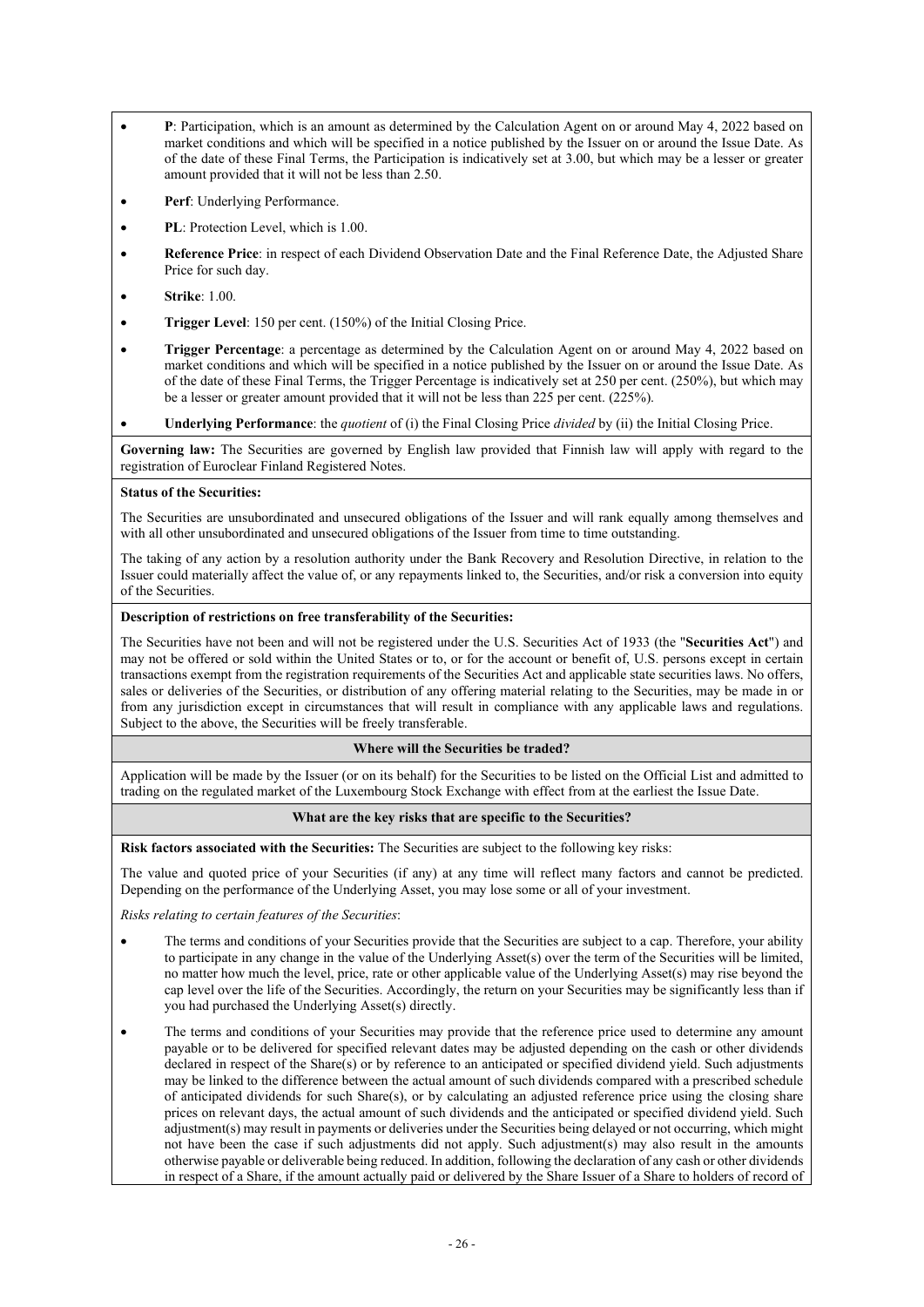the Share is less than such declared dividend and/or the issuer of the Share declares an intention to reduce any such declared dividend, then the amount of such dividend used to adjust the relevant reference price may be adjusted. In such circumstances, the relevant dividend may be reduced and this is likely to result in you receiving a lower return on the Securities than you would have received than if such adjustment had not taken place.

*Risks relating to the Underlying Asset:* 

- *The value of and return on your Securities depends on the performance of the Underlying Asset.* The return on your Securities may depend on the performance of one or more Underlying Asset(s). The level, price, rate, net asset value or other applicable value of the Underlying Asset(s) may be subject to unpredictable change over time. This degree of change is known as "volatility". The volatility of an Underlying Asset may be affected by national and international financial, political, military or economic events, including governmental actions, or by the activities of participants in the relevant markets. Any of these events or activities could adversely affect the value of and return on the Securities. Volatility does not imply direction of the level, price, rate, net asset value or other applicable value, though an Underlying Asset that is more volatile is likely to increase or decrease in value more often and/or to a greater extent than one that is less volatile.
- Past performance of an Underlying Asset is not indicative of future performance. You should not regard any information about the past performance of the Underlying Asset(s) as indicative of the range of, or trends in, fluctuations in the Underlying Asset(s) that may occur in the future. Underlying Asset(s) may perform differently (or the same) as in the past, and this could have material adverse effect on the value of and return on your Securities.
- The performance of Shares is dependent upon macroeconomic factors, such as interest and price levels on the capital markets, currency developments, political factors as well as company-specific factors such as earnings position, market position, risk situation, shareholder structure and distribution policy, as well as business risks faced by the issuers thereof. Any one or a combination of such factors could adversely affect the performance of the Underlying Asset(s) which, in turn, would have a negative effect on the value of and return on your Securities.

### **KEY INFORMATION ON THE OFFER OF THE SECURITIES TO THE PUBLIC AND/OR THE ADMISSION TO TRADING ON A REGULATED MARKET**

### **Under which conditions and timetable can I invest in this Security?**

### **Terms and conditions of the offer:**

An offer of the Securities may be made other than pursuant to Article 1(4) of the EU Prospectus Regulation in the Republic of Finland (the "**Public Offer Jurisdiction**") during the period from (and including) April 1, 2022 to (and including) April 27, 2022 ("**Offer Period**") by the Authorised Offeror (as at the date hereof, being Alexandria Markets Oy and Alexandria Pankkiiriliike Oy, Eteläesplanadi 22A, 4th Floor, 00130 Helsinki, Finland).

The Offer Price is 100 per cent. (100%) of the aggregate nominal amount, plus any fees charged by the distributor(s). The Authorised Offeror will offer and sell the Securities to its customers in accordance with arrangements in place between such Authorised Offeror and its customers by reference to the Issue Price and market conditions prevailing at the time.

**Estimated expenses charged to the investor by the Issuer/offeror:** The Issue Price includes a selling commission of up to 5.00 per cent. (5.00%) of the aggregate nominal amount which has been paid by the Issuer.

### **Who is the offeror and/or the person asking for admission to trading?**

See the item entitled "Authorised Offeror(s)" above. The Issuer is the entity requesting for the admission to trading on a regulated market of the Securities.

### **Why is this Prospectus being produced?**

**Reasons for the offer or for the admission to trading on a regulated market, estimated net amount of proceeds and use of proceeds:** The net amount of proceeds of the offer will be used by the Issuer to provide additional funds for its operations and for other general corporate purposes (i.e. for making profit and/or hedging certain risks).

**Underwriting agreement on a firm commitment basis:** The offer of the Securities is not subject to an underwriting agreement on a firm commitment basis.

### **Material conflicts pertaining to the issue/offer:**

Fees shall be payable to the distributor(s).

The Issuer is subject to a number of conflicts of interest between its own interests and those of holders of Securities, including: (a) in making certain calculations and determinations, there may be a difference of interest between the investors and the Issuer, (b) in the ordinary course of its business the Issuer (or an affiliate) may effect transactions for its own account and may enter into hedging transactions with respect to the Securities or the related derivatives, which may affect the market price, liquidity or value of the Securities, and (c) the Issuer (or an affiliate) may have confidential information in relation to the Underlying Asset or any derivative instruments referencing them, but which the Issuer is under no obligation (and may be subject to legal prohibition) to disclose.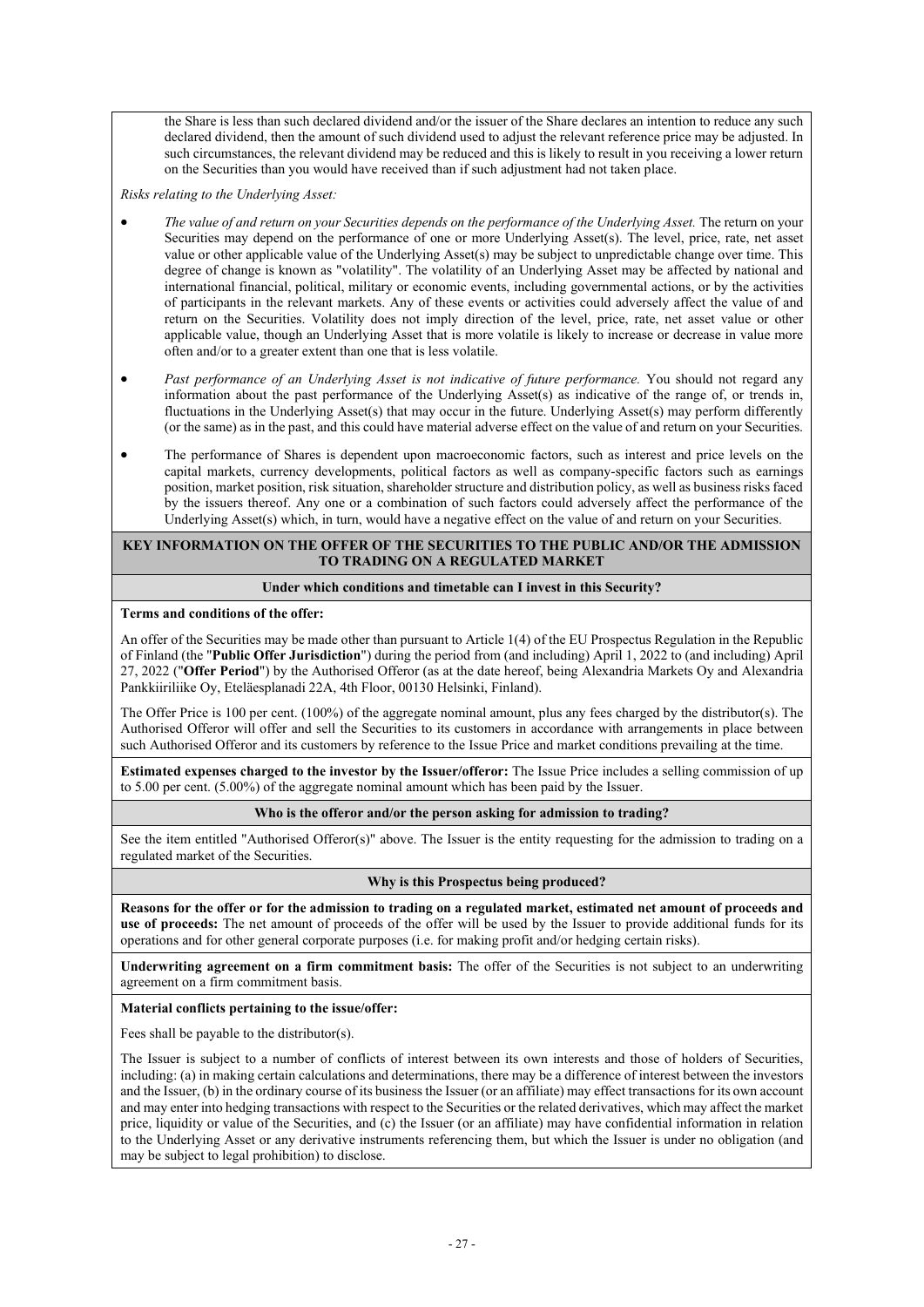### **ARVOPAPERIEN LIIKKEESEENLASKUKOHTAINEN TIIVISTELMÄ**

### **JOHDANTO JA VAROITUKSET**

Tämä tiivistelmä on luettava esitteen ((Prospectus), joka käsittää ohjelmaesitteen (Base Prospectus) luettuna yhdessä lopullisten ehtojen (Final Terms) kanssa), johdantona. Sijoittajan on arvopapereihin liittyvää sijoituspäätöstä tehdessään otettava huomioon esite kokonaisuudessaan. Tietyissä tapauksissa sijoittaja saattaa menettää sijoittamansa pääoman kokonaan tai osittain. Tämä tiivistelmä sisältää ainoastaan sellaisia keskeisiä tietoja, joita sijoittajat tarvitsevat voidakseen ymmärtää liikkeeseenlaskijan ja arvopapereiden olennaisen luonteen sekä niihin liittyvät keskeiset riskit, eikä se kuvaa kaikkia arvopapereihin liittyviä esitteessä esitettyjä oikeuksia (eikä se välttämättä sisällä arvostuspäivämääriä ja mahdollisia maksuja tai muutoksia näihin päivämääriin). Jos tämän esitteen sisältämiin tietoihin liittyvä kanne tulee käsiteltäväksi tuomioistuimessa, kanteen nostanut sijoittaja saattaa kansallisen lainsäädännön mukaan olla velvollinen käännättämään esitteen omalla kustannuksellaan ennen tuomioistuinkäsittelyn alkua. Siviilioikeudellinen vastuu on yksinomaan henkilöillä, jotka ovat julkistaneet tiivistelmän (sen käännös mukaan luettuna), mutta vain siinä tapauksessa, että tiivistelmä on harhaanjohtava, epätarkka tai epäjohdonmukainen esitteen muihin osiin verrattuna tai että se ei yhdessä esitteen muiden osien kanssa anna keskeisiä tietoja, jotka auttavat arvopapereihin sijoittamista harkitsevia henkilöitä.

*Olette ostamassa tuotetta, joka ei ole yksinkertainen ja jota saattaa olla vaikea ymmärtää.*

*Arvopaperit:* Liikkeeseenlaskuun sisältyy EUR 20 000 000 suuruinen erä Wärtsilä OYJ ABP:n kantaosakkeen muunneltuun kehitykseen sidottuja EUR Booster-velkakirjoja viiden vuoden ja kuuden kuukauden juoksuajalla, jotka erääntyvät 18.11.2027 (Issue of EUR 20,000,000 Five-Year Six-Month EUR Booster Notes on the Modified Performance of the ordinary shares of WARTSILA OYJ ABP, due November 18, 2027) (ISIN: FI4000519194) ("**arvopaperit**", the Securities).

*Liikkeeseenlaskija:* Goldman Sachs International ("**GSI**"). Liikkeeseenlaskijan rekisteröidyn toimipaikan osoite on Plumtree Court, 25 Shoe Lane, London EC4A 4AU, Englanti, ja oikeushenkilötunnus ("**LEI-tunnus**") on W22LROWP2IHZNBB6K528. ("**liikkeeseenlaskija**", Issuer)

*Valtuutettu tarjoaja/valtuutetut tarjoajat:* Valtuutettu tarjoaja on Alexandria Markets Oy ja Alexandria Pankkiiriliike Oy, Eteläesplanadi 22A, 4. kerros, 00130 Helsinki. Valtuutettu tarjoaja on Suomessa perustettu jakelija joka toimii pääasiassa Suomen lain alla ja sen LEI-tunnus on 7437002ONTEZT59NA993 ("**valtuutettu tarjoaja**", Authorised Offeror).

*Toimivaltainen viranomainen:* Ohjelmaesitteen on hyväksynyt 16.7.2021 Luxemburgin *Commission de Surveillance du Secteur Financier* –valvontaviranomainen, jonka osoite on 283 Route d'Arlon, 1150 Luxembourg (puhelin: (+352) 26 25 1- 1; faksi: (+352) 26 25 1 – 2601; sähköposti: [direction@cssf.lu\).](mailto:)

## **KESKEISET TIEDOT LIIKKEESEENLASKIJASTA**

### **Kuka on arvopapereiden liikkeeseenlaskija?**

*Liikkeeseenlaskijan kotipaikka ja oikeudellinen muoto, liikkeeseenlaskijaan sovellettava laki ja perustamismaa:* GSI on Englannin ja Walesin lain mukaan perustettu yksityinen rajoittamattoman vastuun yhtiö, jonka perustamispäivä on 2.6.1988. GSI on kirjattu yhtiörekisteriin (Registrar of Companies). Sen LEI-tunnus on W22LROWP2IHZNBB6K528.

*Liikkeeseenlaskijan pääasiallinen toiminta:* GSI:n pääasiallisena toimintana on arvopaperitransaktioiden järjestely, yritysten velkakirjojen ja osakkeiden sekä muiden kuin yhdysvaltalaisten valtionvelkakirjojen ja asuntolaina-arvopapereiden kaupankäyntipalvelut, swap-sopimusten ja johdannaisinstrumenttien toteuttaminen, fuusioiden ja yrityskauppojen järjestäminen, uudelleenjärjestelyihin, suunnattuihin anteihin, rahoitusleasingiin ja projektirahoitukseen liittyvät rahoitusneuvontapalvelut, kiinteistönvälitys ja -rahoitus, investointipankkitoiminta sekä arvopaperivälitys ja tutkimus.

*Liikkeeseenlaskijan suurimmat osakkeenomistajat sekä tieto siitä, onko se suoraan tai välillisesti jonkun omistuksessa tai määräysvallassa ja jos on, kenen:* GSI on Goldman Sachs Group UK Limitedin suorassa omistuksessa ja sen kokonaan omistama. Goldman Sachs Group UK Limited on Goldman Sachs Group, Inc.:n ("**GSG**") välillisesti kokonaan omistama tytäryhtiö.

*Johtoon kuuluvat avainhenkilöt:* GSI:n hallituksen jäsenet ovat Jose M. D. Barroso, Sally A. Boyle, Richard J. Gnodde, Sam P. Gyimah, Nigel Harman, Esta E. Stecher, Dermot W. McDonogh, Marius O. Winkelman, Therese L. Miller ja Catherine G. Cripps.

*Lakisääteiset tilintarkastajat:* GSI:n lakisääteinen tilintarkastaja on PricewaterhouseCoopers LLP, jonka osoite on 7 More London Riverside, London, SE1 2RT, Englanti.

### **Mitä ovat liikkeeseenlaskijaa koskevat keskeiset taloudelliset tiedot?**

Seuraavat taulukot sisältävät liikkeeseenlaskijan valikoituja keskeisiä taloudellisia tietoja GSI:n tilintarkastetuista tilinpäätöksistä, jotka on laadittu kansainvälisten tilinpäätösstandardien mukaisesti täyttäen vuoden 2006 Companies Act lain asettamat vaatimukset sekä kansainvälisten kirjanpitostandardien ("**IFRS**") asettamat vaatimukset, joita sovelletaan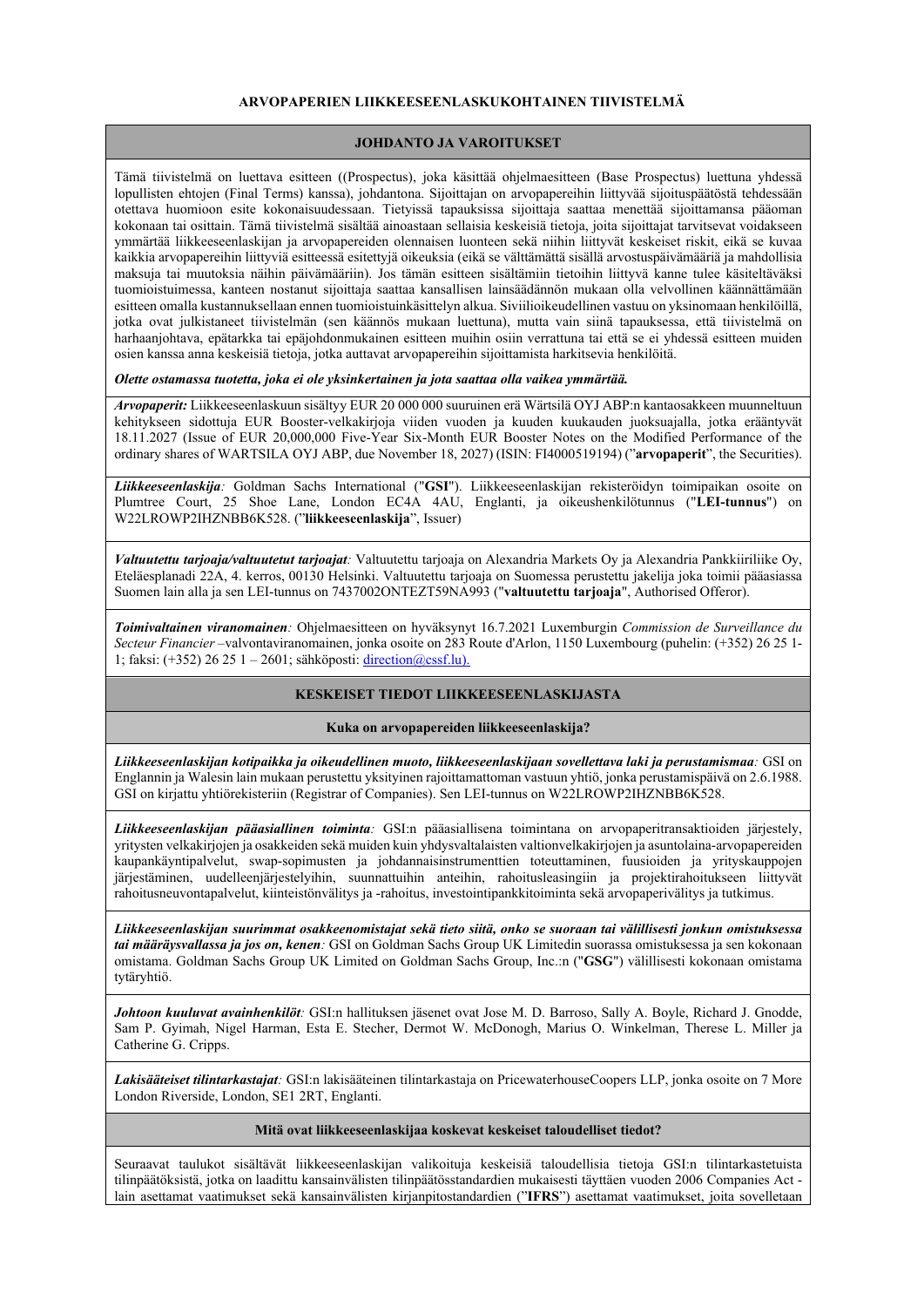asetuksen (EY) N:o 1606/2002 mukaisesti, sellaisena kuin sitä sovelletaan Euroopan unionissa. Tilinpäätökset sisältävät tietoja 31.12.2020 päättyneeltä tilikaudelta, sekä vertailutietoja 30.11.2019 päättyneeltä tilikaudelta. Nämä tilinpäätökset sisältävät IFRS ('First-time adoption of International Financial Reporting Standards') vaatimat siirtymätiedonannot. GSI:n vuoden 2019 tilintarkastetut tilinpäätökset on laadittu Ison-Britannian yleisesti hyväksyttyjen tilinpäätösnormistojen ("**U.K. GAAP**") mukaisesti soveltaen FRS 101 'Reduced Disclosure Framework' -sääntelyä ("**FRS 101**") sekä vuoden 2006 Companies Act -lakia. Tilinpäätös sisältää tietoja 30.11.2019 päättyneeltä tilikaudelta. GSI:n syyskuun 2021 tilintarkastamattomat neljännesvuosikatsaukset laadittiin kansainvälisten kirjanpitostandardien IAS 34 'Interim Financial Reporting' sekä direktiivin 2004/109/EY artiklan 5 mukaisesti sellaisena kuin se on muutettuna direktiivillä 2013/50/EU. Nämä sisältävät taloudellisia tietoja yhdeksän kuukauden jaksolta päättyen 30.9.2021 sekä vertailutietoja yhdeksän kuukauden jaksolta päättyen 31.8.2020.

| Tiivistelmä - tuloslaskelma                                          |                                                                        |                                                         |                        |                                                                                        |                                                                            |
|----------------------------------------------------------------------|------------------------------------------------------------------------|---------------------------------------------------------|------------------------|----------------------------------------------------------------------------------------|----------------------------------------------------------------------------|
|                                                                      | 31.12.2020<br>päättynyt<br>tilikausi<br>(tilintarkastettu<br>$\lambda$ | 30.11.2019 päättynyt<br>tilikausi<br>(tilintarkastettu) |                        | 30.9.2021 päättynyt<br>yhdeksän<br>kuukauden jakso<br>(tilintarkastamaton<br>$\lambda$ | 31.8.2020 päättynyt<br>yhdeksän kuukauden<br>jakso<br>(tilintarkastamaton) |
| (miljoonaa Yhdysvaltain<br>dollaria paitsi osakekohtaiset<br>määrät) | <b>IFRS</b>                                                            | <b>IFRS</b>                                             | U.K.<br><b>GAAP</b>    |                                                                                        |                                                                            |
| Valikoituja tuloslaskelman<br>tietoja                                |                                                                        |                                                         |                        |                                                                                        |                                                                            |
| Korkotuotot yhteensä                                                 | 4 1 9 6                                                                | 7659                                                    | 7 5 0 9                | Ei sovellu                                                                             | Ei sovellu                                                                 |
| Muut kuin korkotuotot <sup>1</sup>                                   | 10 996                                                                 | 8 2 9 2                                                 | 8 2 9 2                | 9 2 4 4                                                                                | 7913                                                                       |
| Tulos ennen veroja                                                   | 3 5 2 4                                                                | 2434                                                    | 2 4 2 6                | 2 7 4 3                                                                                | 2 7 7 6                                                                    |
| Liikevoitto                                                          | Ei sovellu                                                             | Ei sovellu                                              | 2656                   | Ei sovellu                                                                             | Ei sovellu                                                                 |
| Osakekohtainen osinko                                                | Ei sovellu                                                             | 1,7                                                     | 1,7                    | Ei sovellu                                                                             | Ei sovellu                                                                 |
| Tiivistelmä - tase                                                   |                                                                        |                                                         |                        |                                                                                        |                                                                            |
|                                                                      | 31.12.2020<br>(tilintarkastettu<br>$\lambda$                           | 30.11.2019<br>(tilintarkastettu)                        |                        | 30.9.2021 (tilintarkastamaton)                                                         |                                                                            |
| (miljoonaa Yhdysvaltain<br>dollaria)                                 | <b>IFRS</b>                                                            | <b>IFRS</b>                                             | U.K.<br><b>GAAP</b>    |                                                                                        |                                                                            |
| Varat yhteensä                                                       | 1 267 858                                                              | 1 041 576                                               | 1 041 518 <sup>2</sup> |                                                                                        | 1 184 740                                                                  |
| Vakuudettomat lainat yhteensä <sup>3</sup>                           | 80 351                                                                 | 88 669                                                  | 87450                  |                                                                                        | 86 074                                                                     |
| Asiakas- ja muut saatavat                                            | 90 380                                                                 | 71 807                                                  | 59 102 <sup>4</sup>    |                                                                                        | 87876                                                                      |
| Asiakas- ja muut velat                                               | 100 519                                                                | 84 968                                                  | 62 254                 |                                                                                        | 111 891                                                                    |
| Oma pääoma yhteensä                                                  | 36 578                                                                 | 34 248                                                  | 34 248                 |                                                                                        | 38 776                                                                     |
| (prosenttia)                                                         |                                                                        |                                                         |                        |                                                                                        |                                                                            |
| Ydinpääomasuhde (CET1)                                               | 10,7                                                                   | 11,6                                                    | 11,6                   | 8,1                                                                                    |                                                                            |
| Kokonaisvakavaraisuussuhde                                           | 14,0                                                                   | 15,7                                                    | 18,3                   |                                                                                        | 12,3                                                                       |

<sup>1</sup> "Palkkiot ja provisiot" sisältyvät kohtaan "Muut kuin korkotuotot", joten niitä ei ole esitetty erillisenä kohtana.

<sup>2</sup> "Käyttöomaisuuden", "vaihto- ja rahoitusomaisuuden" sekä "eläkkeiden ylijäämän" summa.

<sup>3</sup> "Etuoikeusasemaltaan huonommat lainat" sisältyvät kohtaan "Vakuudettomat lainat yhteensä", joten niitä ei ole esitetty erillisenä kohtana.

<sup>4</sup> Arvopaperivälittäjille ja asiakkaille maksettavat määrät.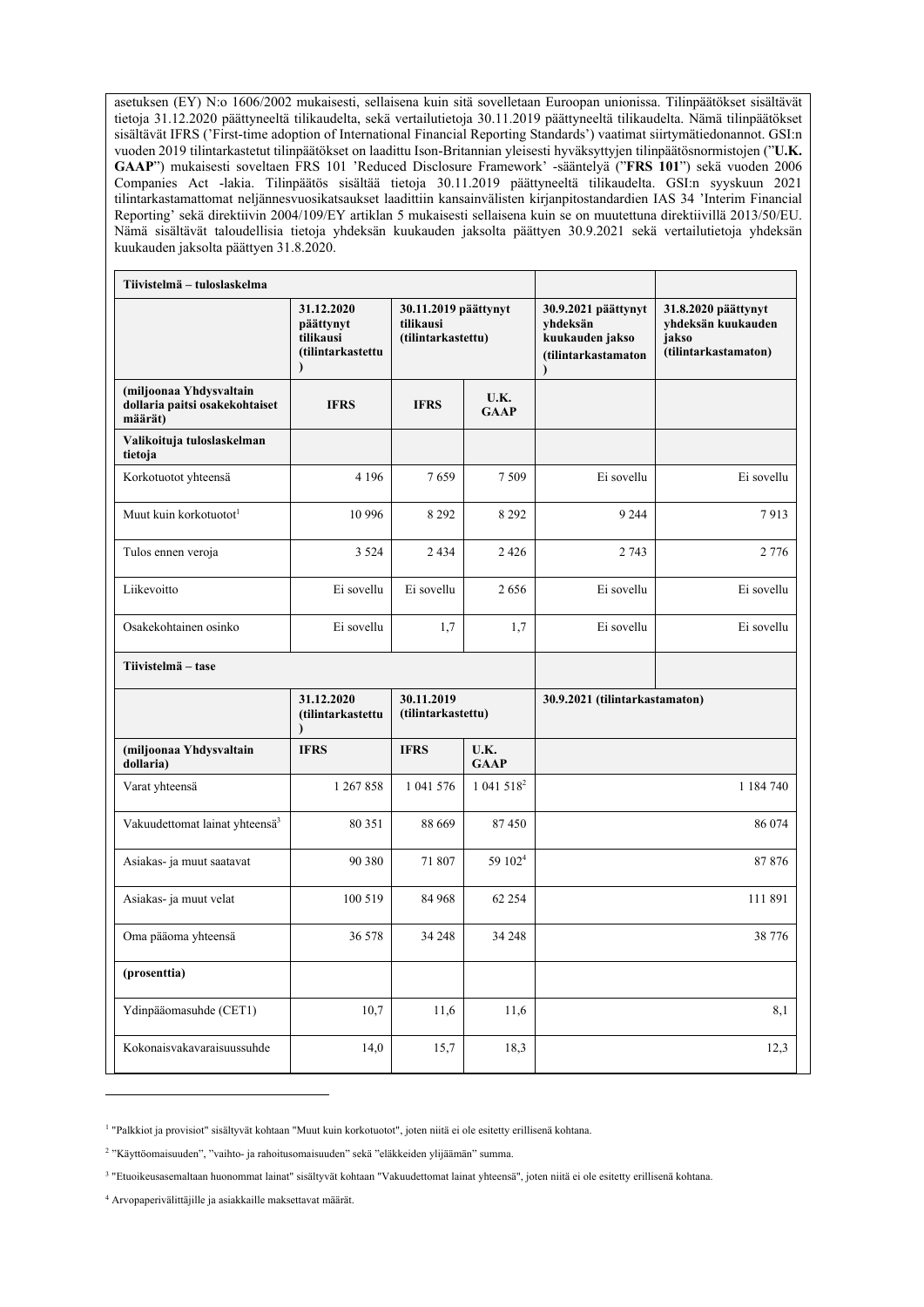| Ensisijaisen pääoman (T1)<br>vähimmäisomavaraisuusaste                                                                                                                                                                                                                                                                                                                                                                                                                                                                                                                                                                                                                                                                                                                                                                                                                                    | 4,7                                               | 4,4                 | 4,4                                             | 4,0                                                                                                                                                                                                                                                                                                                                                                                                                                                                                                                                                                                                                                                                                                                                                                                                                                                                                                                                                                                                                                                                                                                                                                                                                                                                                                                                                                                                                                                                                                                                                                                   |  |  |  |
|-------------------------------------------------------------------------------------------------------------------------------------------------------------------------------------------------------------------------------------------------------------------------------------------------------------------------------------------------------------------------------------------------------------------------------------------------------------------------------------------------------------------------------------------------------------------------------------------------------------------------------------------------------------------------------------------------------------------------------------------------------------------------------------------------------------------------------------------------------------------------------------------|---------------------------------------------------|---------------------|-------------------------------------------------|---------------------------------------------------------------------------------------------------------------------------------------------------------------------------------------------------------------------------------------------------------------------------------------------------------------------------------------------------------------------------------------------------------------------------------------------------------------------------------------------------------------------------------------------------------------------------------------------------------------------------------------------------------------------------------------------------------------------------------------------------------------------------------------------------------------------------------------------------------------------------------------------------------------------------------------------------------------------------------------------------------------------------------------------------------------------------------------------------------------------------------------------------------------------------------------------------------------------------------------------------------------------------------------------------------------------------------------------------------------------------------------------------------------------------------------------------------------------------------------------------------------------------------------------------------------------------------------|--|--|--|
| Historiallisia taloudellisia tietoja koskevat varaumat tilintarkastuskertomuksessa: Ei sovellu. GSI:n historiallisia<br>taloudellisia tietoja koskevissa tilintarkastuskertomuksissa ei ollut ehdollisia varaumia.                                                                                                                                                                                                                                                                                                                                                                                                                                                                                                                                                                                                                                                                        |                                                   |                     |                                                 |                                                                                                                                                                                                                                                                                                                                                                                                                                                                                                                                                                                                                                                                                                                                                                                                                                                                                                                                                                                                                                                                                                                                                                                                                                                                                                                                                                                                                                                                                                                                                                                       |  |  |  |
|                                                                                                                                                                                                                                                                                                                                                                                                                                                                                                                                                                                                                                                                                                                                                                                                                                                                                           |                                                   |                     | Liikkeeseenlaskijaan liittyvät keskeiset riskit |                                                                                                                                                                                                                                                                                                                                                                                                                                                                                                                                                                                                                                                                                                                                                                                                                                                                                                                                                                                                                                                                                                                                                                                                                                                                                                                                                                                                                                                                                                                                                                                       |  |  |  |
| Liikkeeseenlaskijaan kohdistuu seuraavat keskeiset riskit.                                                                                                                                                                                                                                                                                                                                                                                                                                                                                                                                                                                                                                                                                                                                                                                                                                |                                                   |                     |                                                 |                                                                                                                                                                                                                                                                                                                                                                                                                                                                                                                                                                                                                                                                                                                                                                                                                                                                                                                                                                                                                                                                                                                                                                                                                                                                                                                                                                                                                                                                                                                                                                                       |  |  |  |
| Kaikkiin arvopapereiden perusteella suoritettaviin maksuihin kohdistuu liikkeeseenlaskijan luottoriski.<br>Arvopaperit ovat liikkeeseenlaskijan vakuudettomia velvoitteita. Sijoittajat ovat riippuvaisia liikkeeseenlaskijan<br>kyvystä suorittaa kaikki arvopapereiden perusteella erääntyneet maksut, joten sijoittajiin kohdistuu<br>liikkeeseenlaskijan luottoriski, ja arvopapereihin vaikuttavat liikkeeseenlaskijan luottokelpoisuudesta vallitsevaan<br>näkemykseen kohdistuvat muutokset. Arvopaperit eivät ole pankkitalletuksia, eikä arvopapereita kata mikään<br>vakuutus eivätkä ne ole minkään korvaus- tai talletussuojajärjestelmän piirissä. Sijoittajan omistamien<br>arvopapereiden arvoon ja tuottoon kohdistuu liikkeeseenlaskijan luottoriski, ja niihin vaikuttavat<br>liikkeeseenlaskijan luottokelpoisuudesta vallitsevaan käsitykseen kohdistuvat muutokset.  |                                                   |                     |                                                 |                                                                                                                                                                                                                                                                                                                                                                                                                                                                                                                                                                                                                                                                                                                                                                                                                                                                                                                                                                                                                                                                                                                                                                                                                                                                                                                                                                                                                                                                                                                                                                                       |  |  |  |
| ja maineriski.                                                                                                                                                                                                                                                                                                                                                                                                                                                                                                                                                                                                                                                                                                                                                                                                                                                                            |                                                   |                     |                                                 | GSG ja sen konsolidoidut tytäryhtiöt ("Goldman Sachs") on merkittävä maailmanlaajuinen investointipankki- ja<br>arvopaperitoimintaa harjoittava sekä omaisuudenhoitopalveluita tarjoava konserni. Siihen kohdistuu useita<br>merkittäviä riskejä, jotka saattavat vaikuttaa liikkeeseenlaskijan kykyyn suoriutua arvopapereista johtuvista<br>maksuvelvoitteistaan. Tällaisia riskejä ovat esimerkiksi markkina- ja luottoriskit, likviditeettiriskit,<br>liiketoimintoihin ja toimialaan liittyvät riskit, operatiiviset riskit sekä lainsäädäntöön ja sääntelyyn liittyvät riskit                                                                                                                                                                                                                                                                                                                                                                                                                                                                                                                                                                                                                                                                                                                                                                                                                                                                                                                                                                                                   |  |  |  |
| GSI on Goldman Sachs -konsernin kokonaan omistama tytäryhtiö ja Goldman Sachs -konsernin keskeinen<br>pankkitoimintaa harjoittava tytäryhtiö. Siihen kohdistuu useita huomattavia sen liiketoimintojen luonteeseen<br>liittyviä riskejä, mukaan lukien riskit, jotka liittyvät yleiseen taloustilanteeseen ja rahoitusmarkkinatilanteeseen,<br>sääntelyyn, Brexitiin, markkinoiden volatiliteettiin, likviditeettiin, lainamarkkinoihin, riskikeskittymiin,<br>luottokelpoisuuteen, asiakaskunnan koostumukseen, johdannaistransaktioihin, operatiiviseen infrastruktuuriin,<br>kyberturvallisuuteen, riskienhallintaan, liiketoimintojen laajentamiseen, useilla eri lainkäyttöalueilla toimimiseen,<br>eturistiriitoihin, kilpailuun, kohde-etuuksien muutoksiin, henkilöstöön, negatiiviseen julkisuuteen, oikeudelliseen<br>vastuuseen, katastrofitilanteisiin ja ilmastonmuutokseen. |                                                   |                     |                                                 |                                                                                                                                                                                                                                                                                                                                                                                                                                                                                                                                                                                                                                                                                                                                                                                                                                                                                                                                                                                                                                                                                                                                                                                                                                                                                                                                                                                                                                                                                                                                                                                       |  |  |  |
| 4) kriisinratkaisun<br>muuntaminen osakkeiksi.                                                                                                                                                                                                                                                                                                                                                                                                                                                                                                                                                                                                                                                                                                                                                                                                                                            | kohteena                                          | laitoksen<br>olevan |                                                 | GSI-yhtiöön sovelletaan pankkien elvytys- ja kriisinratkaisudirektiiviä, jonka nojalla kriisinratkaisuviranomainen<br>voi toteuttaa erilaisia toimia, jos se katsoo luottolaitoksen tai sijoituspalveluyrityksen olevan lähellä kaatumista ja<br>kriisinratkaisutoimien olevan välttämättömiä yleisen edun vuoksi. Kriisinratkaisuviranomaisen toimivaltuuksiin<br>kuuluvat: 1) velkojen arvon alaskirjaaminen jopa nollaan asti tai tässä tiivistelmässä tarkoitettujen arvopapereiden<br>muuntaminen muiksi arvopapereiksi, mukaan lukien kriisinratkaisun kohteena olevan laitoksen (tai tytäryhtiön)<br>kantaosakkeet - niin sanottu "bail-in"-väline; 2) kriisinratkaisun kohteena olevan laitoksen koko liiketoiminnan<br>tai sen osan siirtäminen omaisuudenhoitoyhtiölle; 3) ongelmavarojen siirtäminen varainhoitoyhtiölle; ja<br>myyminen<br>kaupalliselle<br>ostajalle.<br>Lisäksi<br>kriisinratkaisuviranomaisella on valtuudet muuttaa sopimusjärjestelyjä ja keskeyttää mahdollinen muutoin<br>käynnistyvä täytäntöönpano tai purkamisoikeuksien käyttö. Kriisinratkaisujärjestelyt on tarkoitus käynnistää<br>ennen maksukyvyttömyysmenettelyä, eivätkä arvopapereiden haltijat välttämättä pysty ennakoimaan, milloin<br>kriisinratkaisuviranomainen aikoo käyttää kriisinratkaisuvaltuuksiaan. Lisäksi arvopapereiden haltijoiden<br>oikeudet hakea muutosta kriisinratkaisuviranomaisen toimivaltuuksiensa nojalla toteuttamiin toimiin olisivat<br>hyvin rajoitetut silloinkin, kun toteutettu toimi olisi arvopapereiden arvon alaskirjaaminen tai arvopapereiden |  |  |  |
|                                                                                                                                                                                                                                                                                                                                                                                                                                                                                                                                                                                                                                                                                                                                                                                                                                                                                           |                                                   |                     | KESKEISET TIEDOT ARVOPAPEREISTA                 |                                                                                                                                                                                                                                                                                                                                                                                                                                                                                                                                                                                                                                                                                                                                                                                                                                                                                                                                                                                                                                                                                                                                                                                                                                                                                                                                                                                                                                                                                                                                                                                       |  |  |  |
|                                                                                                                                                                                                                                                                                                                                                                                                                                                                                                                                                                                                                                                                                                                                                                                                                                                                                           | Mitkä ovat arvopapereiden keskeiset ominaisuudet? |                     |                                                 |                                                                                                                                                                                                                                                                                                                                                                                                                                                                                                                                                                                                                                                                                                                                                                                                                                                                                                                                                                                                                                                                                                                                                                                                                                                                                                                                                                                                                                                                                                                                                                                       |  |  |  |
| Tarjottavien arvopapereiden tyyppi, laji ja tunnistenumero(t):                                                                                                                                                                                                                                                                                                                                                                                                                                                                                                                                                                                                                                                                                                                                                                                                                            |                                                   |                     |                                                 |                                                                                                                                                                                                                                                                                                                                                                                                                                                                                                                                                                                                                                                                                                                                                                                                                                                                                                                                                                                                                                                                                                                                                                                                                                                                                                                                                                                                                                                                                                                                                                                       |  |  |  |
| Arvopaperit ovat käteisselvitettäviä, osakesidonnaisia arvopapereita, jotka ovat muodoltaan velkakirjoja.                                                                                                                                                                                                                                                                                                                                                                                                                                                                                                                                                                                                                                                                                                                                                                                 |                                                   |                     |                                                 |                                                                                                                                                                                                                                                                                                                                                                                                                                                                                                                                                                                                                                                                                                                                                                                                                                                                                                                                                                                                                                                                                                                                                                                                                                                                                                                                                                                                                                                                                                                                                                                       |  |  |  |
| Arvopapereiden selvittäjänä toimii Euroclear Finland.                                                                                                                                                                                                                                                                                                                                                                                                                                                                                                                                                                                                                                                                                                                                                                                                                                     |                                                   |                     |                                                 |                                                                                                                                                                                                                                                                                                                                                                                                                                                                                                                                                                                                                                                                                                                                                                                                                                                                                                                                                                                                                                                                                                                                                                                                                                                                                                                                                                                                                                                                                                                                                                                       |  |  |  |

Arvopapereiden liikkeeseenlaskupäivä on 9.5.2022 ("**liikkeeseenlaskupäivä**", Issue Date). Arvopapereiden liikkeeseenlaskuhinta on 100 prosenttia (100 % ) kokonaisnimellismäärästä ("**liikkeeseenlaskuhinta**", Issue Price).

ISIN: FI4000519194; Valoren: 114670627.

*Liikkeeseenlaskettavien arvopapereiden valuutta, nimellisarvo, lukumäärä ja voimassaoloaika:* Arvopapereiden valuutta on euro ("**EUR**"). Arvopaperien laskentamäärä on EUR 1 000.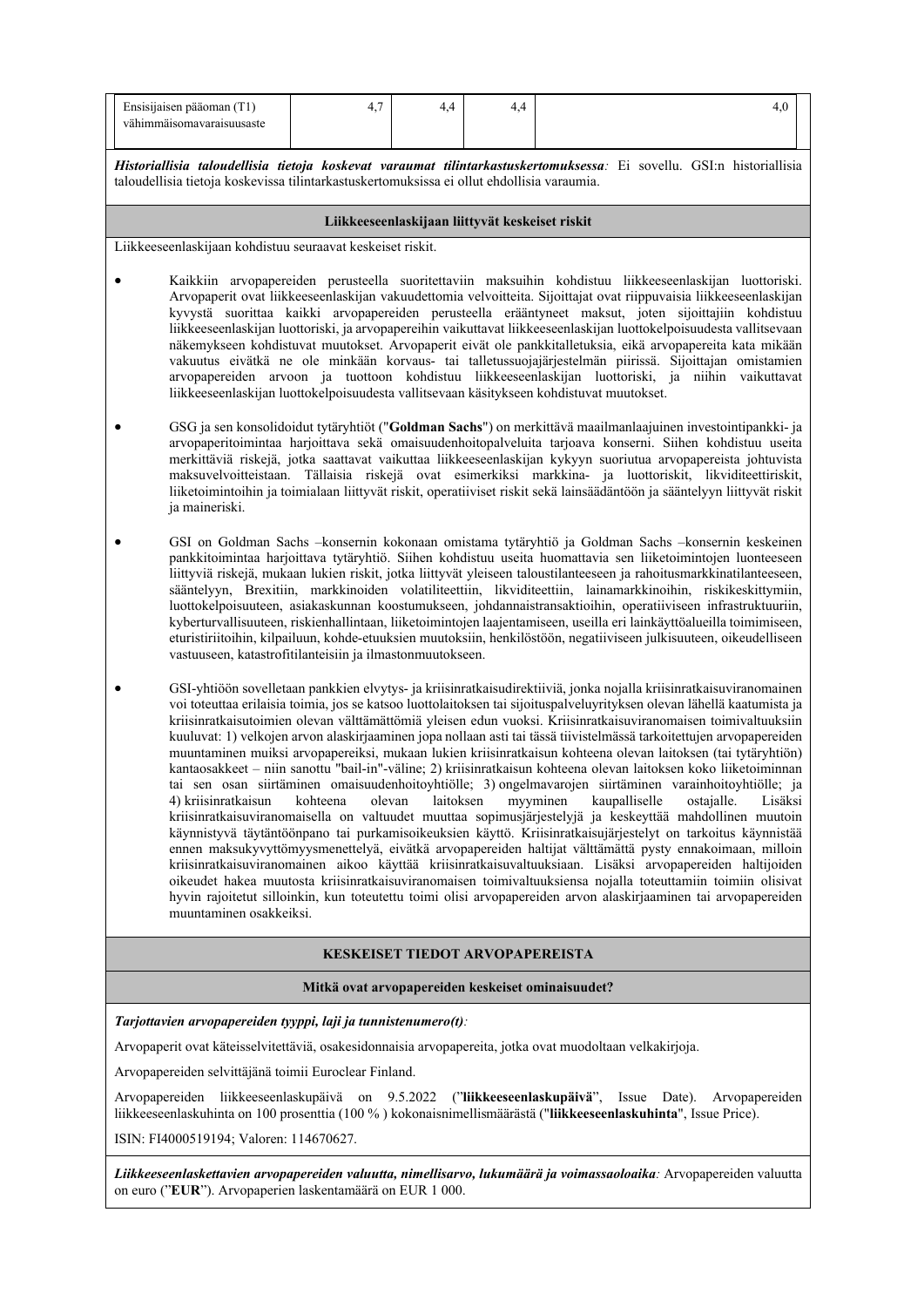*Erääntymispäivä:* 18.11.2027. Erääntymispäivä on päivä, jolloin arvopaperit aikataulun mukaan lunastetaan, mikäli arvopapereiden ehdoista ei muuta johdu.

### *Arvopapereihin liittyvät oikeudet:*

Arvopaperit antavat kullekin sijoittajalle oikeuden saada mahdollinen tuotto sekä tietyt lisäoikeudet, kuten oikeuden saada ilmoitus tietyistä päätöksistä ja tapahtumista. Arvopapereiden perusteella mahdollisesti maksettava tuotto koostuu lopullisesta lunastusmäärästä (Final Redemption Amount) ja maksettavat määrät ovat riippuvaisia seuraavan kohde-etuuden (Underlying Asset) kehityksestä:

| Kohde-etuus tai osake (Share)    | <b>Bloomberg/Reuters/ISIN</b>                             | <b>Pörssi</b>   |
|----------------------------------|-----------------------------------------------------------|-----------------|
| Wärtsilä OYJ ABP:n kantaosakkeet | WRT1V FH $\leq$ Equity $>$ /<br>WRT1V.HE/<br>FI0009003727 | Nasdaq Helsinki |

*Lopullinen lunastusmäärä*: jos arvopapereita ei ole lunastettu ennenaikaisesti tai ostettu ja mitätöity, kunkin arvopaperin erääntymispäivänä maksettava EUR lopullinen lunastusmäärä (Final Redemption Amount) laskentamäärästä on:

 jos kohde-etuuden (Underlying Asset) lopullinen päätöshinta (Final Closing Price) on suurempi kuin trigger-taso (Trigger Level), euromäärä, joka lasketaan seuraavan kaavan mukaan;

### $CA \times$  Trigger Percentage

 jos kohde-etuuden lopullinen päätöshinta on yhtä suuri tai suurempi kuin rajataso (Barrier Level), ja pienempi tai yhtä suuri kuin trigger-taso, euromäärä, joka lasketaan seuraavan kaavan mukaan;

 $CA \times [PL + P \times Max (Perf - Strike; 0)]$ ; tai

 jos kohde-etuuden lopullinen päätöshinta on pienempi kuin sen rajataso, euromäärä, joka lasketaan seuraavan kaavan mukaan:

$$
CA \times \frac{Final Reference Value}{Initial Reference Value}
$$

*Epätavanomaisen ennenaikaisen takaisinmaksun määrä (Non-scheduled Early Repayment Amount)*: Arvopaperit voidaan lunastaa ennen säännöllistä erääntymispäivää (i) liikkeeseenlaskijan päätöksestä (a) liikkeeseenlaskijan todettua, että sovellettavan lainsäädännön muutoksen vuoksi liikkeeseenlaskijan tai sen tytäryhtiöiden toiminnasta arvopaperien osalta taikka arvopapereihin liittyvistä suojausjärjestelyistä on tullut (tai lähitulevaisuudessa hyvin todennäköisesti tulee) lainvastaisia tai mahdottomia toteuttaa (kokonaan tai osittain), (b) soveltuvissa tapauksissa laskenta-asiamiehen (Calculation Agent) todettua, että kohde-etuuksien osalta on esiintynyt tiettyjä arvopaperien ehdoissa määritettyjä ylimääräisiä häiriö- tai muutostapahtumia tai (ii) arvopaperien haltijan vaadittua kyseisten arvopaperien välitöntä takaisinmaksua jatkuvan maksulaiminlyönnin vuoksi.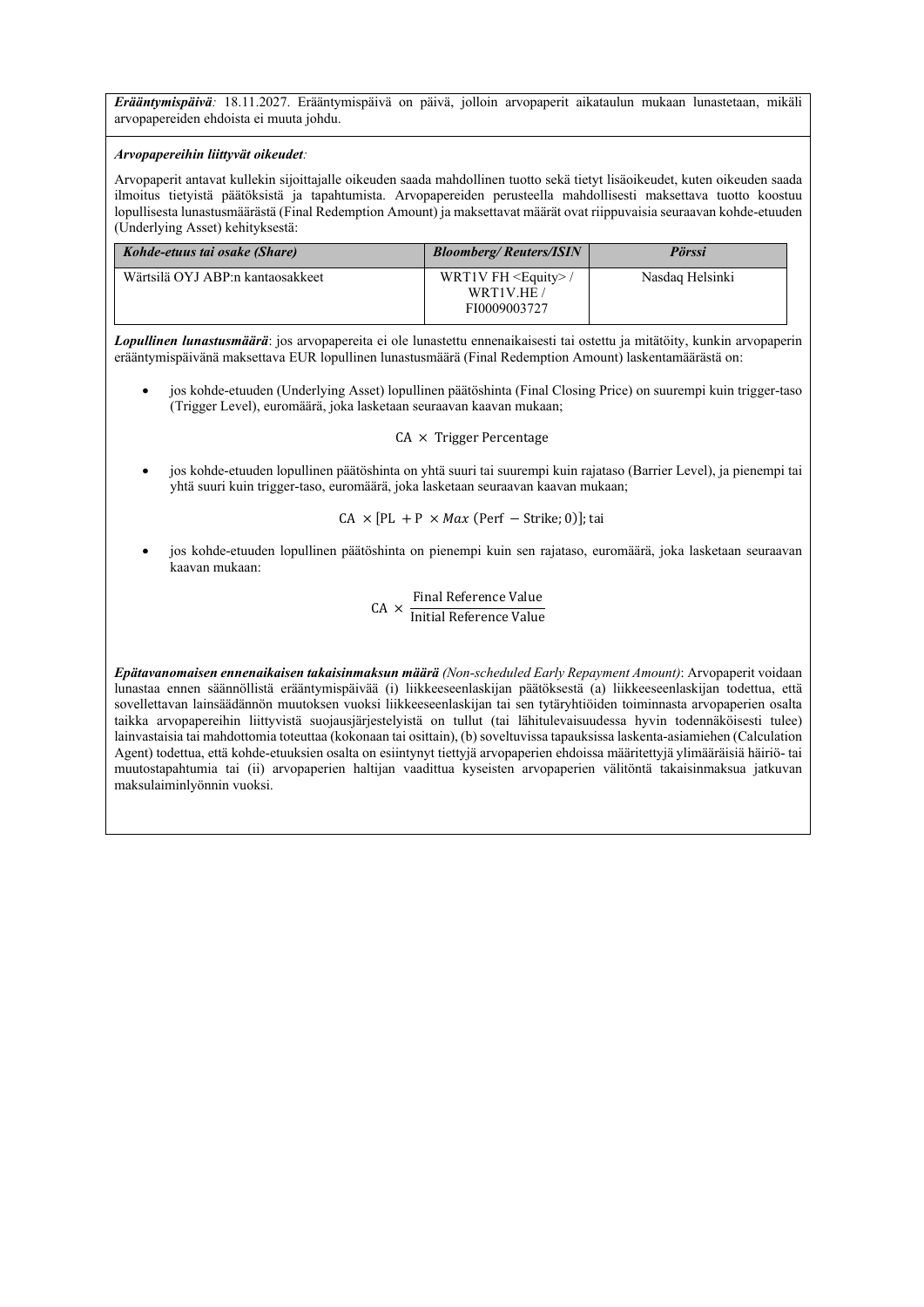Tässä tapauksessa kyseisen epätavanomaisen ennenaikaisen lunastuksen yhteydessä maksettava epätavanomaisen ennenaikaisen takaisinmaksun määrä (Non-scheduled Early Repayment Amount) on kunkin arvopaperin kohtuullinen markkina-arvo, jossa on otettu huomioon kaikki asiaankuuluvat tekijät ja josta on vähennetty kaikki ennenaikaisesta lunastuksesta liikkeeseenlaskijalle tai sen tytäryhtiölle aiheutuvat kulut, mukaan lukien kohde-etuuden ja/tai siihen liittyvän suojausjärjestelyn purkamisesta johtuvat kulut. **Epätavanomaisen ennenaikaisen takaisinmaksun määrä saattaa olla pienempi kuin alkuperäisen sijoituksen määrä, joten sijoittaja saattaa epätavanomaisen ennenaikaisen lunastuksen yhteydessä menettää koko sijoittamansa pääoman tai osan siitä.**

Termien määritelmät:

- **AD(t):** tarkoittaa kohde-etuuden osalta asiaankuuluvana päivänä sitä summaa käteisosinkoja tai sellaisia käteistä vastaavia osinkoja, joiden irtoamispäivä osuu ajanjaksolle, joka alkaa tätä kyseistä päivää välittömästi edeltävänä osingon tarkastelupäivänä (se pois lukien) ja päättyy tänä kyseisenä päivänä (se mukaan lukien), mikäli ehtojen määräyksistä ei muuta johdu.
- **Adjusted Share Price (korjattu osakehinta):** tarkoittaa kunkin kohde-etuuden osalta ja asiaankuuluvan päivän (t) osalta euromäärä, joka lasketaan seuraavan kaavan mukaan:

$$
ASP(t-1) \times \frac{CSP(t)}{CSP(t-1) - AD(t)} \times CDY(t)
$$

- **ASP(t-1):** tarkoittaa kohde-etuuden osalta kohde-etuuden korjattua osakehintaa osingon tarkastelupäivänä, joka on välittömästi ennen asiaankuuluvaa päivää, tai mikäli asiaankuuluvaa päivää välittömästi edeltävää osingon tarkastelupäivä ei ole, alustavaa päätöshintaa.
- **Barrier Level (rajataso)**: 75 prosenttia (75 %) alustavasta päätöshinnasta.
- **CA**: Calculation Amount (laskentamäärä). EUR 1 000.
- **CDY**: 0,05
- **CDY(t)**: kohde-etuuden osalta asiaankuuluvana päivänä määrä, joka lasketaan seuraavan kaavan mukaan:

$$
\left(1-\frac{CDY}{365}\right)^{DC(t,t-1)}
$$

- **Closing Share Price (osakkeen päätöshinta)**: kohde-etuuden osalta ja asiaankuuluvana päivänä kohde-etuuden virallinen päätöshinta pörssin arvostusajankohtana kyseisenä päivänä.
- **CSP(t):** tarkoittaa kohde etuuden osalta asiaankuuluvana päivänä kohde-etuuden osakkeen päätöshinta kyseisenä päivänä.
- **CSP(t-1):** tarkoittaa kohde-etuuden osalta asiaankuuluvana päivänä kohde-etuuden osakkeen päätöshintaa osingon tarkastelupäivänä, joka on välittömästi ennen asiaankuuluvaa päivää, tai mikäli asiaankuuluvaa päivää välittömästi edeltävää osingon tarkastelupäivä ei ole, alustavaa päätöshintaa.
- **DC(t, t-1):** tarkoittaa kohde-etuuden ja asiaankuuluvan päivän osalta kalenteripäivien määrää jaksolla, joka alkaa tätä kyseistä päivää välittömästi edeltävänä osingon tarkastelupäivänä (se pois lukien, tai 4.5.2022 mikäli tällaista edeltävää osingon tarkastelupäivää ei ole) ja päättyy tänä kyseisenä päivänä (se mukaan lukien).
- **Dividend Observation Date (osingon tarkastelupäivä):** kohde-etuuden ja osinkojakson osalta jokainen osinkojaksolla esiintyvä säännöllinen kaupankäyntipäivä, joka ei ole häiriöpäivä kohde-etuuden osalta.
- **Dividend Period (osinkojakso):** kohde-etuuden osalta jakso, joka alkaa 4.5.2022 (tämä pois lukien) ja päättyy kohde-etuuden lopullisena viitepäivänä (tämä mukaan lukien).
- **Final Closing Price (lopullinen päätöshinta)**: kohde-etuuden viitehinta lopullisena viitepäivänä.
- **Final Reference Date (lopullinen viitepäivä)**: kohde-etuuden osalta 4.11.2027, mikäli ehtojen määräyksistä ei muuta johdu.
- **Final Reference Value (lopullinen viitearvo)**: lopullinen päätöshinta.
- **Initial Closing Price (alustava päätöshinta):** kohde-etuuden osalta, osakkeen päätöshinta 4.5.2022, mikäli ehtojen määräyksistä ei muuta johdu.
- **Initial Reference Value (alustava viitearvo):** alustava päätöshinta.
- "*Max*", jota seuraa sarja lukuja sulkeiden sisällä, tarkoittaa suurempaa niistä luvuista, jotka ovat kyseisten sulkeiden sisällä erotettuina puolipisteellä toisistaan. Esimerkiksi "Max(x;y)" tarkoittaa suurempaa osatekijästä x ja osatekijästä y.
- **P: Participation (osallistumisaste**): joka on laskenta-asiamiehen 4.5.2022 tai sen tienoilla määrittelemä määrä, joka perustuu markkinatilanteeseen ja joka on määritelty liikkeeseenlaskijan liikkeeseenlaskupäivänä tai sen tienoilla julkaisemassa ilmoituksessa. Näiden lopullisten ehtojen päivämääränä osallistumisaste on alustavasti 3,00, mutta se voi olla myös pienempi tai suurempi määrä, ei kuitenkaan pienempi kuin 2,50.
- **Perf**: kohde-etuuden kehitys.
- **PL**: Protection Level (suojaustaso), joka on 1,00.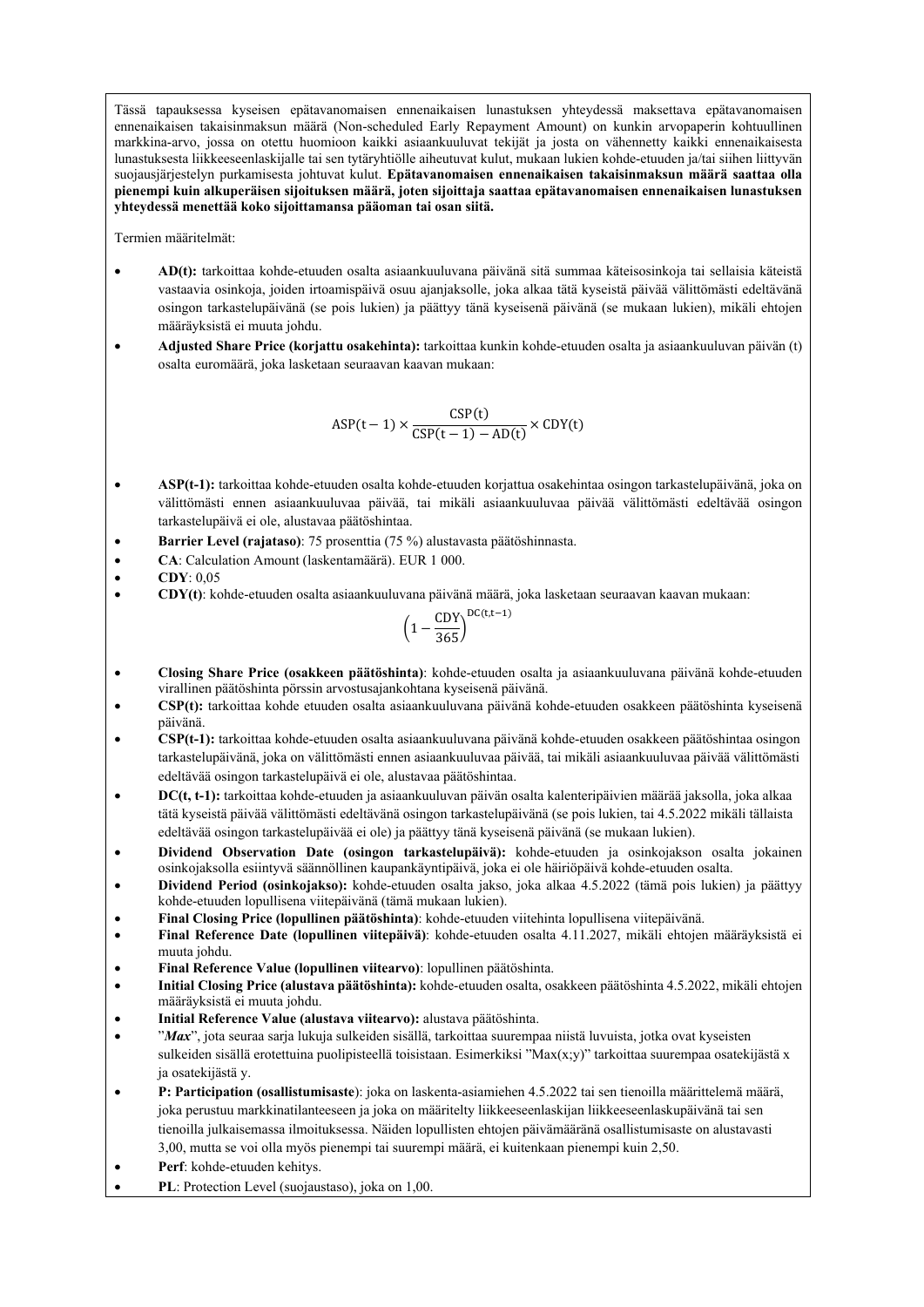- **Reference Price (viitehinta)**: kunkin osingon tarkastelupäivän ja lopullisen viitepäivän osalta, tällaisen päivän korjattu osakehinta.
- **Strike (toteutushinta)**: 1,00.
- **Trigger Level (trigger-taso)**: 150 prosenttia (150 %) alustavasta päätöshinnasta.
- **Trigger Percentage (trigger prosenttiosuus)**: laskenta-asiamiehen 4.5.2022 tai sen tienoilla määrittämä prosenttiosuus, joka perustuu markkinaolosuhteisiin ja jonka liikkeeseenlaskija ilmoittaa liikkeeseenlaskupäivänä tai sen tienoilla. Näiden lopullisten ehtojen päivämääränä trigger-prosenttiosuus (Trigger Percentage) on alustavasti 250 prosenttia (250 %) mutta se voi olla matalampi tai korkeampi olematta kuitenkaan pienempi kuin 225 prosenttia  $(225 \%)$ .
- **Underlying Performance (kohde-etuuden kehitys):** seuraavien *osamäärä*: (i) lopullinen päätöshinta *jaettuna* (ii) alustavalla päätöshinnalla.

*Sovellettava lainsäädäntö:* Arvopapereihin sovelletaan Englannin lainsäädäntöä edellyttäen, että Suomen lainsäädäntöä sovelletaan Euroclear Finlandin rekisteröimien arvopaperien (Euroclear Finland Registered Notes) omistusoikeuksien ja rekisteröinnin osalta.

*Arvopapereiden etuoikeusasema:* Arvopaperit ovat liikkeeseenlaskijan etuoikeudellisia ja vakuudettomia velvoitteita, jotka ovat maksunsaantijärjestyksessä samassa asemassa kaikkiin muihin liikkeeseenlaskijan kulloinkin erääntyneisiin etuoikeudellisiin ja vakuudettomiin velvoitteisiin nähden.

Pankkien elvytys- ja kriisinratkaisudirektiivin nojalla kriisinratkaisuviranomaisen mahdollisesti toteuttamat liikkeeseenlaskijaan kohdistuvat toimet saattavat vaikuttaa olennaisesti arvopapereiden arvoon tai arvopapereista johtuviin takaisinmaksuihin ja/tai aiheuttaa riskin arvopapereiden muuttamisesta osakkeiksi.

*Arvopapereiden vapaan siirtokelpoisuuden rajoitukset:* Tässä ohjelmaesitteessä tarkoitettuja arvopapereita ei ole rekisteröity eikä niitä tulla rekisteröimään Yhdysvaltain vuoden 1933 arvopaperilain nojalla ("**arvopaperilaki**"), eikä niitä saa tarjota tai myydä Yhdysvalloissa tai yhdysvaltalaisille henkilöille taikka yhdysvaltalaisten henkilöiden puolesta tai eduksi muutoin kuin tietyissä transaktioissa, jotka on vapautettu arvopaperilain ja sovellettavien liittovaltion arvopaperilakien rekisteröintivaatimuksista. Arvopapereiden tarjoaminen, myyminen tai toimittaminen tai niihin liittyvän tarjousmateriaalin levittäminen tietyllä lainkäyttöalueella tai sieltä käsin on tehtävä kaikkien sovellettavien lakien ja säädösten mukaisesti. Jos edellä mainitusta ei muuta johdu, arvopaperit ovat vapaasti vaihdettavissa.

## **Missä arvopapereilla tullaan käymään kauppaa?**

Liikkeeseenlaskija (tai sen puolesta toimiva taho) aikoo hakea arvopapereiden listaamista viralliselle listalle ja ottamista kaupankäynnin kohteeksi Luxembourgin pörssin säännellyllä markkinalla alkaen aikaisintaan liikkeeseenlaskupäivästä.

## **Mitkä ovat arvopapereihin liittyvät keskeiset riskit?**

*Arvopapereihin liittyvät riskit:* Arvopapereihin kohdistuvat seuraavat keskeiset riskit.

Sijoittajan hankkimien arvopapereiden arvoon ja kulloinkin noteerattuun hintaan (jos sellaista on) vaikuttavat useat tekijät, eikä arvoa tai hintaa voida ennustaa. Kohde-etuuden kehityksestä riippuen sijoittaja saattaa menettää osan sijoituksestaan tai koko sijoituksensa.

## *Arvopapereiden tiettyihin ominaisuuksiin liittyvät riskit:*

- Jos arvopapereiden ehdoissa määrätään, että arvopapereihin sovelletaan ylärajaa. Näin ollen sijoittajan mahdollisuus osallistua kohde-etuuden arvon muutokseen arvopapereiden voimassaoloaikana on rajoitettu riippumatta siitä, missä määrin kohde-etuuden taso, hinta, kurssi tai muu sovellettava arvo mahdollisesti ylittää ylärajan arvopapereiden voimassaoloaikana. Vastaavasti sijoittajan arvopapereista saama tuotto saattaa olla huomattavasti pienempi kuin se olisi suorassa kohde-etuuteen tehdyssä sijoituksessa.
- Arvopapereiden ehdoissa voidaan määrätä, että viitehintaa, joka käytetään määritellessä maksettavia määriä määrättyinä päivinä, voidaan korjata riippuen käteismäärästä tai muista osakkeista johtuvista osingoista, tai viittaamalla odotettavissa olevaan tai ennalta määriteltyyn osinkojakoon. Korjaukset voivat liittyä osinkojen todellisen arvon ja määritettyjen ennalta odotettujen arvojen eroon, tai ne lasketaan korjattuna viitehintana käyttäen kyseessä olevien päivien osakkeiden päätöshintoja, osinkojen todellista määrää sekä odotettavissa olevaa tai määriteltyjä osinkoja. Korjaukset saattavat johtaa siihen, että arvopapereiden ehtojen mukaan suoritettavat maksut viivästyvät tai niitä ei suoriteta. Vastaavaa tilannetta ei välttämättä esiintyisi, jos korjausehtoja ei sovellettaisi. Nämä korjaukset voivat myös johtaa maksujen alenemiseen. Lisäksi, mikäli käteismäärä tai osinko, jonka osakkeen liikkeeseenlaskija suorittaa osakkeenomistajille on pienempi kuin määritelty osinko tai osakkeen liikkeeseenlaskija ilmoittaa, että osingon määrää alennetaan, osinkomäärää, jota käytetään viitehintaa määriteltäessä voidaan korjata. Tässä tapauksessa kyseinen osinko voidaan alentaa ja tämä saattaa johtaa pienempään tuottoon kuin mihin arvopaperin haltijalla olisi ollut oikeus jos korjausta ei olisi suoritettu.

*Kohde-etuuksiin liittyvät riskit:*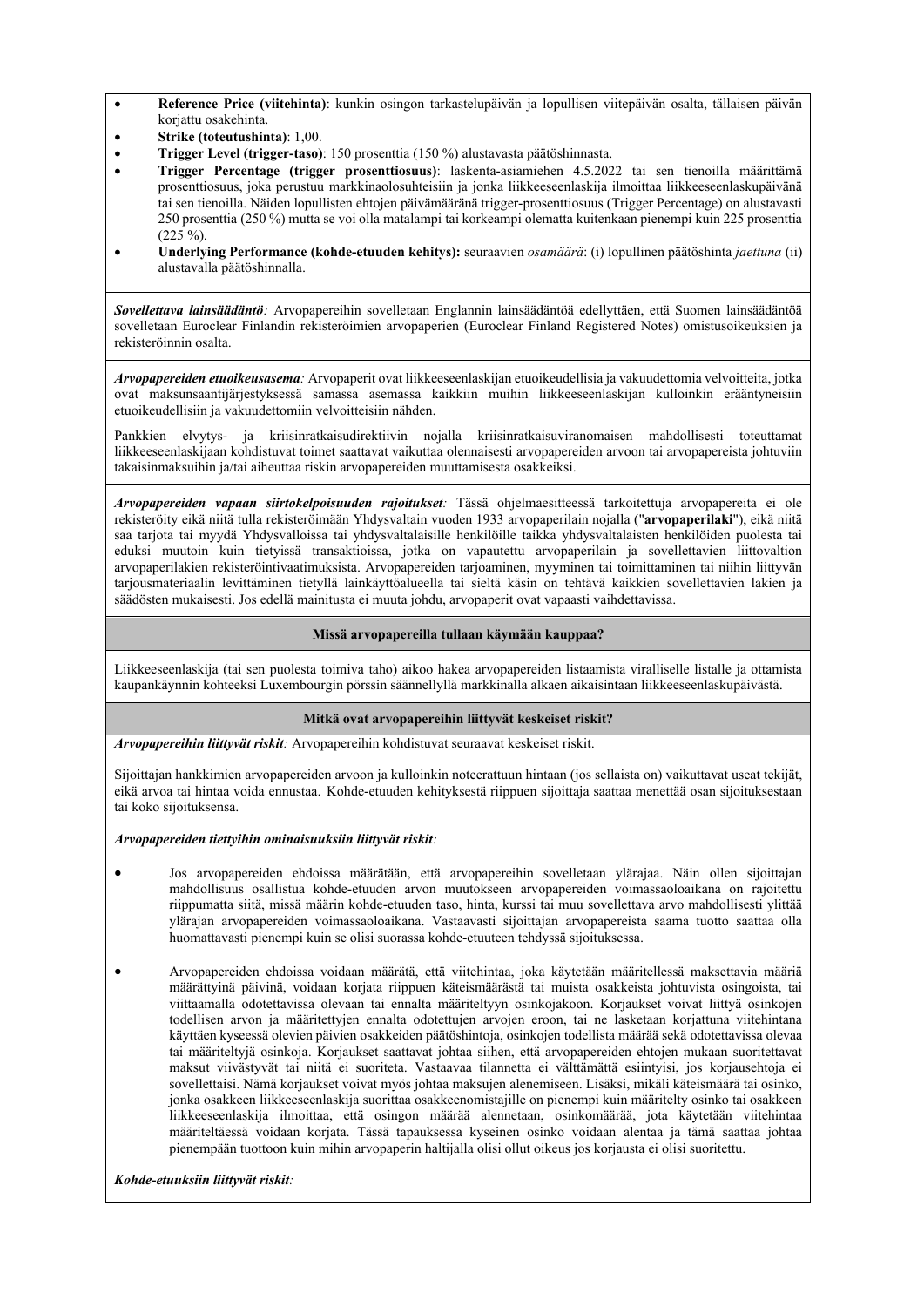*Sijoittajan hankkimien arvopapereiden arvo ja niille maksettava tuotto riippuvat kohde-etuuksien kehityksestä.*

Arvopapereille maksettava tuotto saattaa riippua yhden tai useamman kohde-etuuden kehityksestä. Kohdeetuuksien taso, hinta, kurssi, substanssiarvo (NAV) tai muu sovellettava arvo saattaa muuttua ennakoimattomasti ajan kuluessa. Tämän muutoksen määrää kutsutaan "volatiliteetiksi". Kohde-etuuden volatiliteettiin saattavat vaikuttaa kansalliset ja kansainväliset rahoitusmarkkinoihin liittyvät, poliittiset, sotilaalliset tai taloudelliset tapahtumat, mukaan lukien hallitusten toimet, tai niihin saattavat vaikuttaa kyseisten markkinaosapuolten toimet. Kaikki nämä tapahtumat tai toimet saattavat vaikuttaa haitallisesti arvopapereiden arvoon ja niille maksettavaan tuottoon. Volatiliteetti ei kerro kohde-etuuden tason, hinnan, kurssin, substanssiarvon tai muun sovellettavan arvon muutoksen suunnasta, vaikkakin volatiilimman kohde-etuuden arvo todennäköisesti nousee tai laskee useammin ja/tai enemmän kuin vähemmän volatiilin kohde-etuuden arvo.

*Kohde-etuuden aiempi tuotto ei ole tae tulevasta tuotosta.* 

Sijoittajan ei pidä tulkita mitään tietoja kohde-etuuden aiemmasta tuotosta osoitukseksi kohde-etuuden arvoissa tulevaisuudessa esiintyvistä vaihteluväleistä, trendeistä tai muutoksista. Kohde-etuus saattaa kehittyä eri tavoin (tai samalla tavoin) kuin aiemmin, millä voi olla olennainen haitallinen vaikutus sijoittajan hankkimien arvopapereiden arvoon ja sijoittajan niiden perusteella saamaan tuottoon.

 Osakkeiden kehitys riippuu makrotaloudellisista tekijöistä, kuten esimerkiksi pääomamarkkinoiden korko- ja hintatasot, valuuttakurssien muutokset ja poliittiset tekijät sekä yrityskohtaiset tekijät kuten tulosasema, markkinaasema, riskitilanne, omistusrakenne ja osinkopolitiikka sekä osakkeiden liikkeeseenlaskijoiden liiketoimintariski. Yksittäiset tekijät tai yhdistelmä tekijöitä saattaa vaikuttaa haitallisesti kohde-etuuksien kehitykseen, mikä puolestaan vaikuttaa haitallisesti arvopapereiden arvoon ja tuottoon.

### **KESKEISET TIEDOT ARVOPAPEREIDEN YLEISÖLLE TARJOAMISESTA JA/TAI KAUPANKÄYNNIN KOHTEEKSI SÄÄNNELLYLLÄ MARKKINALLA OTTAMISESTA**

### **Mitkä ovat arvopapereihin sijoittamisen edellytykset ja aikataulu?**

#### *Tarjouksen ehdot:*

Arvopapereita tarjotaan merkittäväksi muutoin kuin esiteasetuksen (Prospectus Regulation) artiklan 1(4) alla Suomen tasavallassa ("**julkisen tarjouksen oikeudenkäyttöalue**", Public Offer Jurisdiction) valtuutetun tarjoajan toimesta alkaen 1.4.2022 (kyseinen päivä mukaan lukien) ja päättyen 27.4.2022 (kyseinen päivä mukaan lukien) ("**tarjousaika**", Offer Period). Näiden lopullisten ehtojen päivämääränä valtuutettuina tarjoajina toimivat Alexandria Markets Oy ja Alexandria Pankkiiriliike Oy, Eteläesplanadi 22A, 4. kerros, 00130 Helsinki).

Tarjoushinta (Offer Price) on 100 prosenttia (100 %) kokonaisnimellismäärästä lisättynä jakelijan (Distributor) veloittamilla kuluilla. Valtuutettu tarjoaja tarjoaa ja myy arvopapereita asiakkailleen valtuutetun tarjoajan ja asiakkaiden välillä sovittujen järjestelyjen mukaisesti kulloinkin soveltuvaan liikkeeseenlaskuhintaan ja vallitsevia markkinaolosuhteita soveltaen.

*Arvio kustannuksista, jotka liikkeeseenlaskija tai tarjoaja veloittaa sijoittajalta:* Liikkeeseenlaskuhinta sisältää myyntiprovision, joka on enintään 5,00 prosenttia (5,00 %) liikkeeseenlaskijan maksamasta yhteenlasketusta nimellismäärästä.

#### **Kuka on tarjoaja ja/tai kaupankäynnin kohteeksi ottamista hakeva henkilö?**

Ks. kohta "Valtuutettu tarjoaja/valtuutetut tarjoajat" yllä. Liikkeeseenlaskija hakee arvopapereiden ottamista kaupankäynnin kohteeksi säännellyllä markkinalla.

### **Miksi tämä esite on laadittu?**

*Syyt tarjouksen tekemiseen tai kaupankäynnin kohteeksi ottamiseen säännellyllä markkinalla, tuottojen arvioitu nettomäärä ja niiden käyttötarkoitus:* Liikkeeseenlaskija käyttää tarjouksen nettomääräiset tuotot saadakseen lisävaroja toimintoihinsa ja muihin yleisen yritystoiminnan tarkoituksiin (esim. voiton hankkimiseen ja/tai tietyiltä riskeiltä suojautumiseen).

*Liikkeeseenlaskulle annettu merkintätakaus:* Arvopapereita tarjotaan ilman liikkeeseenlaskulle annettua merkintätakausta.

*Liikkeeseenlaskuun/tarjoukseen liittyvät olennaiset eturistiriidat:* 

Palkkiot maksetaan jakelijalle.

Liikkeeseenlaskijalla on useita eturistiriitoja suhteessa arvopapereiden haltijoihin, mukaan lukien seuraavat: (a) tietyissä liikkeeseenlaskijan tekemissä laskelmissa ja päätöksissä saattaa ilmetä sijoittajien ja liikkeeseenlaskijan välinen eturistiriita,